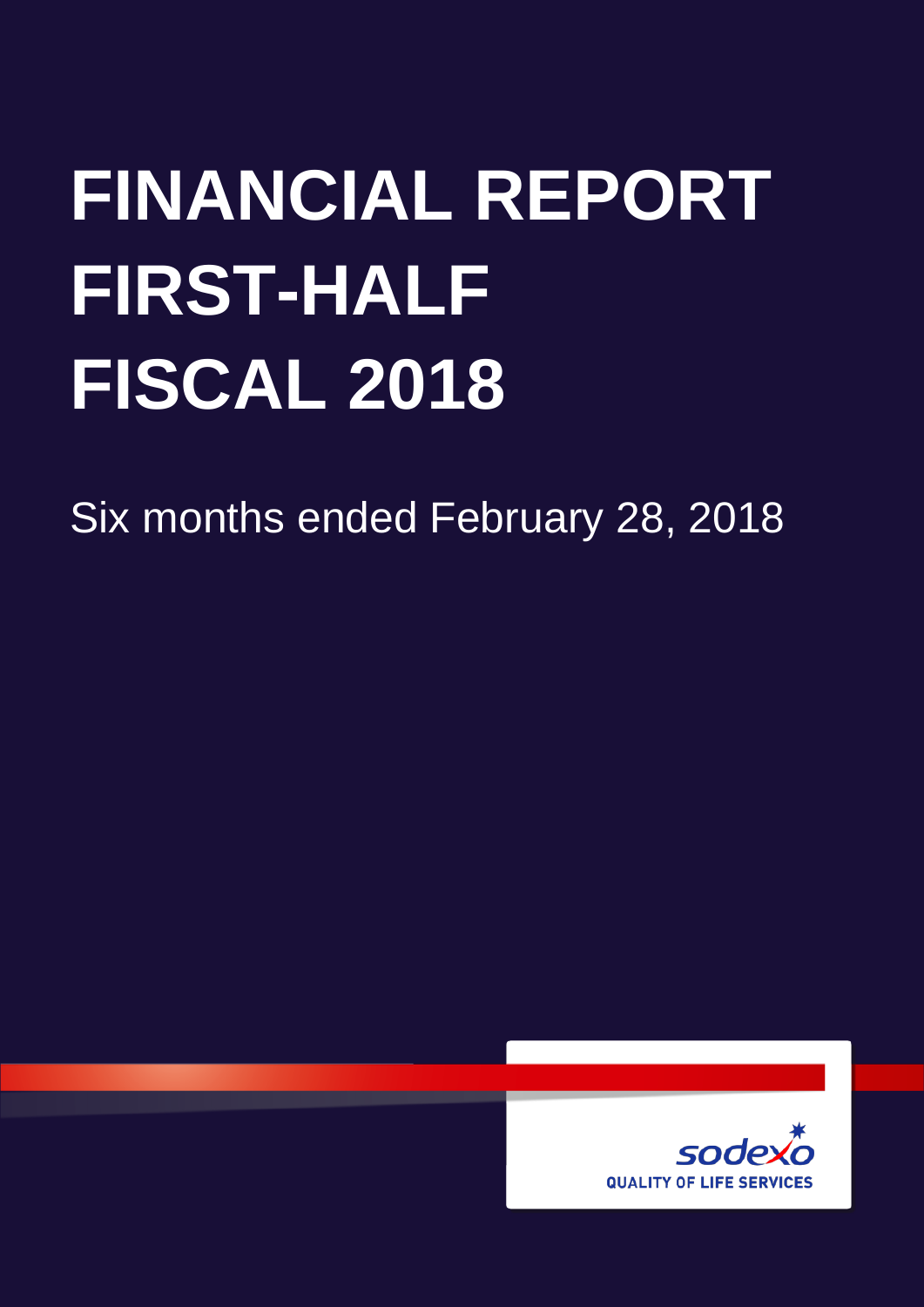# **PRESS RELEASE**



# **Sodexo confirms First Half Fiscal 2017-2018 Results**

**Issy-les-Moulineaux, April 12, 2018 -** Sodexo (NYSE Euronext Paris FR 0000121220-OTC: SDXAY). At its meeting of April 10, 2018, chaired by Sophie Bellon, the Board of Directors approved the consolidated financial statements for the First Half Fiscal 2017-2018 and Denis Machuel, Chief Executive Officer, presented the performance for First Half Fiscal 2017-2018, which ended February 28, 2018.

## **Financial performance for First Half Fiscal 2017-2018:**

| (in millions of euro)               | <b>First-Half</b><br><b>Fiscal 2017-2018</b><br>(ended<br>February 28, 2018) | <b>First-Half</b><br><b>Fiscal 2016-2017</b><br>(ended<br>February 28, 2017) | <b>Change</b><br>at current<br>exchange<br>rates | <b>Change</b><br>excluding<br>currency<br>effect |
|-------------------------------------|------------------------------------------------------------------------------|------------------------------------------------------------------------------|--------------------------------------------------|--------------------------------------------------|
| <b>Revenues</b>                     | 10,293                                                                       | 10,634                                                                       | $-3.2%$                                          | $+3.0%$                                          |
| Organic growth                      | $+1.7%$                                                                      | $+0.0%$                                                                      |                                                  |                                                  |
| <b>Underlying Operating profit</b>  | 627                                                                          | 738                                                                          | $-15.0%$                                         | $-7.4%$                                          |
| <b>Underlying Operating margin</b>  | 6.1%                                                                         | 6.9%                                                                         | $-80$ bps                                        | $-70$ bps                                        |
| Other operating income and expenses | (73)                                                                         | (153)                                                                        |                                                  |                                                  |
| <b>Operating profit</b>             | 554                                                                          | 586                                                                          | $-5.4%$                                          | $+4.1%$                                          |
| Net financial expense               | (44)                                                                         | (56)                                                                         |                                                  |                                                  |
| Effective tax rate                  | 25.9%                                                                        | 32.6%                                                                        |                                                  |                                                  |
| Group net profit                    | 372                                                                          | 348                                                                          | $+6.9%$                                          | $+13.9%$                                         |
| Free cashflow                       | 125                                                                          | 30                                                                           |                                                  |                                                  |
| Net debt ratio                      | 1.1                                                                          | 0.9                                                                          |                                                  |                                                  |

### **Sodexo CEO, Denis Machuel, said:**

*"Sodexo's fundamentals remain solid but these results clearly identify areas where we must improve. We are acting decisively both to recover performance in the short term and drive growth in the longer term. We are highly focused on delivering efficiency and productivity improvements. At the same time, we are strengthening our performance-based and client-focused culture, and reinvigorating our client portfolio. While pursuing our global multiservice contracts strategy, we must reinforce our focus on winning local contracts, mid-sized contracts, and food services contracts. We will reinforce our basics and take a disciplined approach to investing in our capabilities to ensure that we are best placed to take advantage of the multiple growth opportunities that are available to us, thanks to our Quality of Life positioning."*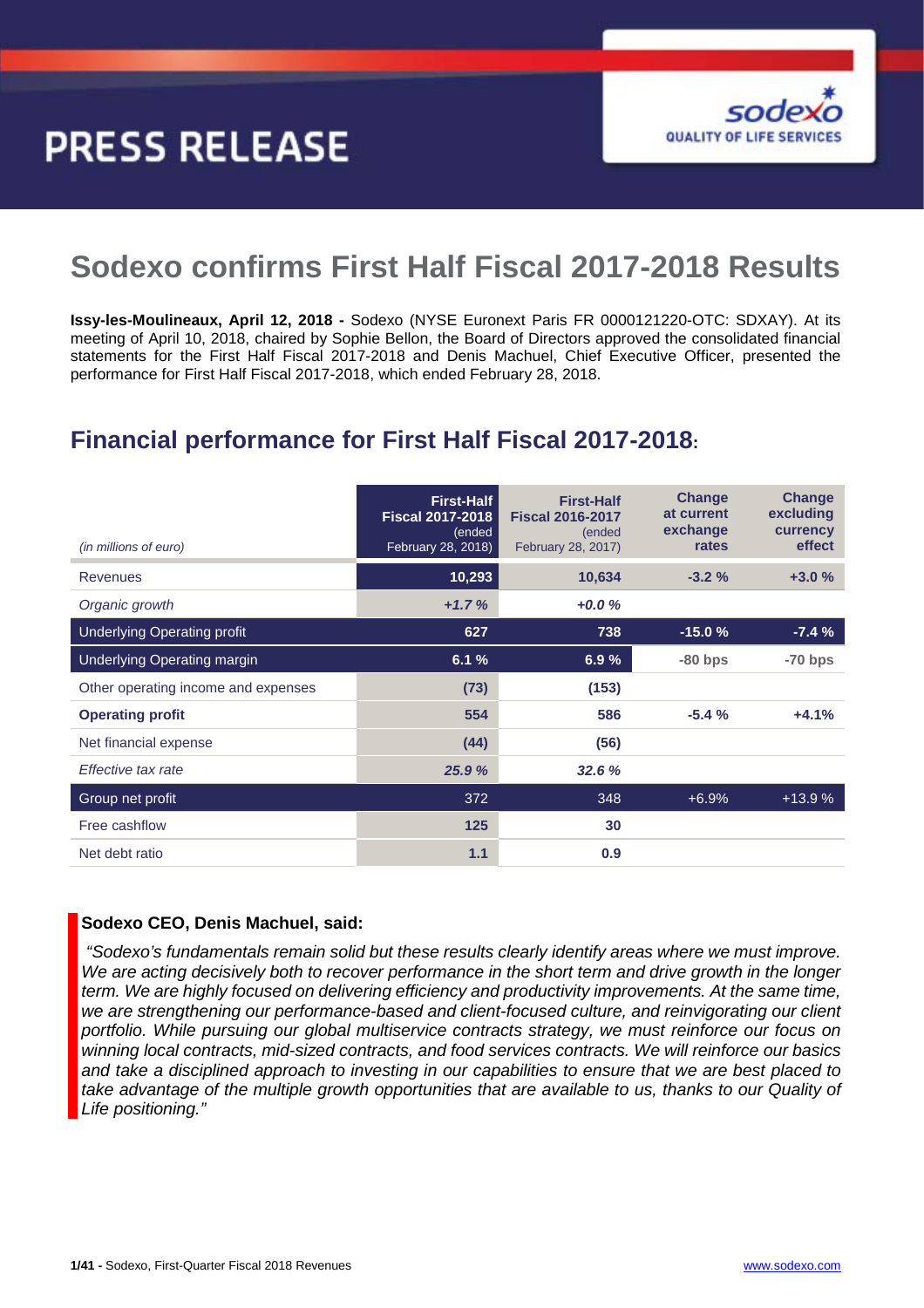

# **Highlights of the period**

- First Half Fiscal 2018 Revenues of 10.3 billion euro were down -3.2% on the previous period, including a negative currency impact of -6.2%. Net acquisitions contributed +1.3%, with Centerplate consolidated for the first time as of January. Organic growth in the first half was +1.7%, or +1.9% excluding the 53rd week impact in North America. Outside North America, On-site organic growth was +4.4%.
- Organic growth of On-Site Services was +1.6%:
	- In **Business & Administrations**, organic growth was **+4.5%** with a solid performance in all regions. In particular, there was a sharp increase in airport lounge business and a modest recovery in France. The Energy & Resources segment remained buoyant thanks to the contribution of contract ramp-ups and in spite of continuing challenges in the North Sea.
	- The **Health Care & Seniors** segment was stable at **-0.1%.** Activity in North America remained weak due to a low development rate and a lack of growth at existing sites, even though client retention held up. In Europe, revenues were stable. Contract wins in the United Kingdom broadly compensated for contract losses elsewhere in Europe. In Asia and Brazil, robust development is continuing as well as same store sales across a number of sites.
	- In **Education**, organic growth declined by **-2.7%**. In North America, the segment felt the impact of one less day in the half year and low client retention in Universities in the previous fiscal year, while growth at existing sites remained solid for Schools and Universities. Europe benefited from two additional days in Italy and France, while in Asia, the development was strong.
- In First Half Fiscal 2017-2018, organic growth in the Benefits & Rewards Services segment was **+2.9%.** In Europe, Asia and the United States, growth of +7.1% was driven by Central Europe, as well as a solid performance by the Incentive & Recognition segment in the United Kingdom. In Latin America, organic growth was down by -2.0%, impacted by the continued weakness in Brazil.
- At constant exchange rates, underlying operating profit decreased by -7.4% and the margin decreased by 70 basis points, spread evenly across three trends:
	- Approximately one third of the margin decline was a result of expected factors such as lower interest rates in Brazil and the deconsolidation of certain activities and in particular *Vivabox* which is seasonally significant in the first half.
	- A shortfall in Education and Health Care in North America due to delays in the execution of planned measures to increase efficiencies.
	- A further shortfall resulted from the slower than expected ramp-up of profitability in a small number of significant contracts.
- Net profit was up by  $+6.9\%$ , or  $+13.9\%$  excluding currency effects, at 372 million euro, benefiting from lower exceptional charges than the previous year and a significant reduction in the tax charge. Underlying net profit was 397 million euro, down by -13.4% or -7.6% excluding currency effects. Overall this was in line with the trend in underlying operating profit.
- The Group continues to generate substantial free cash flow and the balance sheet remains strong with a net debt ratio of 1.1x.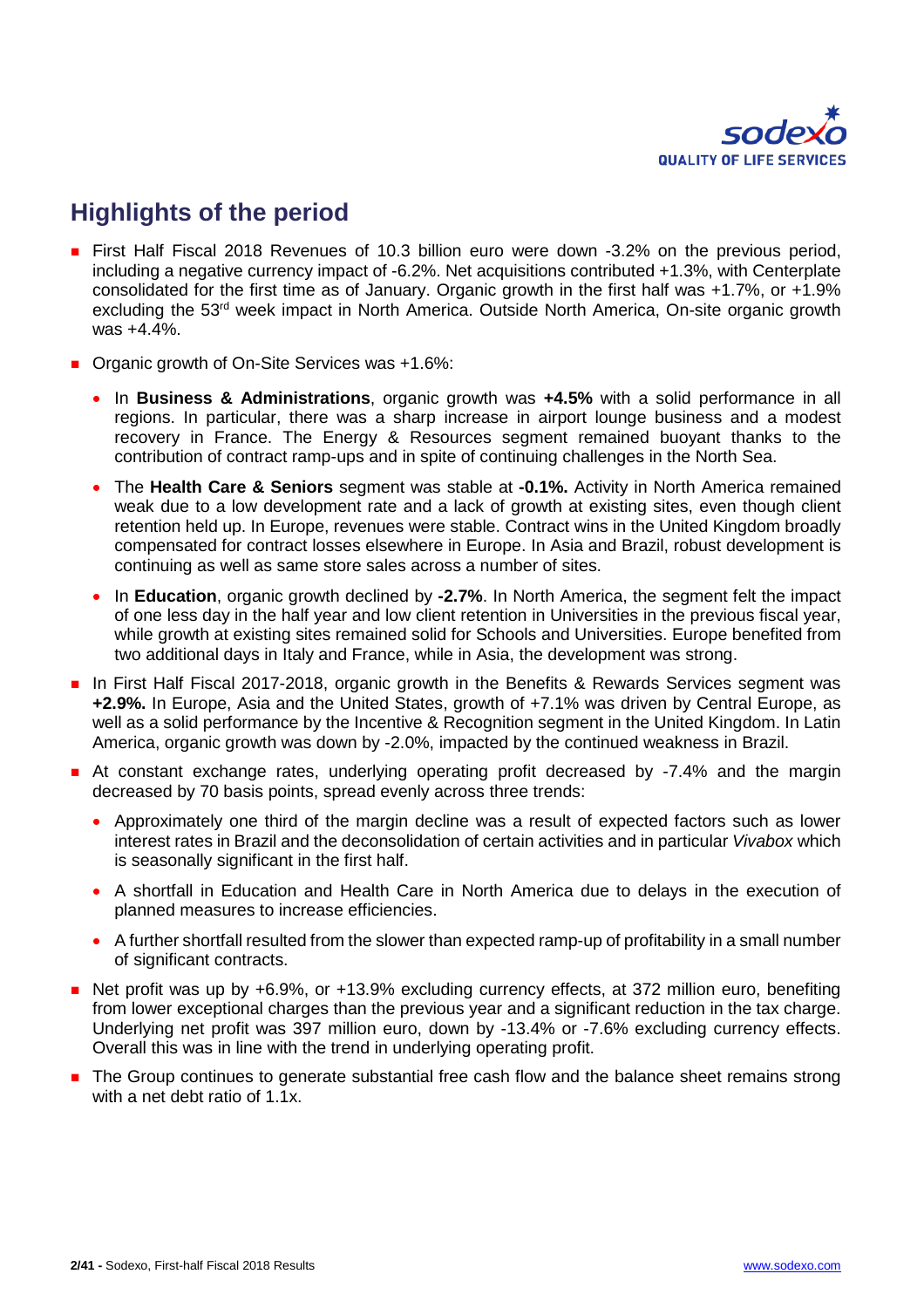

- Changes in the Executive Committee:
	- **Denis Machuel** succeeded Michel Landel as Chief Executive Officer at the end of the General Shareholders' Meeting of January 23, 2018.
	- **Satya-Christophe Menard** was appointed Chief Executive Officer of Schools and Universities worldwide on April 1, 2018.
	- **Sean Haley** was appointed Chief Executive Officer of Service Operations worldwide on April 1, 2018.
- Sodexo's Corporate Responsibility commitments led to the Group being ranked number-one in its sector in RobecoSAM's "Sustainability Yearbook 2018" for the 11<sup>th</sup> consecutive year. Sodexo has also been named Supplier Engagement Leader by CDP (Carbon Disclosure Project) for its strategy to reduce carbon emissions throughout its supply chain.
- Confident in the Group's future prospects and given the strength of the balance sheet, the Board approved the implementation of a share buyback program amounting to 300 million euro.

### **Outlook**

### **For Fiscal 2018, the Group now expects to deliver organic revenue growth of between +1% and +1.5%, excluding the 53rd week impact, and an underlying profit margin of around 5.7%.**

This revised guidance for Fiscal 2018 reflects the soft revenue growth and margin decline in the first half, and the compounded effect of delayed efficiency ramp-ups on the second half. Revenue growth in the second half will be impacted by a relatively low level of recent new contract wins; continued weakness in North America, particularly in Health Care and Seniors; a negative calendar effect in Education in the third quarter; the impact of contract losses in the UK; and the end of significant rampups in Energy & Resources. The weak revenue growth in the second half, combined with the impact of the delayed efficiency ramp-ups and a further deterioration expected in North America Health Care, has led to our revised margin guidance.

As previously announced in our trading update on 29 March, immediate action plans have been put in place to address these issues, particularly in North America but also selectively across the rest of the Group, to improve our operational and financial performance. In the immediate term we are actively implementing a series of efficiency initiatives which are based on the following areas.

- Improving food management, particularly in North America, through a combination of SKU rationalization, greater discipline in supplier and product compliance and accelerating synergies from acquisitions
- **E** Enhancing labor productivity through more efficient demand-based scheduling processes and more disciplined approach to managing overtime and temporary labor.
- **D** Optimizing SG&A with an immediate reduction in discretionary spend and adopting a longer-term approach to right-sizing the organization and consolidating back offices.
- **Addressing underperforming contracts with detailed action plans, more proactive client** renegotiations and close monitoring by a dedicated member of the Executive Committee for each contract.

We are actively addressing the execution issues in North America and are revitalizing the management team there, bringing some of our most experienced senior people from within the Group as well as external hires who will bring new ideas and new ways of doing things.

These action plans will deliver benefits in Fiscal 2018 and they will also support further margin improvement over time. These measures are embedded in a long-term strategic agenda which will refocus the Group on delivering improved Operational Excellence.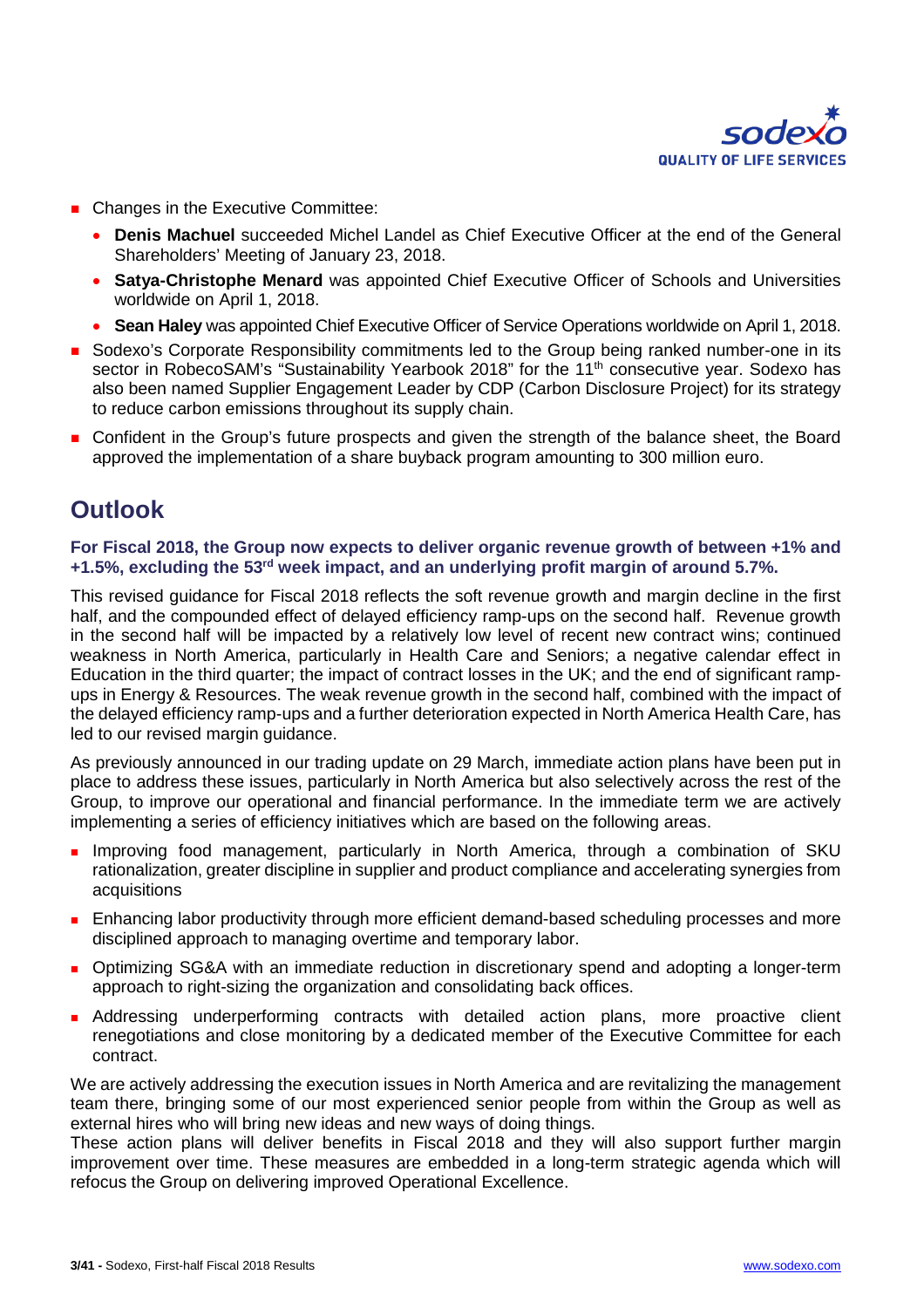

The guidance for Fiscal 2018 has been revised to reflect the challenges Sodexo is currently facing. At the same time, the Board of Directors and Executive Committee remain highly confident in the attractive long-term growth opportunities for Sodexo. The Group will provide an update on its short-term action plans and long-term strategy at its Capital Markets Day on September 6, 2018.

## **Conference call**

**Sodexo will hold a conference call (in English) today at 9:00 a.m. (Paris time), 8:00 a.m. (London time)**, to comment on the results of First Half Fiscal 2018.

Those who wish to connect from the USA may dial +1 323 794 2093, from the UK or other countries outside France may dial +44 (0) 330 336 9411 or from France +01 76 77 22 57, followed by the passcode 8426254.

**The press release, presentation and webcast will be available on the Group's website [www.sodexo.com](http://www.sodexo.com/)** in both the "Latest News" section and the "Finance – Financial Results" section.

## **Financial calendar**

| Nine-month revenues - Fiscal 2018 | July 05, 2018      |
|-----------------------------------|--------------------|
| Capital Markets Day               | September 06, 2018 |
| Annual results - Fiscal 2018      | November 08, 2018  |
| Annual Shareholders' Meeting 2019 | January 22, 2019   |

### **About Sodexo**

Founded in Marseille in 1966 by Pierre Bellon, Sodexo is the global leader in services that improve Quality of Life, an essential factor in individual and organizational performance. Operating in 80 countries, Sodexo serves 100 million consumers each day through its unique combination of On-site Services, Benefits and Rewards Services and Personal and Home Services. Through its more than 100 services, Sodexo provides clients an integrated offering developed over 50 years of experience: from food services, reception, maintenance and cleaning, to facilities and equipment management; from services and programs fostering employees' engagement to solutions that simplify and optimize their mobility and expenses management, to in-home assistance, child care centers and concierge services. Sodexo's success and performance are founded on its independence, its sustainable business model and its ability to continuously develop and engage its 427,000 employees throughout the world.

Sodexo is included in the CAC 40 and DJSI indices.

**Key figures** (as of August 31, 2017) **20.7 billion** euro in consolidated revenues **427,000** employees **19th** largest employer worldwide **80** countries **100 million** consumers served daily **11.8 billion** euro in market capitalization (as of April 11, 2018)

### **Contacts**

| <b>Analysts and Investors</b> | <b>Media</b> |
|-------------------------------|--------------|
|                               |              |

**Virginia JEANSON** Tel: +33 1 57 75 80 56 [virginia.jeanson@sodexo.com](mailto:virginia.jeanson@sodexo.com)

**Laura SCHALK**  Tel: +33 1 57 75 85 69 [laura.schalk@sodexo.com](mailto:laura.schalk@sodexo.com)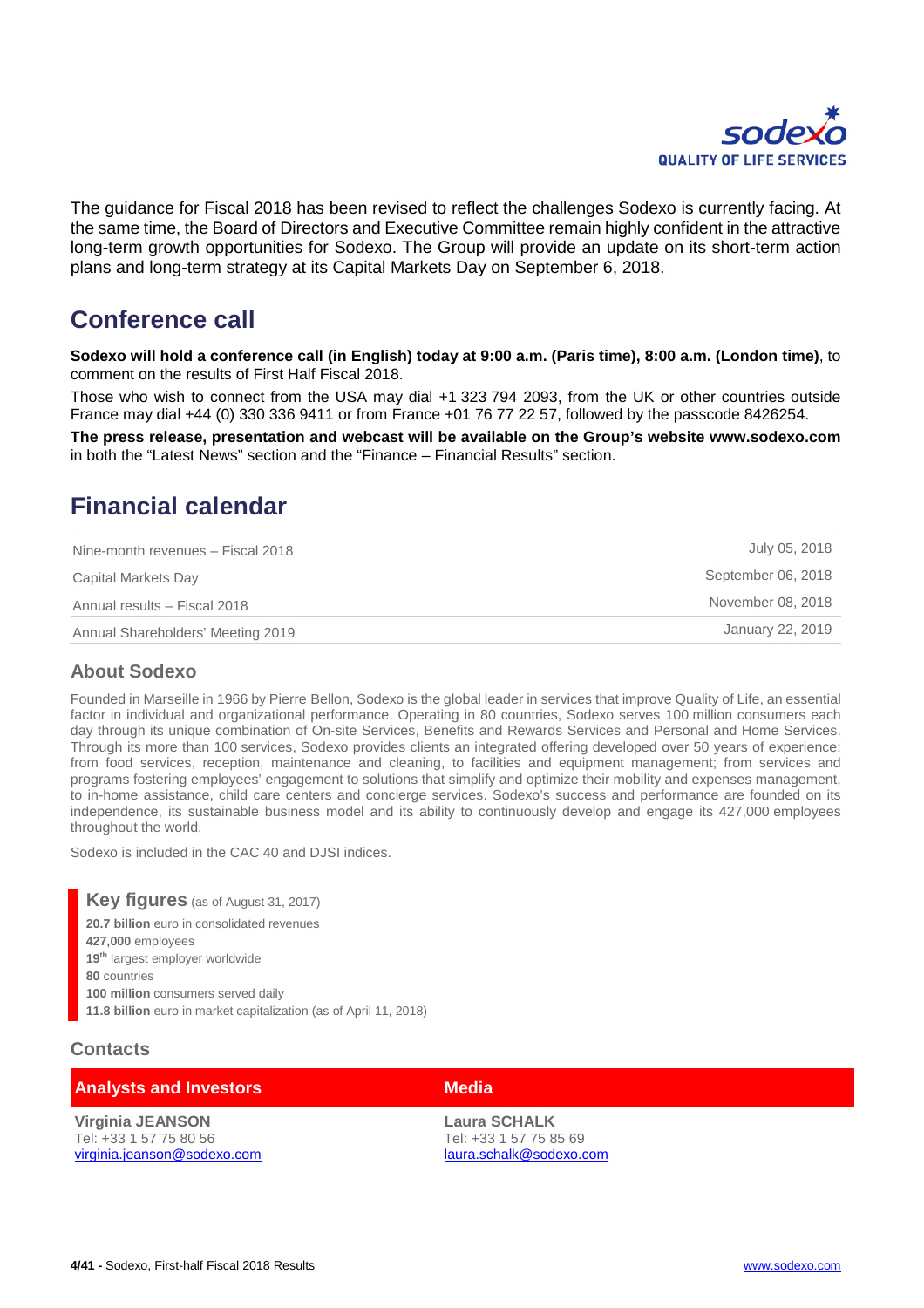

# 1

# ACTIVITY REPORT FOR FIRST HALF FISCAL 2018

**5/41 -** Sodexo, First-half Fiscal 2018 Results [www.sodexo.com](http://www.sodexo.com/)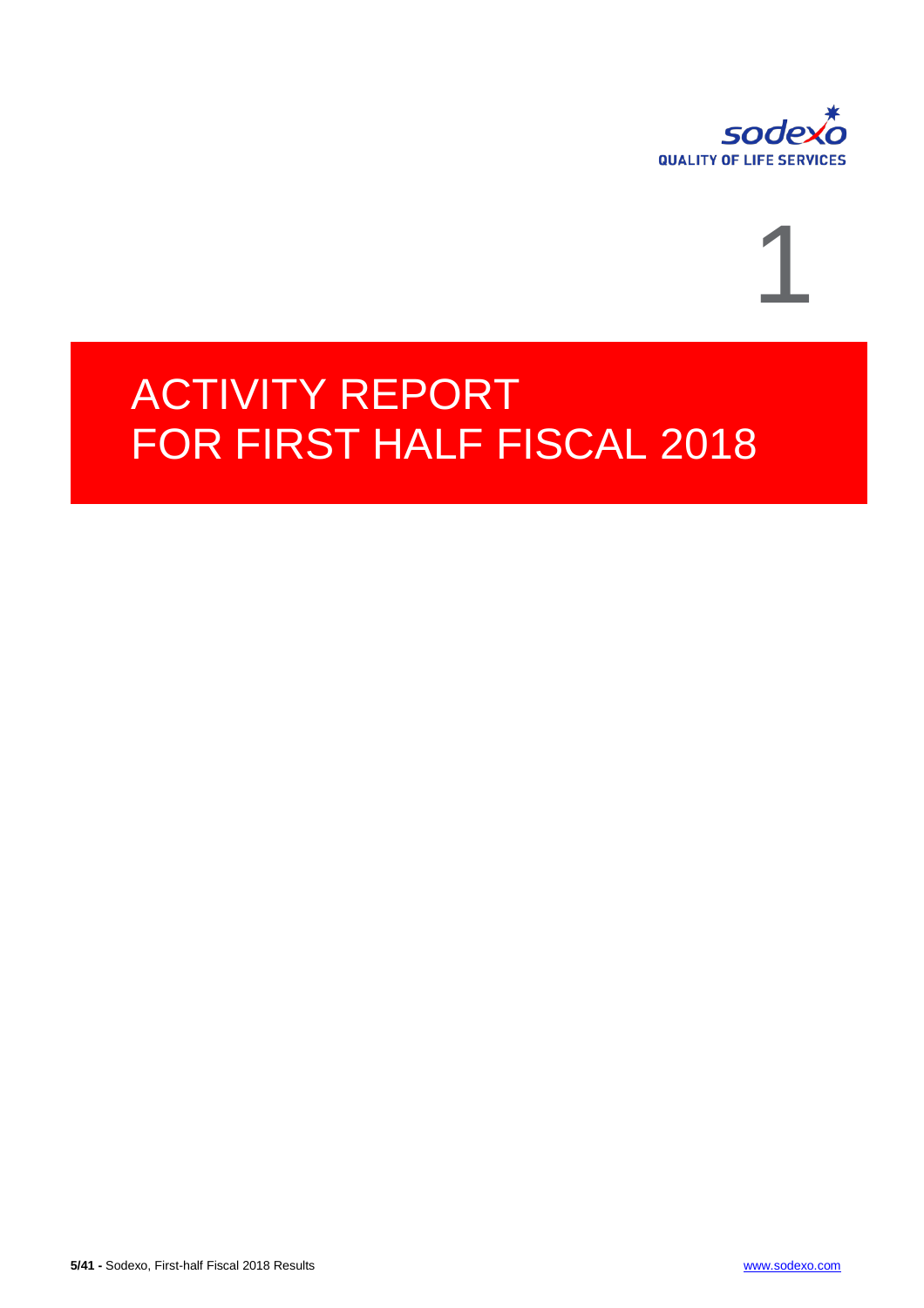

# **FISCAL 2018 FIRST HALF ACTIVITY REPORT**

(September 1, 2017 to February 28, 2018)

# Revenue Analysis

| <b>Revenues by Segment</b><br>(In millions of euro) | H1<br><b>FY18</b> | H1<br><b>FY17</b> | <b>Organic</b><br>growth | <b>External</b><br><b>growth</b> | <b>Currency</b><br>effect | <b>Total</b><br>growth |
|-----------------------------------------------------|-------------------|-------------------|--------------------------|----------------------------------|---------------------------|------------------------|
| <b>Business &amp; Administrations</b>               | 5.295             | 5,196             | $+4.5%$                  | $+2.6%$                          | $-5.2\%$                  | $+1.9%$                |
| <b>Health Care and Seniors</b>                      | 2,359             | 2,500             | $-0.1%$                  | $+1.2%$                          | $-6.7\%$                  | $-5.6%$                |
| Education                                           | 2,228             | 2.483             | $-2.7%$                  | $-0.3%$                          | $-7.3%$                   | $-10.3%$               |
| <b>On-site Services</b>                             | 9,882             | 10,179            | $+1.6%$                  | $+1.5%$                          | $-6.1%$                   | $-2.9%$                |
| <b>Benefits &amp; Rewards Services</b>              | 413               | 457               | $+2.9%$                  | $-5.1%$                          | $-7.3%$                   | $-9.6%$                |
| <b>Elimination</b>                                  | (2)               | (2)               |                          |                                  |                           |                        |
| <b>GROUP TOTAL</b>                                  | 10,293            | 10.634            | $+1.7%$                  | $+1.3%$                          | $-6.2%$                   | $-3.2%$                |

Fiscal 2018 first half consolidated revenues amounted to 10.3 billion euro, down -3.2% on the previous year period. Currencies had a negative impact of -6.2% due to the weakness of the main currencies against the euro, and in particular, the US dollar and the Brazilian Real. The net contribution of acquisitions and disposals was +1.3%. The impact of the deconsolidation of *Vivabox*, particularly significant in the first half due to seasonality, and some activities in New Caledonia and in the Middle East and Africa region last year, was more than offset by the first-time contributions from The Good Eating Company, Morris Corporation, Centerplate and Kim Yew.

Organic revenue growth was  $+1.7\%$ , or  $+1.9\%$  excluding the impact of the 53<sup>rd</sup> week, representing 1 less day in the first half.

On-site services were up +1.6%, resulting from a solid performance in Business & Administrations, flat sales in Health Care & Seniors, and a decline in Education primarily due to the negative net new business last year in North America. Benefits & Rewards services revenues generated organic growth of +2.9%. Strong growth in Europe and the USA more than offset weakness in Brazil which was impacted by declining interest rates and the lack of improvement in unemployment trends.

# Analysis of organic revenue growth in On-site Services

### Business & Administrations

| <b>Revenues by Region</b><br>(In millions of euro) | <b>H1 FY18</b> | <b>H1 FY17</b> | Organic growth |
|----------------------------------------------------|----------------|----------------|----------------|
| North America                                      | 1,258          | 1.211          | $+2.7%$        |
| Europe                                             | 2,638          | 2.611          | $+1.2%$        |
| Africa, Asia, Australia, Latam, Middle East        | 1,399          | 1.374          | $+12.4%$       |
| <b>Business &amp; Administrations</b>              | 5,295          | 5,196          | $+4.5%$        |

First half Fiscal 2018 **Business & Administrations** revenues totaled 5.3 billion euro, up +4.5% compared with the first half of Fiscal 2017. This performance reflects growth in all regions, strong progress in the sub-segment of airport lounges, and modest growth in France. Energy & Resources continued to show strong growth, despite the continued decline in the offshore sub-segment, due to the contribution of last year's new business.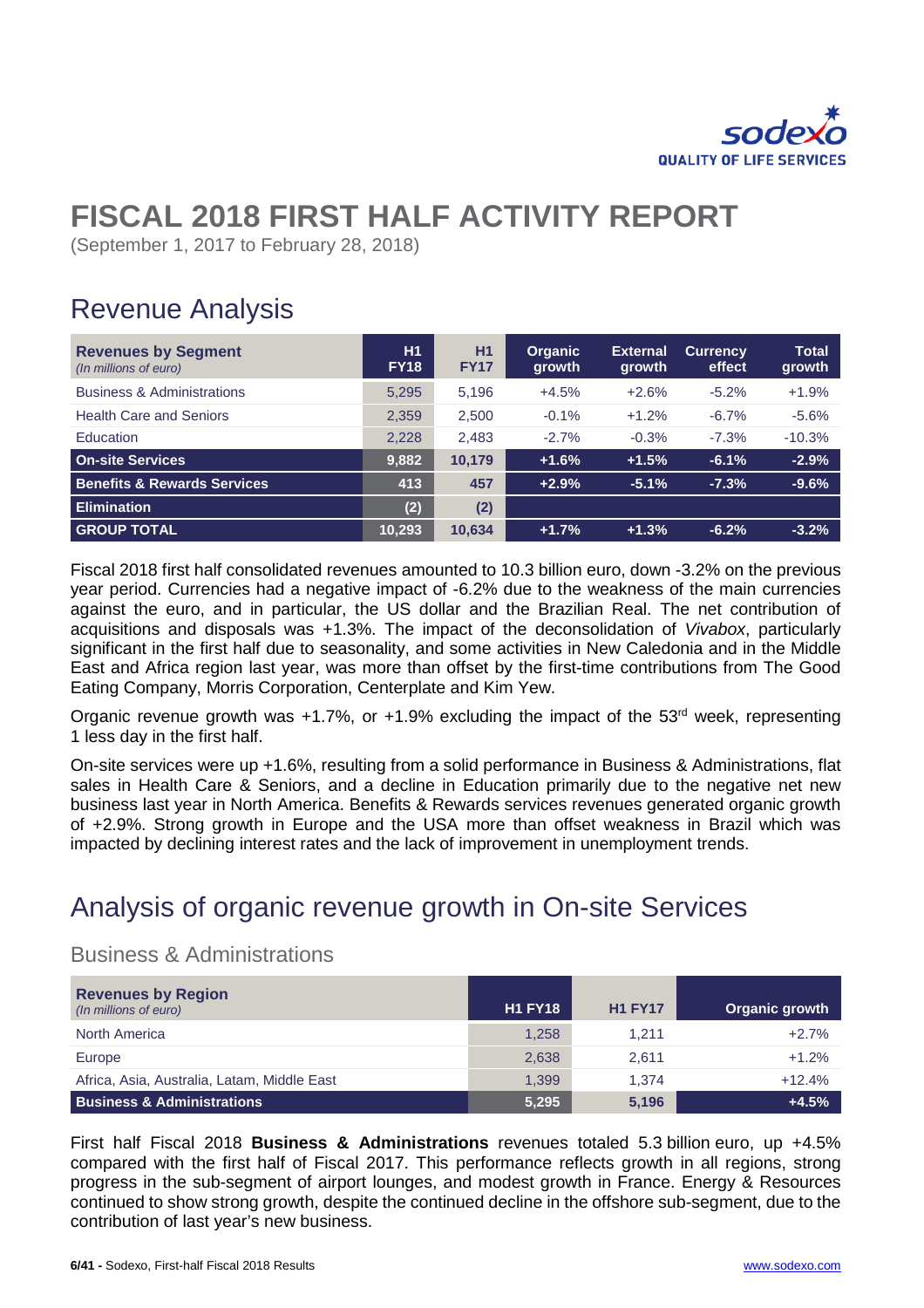

Organic growth in **North America** was **+2.7%.** New airline lounge contracts and strong demand for additional facilities management services among corporate clients continued to drive growth. The first quarter also benefited from significant project-work while the second quarter was impacted by a major site closure in the onshore activity.

**Europe** was up +**1.2%.** France has returned to growth with the recovery of tourism in Paris, some improvement in net new business and same site sales growth in Sports & Leisure. Government & Agencies is benefiting from several major contract wins. However, in the UK, the army contract losses will start to impact revenues in the second half. Energy & Resources continued to remain very weak, down -17% during the period.

In **Africa, Asia, Australia, Latin America and the Middle East**, organic growth remained strong at **+12.4%**, reflecting the ramp-up of new contracts signed last year in Energy & Resources. Corporate Services growth also remained robust due to both the extension of contracts with existing clients and start-ups for significant new client mandates.

### Health Care & Seniors

| <b>Revenues by Region</b><br>(In millions of euro) | <b>H1 FY18</b> | <b>H1 FY17</b> | Organic growth         |
|----------------------------------------------------|----------------|----------------|------------------------|
| North America                                      | 1,483          | 1,658          | $-1.6%$                |
| Europe                                             | 746            | 729            | $-0.2%$                |
| Africa, Asia, Australia, Latam, Middle East        | 130            | 114            | $+16.6\%$ <sup>1</sup> |
| <b>Health Care &amp; Seniors</b>                   | 2,359          | 2,500          | $-0.1%$                |

In **Health Care & Seniors**, revenues totaled 2.4 billion euro, quasi flat on the previous year.

Organic growth in **North America** was **-1.6%** due to a lack of new signatures and low same site sales growth since the beginning of the year. On the other hand, client retention has remained solid.

In **Europe,** sales were flat. Contract wins in the UK did not compensate contract losses elsewhere. However, retention remains high and same site sales growth has been good.

In **Africa, Asia, Australia, Latin America and the Middle East**, growth is particularly strong at **+16.6%1** due to a significant number of contract start-ups in Brazil and strong same site sales growth in Asia and Brazil.

### **Education**

-

| <b>Revenues by Region</b><br>(In millions of euro) | <b>H1 FY18</b> | <b>H1 FY17</b> | Organic growth         |
|----------------------------------------------------|----------------|----------------|------------------------|
| North America                                      | 1.696          | 1.953          | $-4.1%$                |
| Europe                                             | 488            | 494            | $+2.7%$                |
| Africa, Asia, Australia, Latam, Middle East        | 43             | 37             | $+15.8\%$ <sup>1</sup> |
| <b>Education</b>                                   | 2,228          | 2,483          | $-2.7%$                |

In **Education**, revenues for the first half of Fiscal 2018 amounted to 2.2 billion euro, down -2.7% on an organic basis, due mainly to poor prior year retention and also a negative 53<sup>rd</sup> week impact of 1 day in North America.

<span id="page-7-0"></span>*<sup>1</sup> Restated for internal transfers between segments*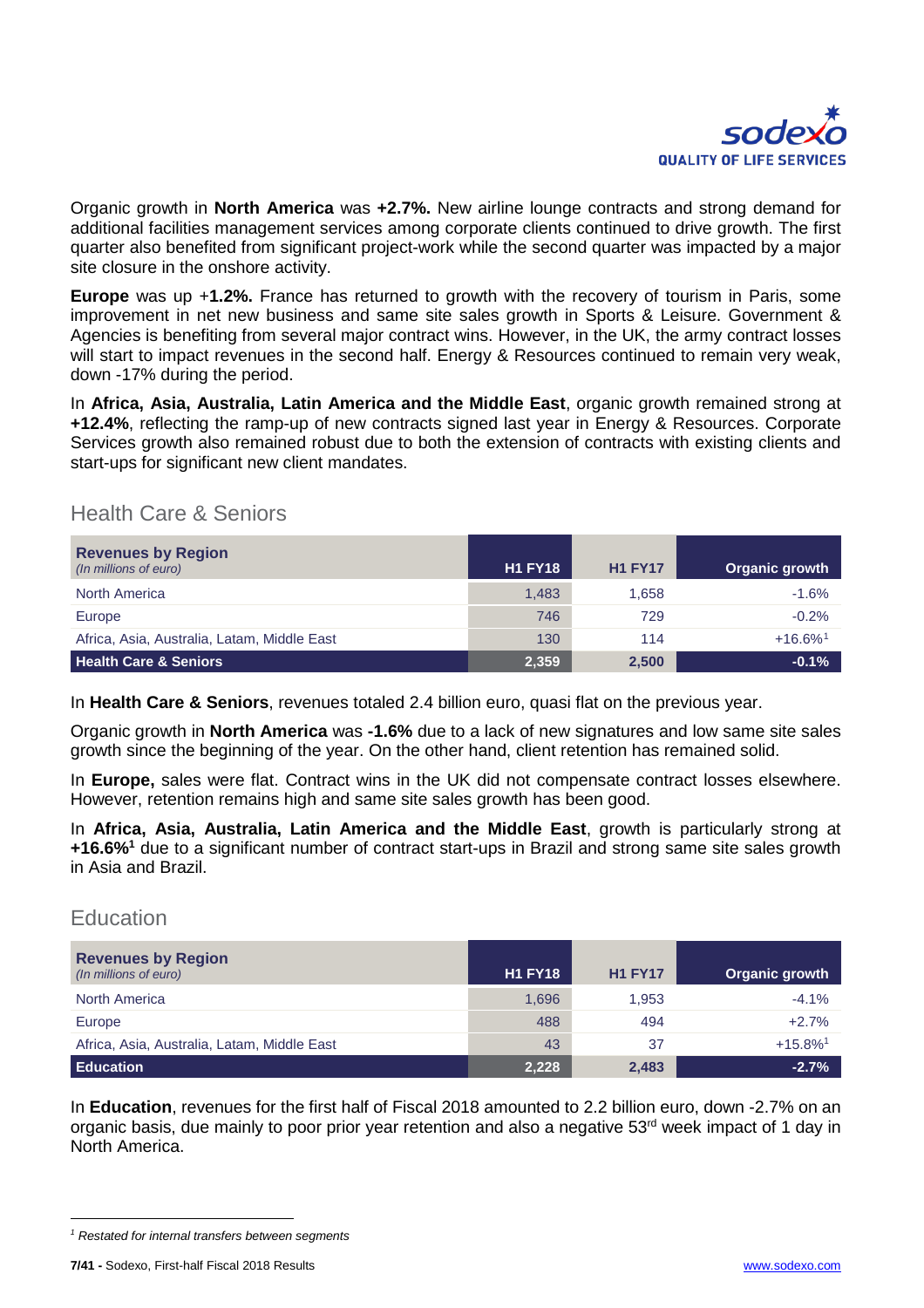

The organic decline in sales in **North America** of **-4.1%** was driven by lower prior year retention in Universities and a negative calendar impact of 1 day in both Schools and Universities during the first half. Same site sales growth remained solid in both Schools and Universities, and even though it is still relatively early in the selling season, the retention rate in Universities at the end of the first half is better than at the same time last year.

In **Europe**, organic growth was **+2.7%** with the UK benefitting from strong new business signed last year and France and Italy benefitting from two extra school days each which boosted same site sales growth in southern Europe.

In **Africa, Asia, Australia, Latin America, and the Middle East**, organic growth remained strong with the ramp-up of several new School contracts in China, Singapore and India, at **+15.81 %**.

### On-site Services Revenues by region

| <b>Revenues by Region</b><br>(In millions of euro) | <b>H1 FY18</b> | <b>H1 FY17</b> | Organic growth |
|----------------------------------------------------|----------------|----------------|----------------|
| North America                                      | 4,438          | 4,821          | $-1.5%$        |
| Europe                                             | 3,872          | 3,834          | $+1.2%$        |
| Africa, Asia, Australia, Latam, Middle East        | 1.572          | 1.524          | $+12.8%$       |
| <b>On-site Services</b>                            | 9,882          | 10,179         | $+1.6%$        |

Organic growth outside North America was +4.4%.

### Benefits & Rewards Services

Benefits & Rewards Services revenue amounted to 413 million euro, down -9.6%. Currencies contributed -7.3% to this decline, due principally to the weakness of the Brazilian real. The sale of *Vivabox* in the USA (last quarter of Fiscal 2017) also weighed on sales due to its strong seasonality in the first quarter. Net disposals accounted for  $-5.1\%$ . As a result, organic revenue growth was  $+2.9\%$ . compared to organic growth in total issue volume of +5.6%.

### Issue volume

| <b>Issue Volume by Region</b><br>(In millions of euro) | H1<br><b>FY18</b> | <b>H1</b><br><b>FY17</b> | <b>Organic</b><br><b>arowth</b> | <b>External</b><br>growth | <b>Currency</b><br>effect | Total<br>growth |
|--------------------------------------------------------|-------------------|--------------------------|---------------------------------|---------------------------|---------------------------|-----------------|
| Europe, USA and Asia                                   | 5.409             | 5.142                    | $+5.9%$                         |                           |                           |                 |
| Latin America                                          | 3.663             | 3.972                    | $+5.3%$                         |                           |                           |                 |
| <b>Benefits &amp; Rewards services</b>                 | 9.072             | 9.114                    | $+5.6%$                         | $+0.4%$                   | $-6.5%$                   | $-0.5%$         |

### **Revenues**

| <b>Revenues by Region</b><br>(In millions of euro) | H1<br><b>FY18</b> | H1<br><b>FY17</b> | <b>Organic</b><br><b>arowth</b> | <b>External</b><br><b>arowth</b> | <b>Currency</b><br>effect | Total<br>growth |
|----------------------------------------------------|-------------------|-------------------|---------------------------------|----------------------------------|---------------------------|-----------------|
| Europe, USA and Asia                               | 229               | 241               | $+7.1%$                         |                                  |                           |                 |
| Latin America                                      | 184               | 215               | $-2.0\%$                        |                                  |                           |                 |
| <b>Benefits &amp; Rewards services</b>             | 413               | 457               | $+2.9%$                         | $-5.1%$                          | $-7.3%$                   | $-9.6\%$        |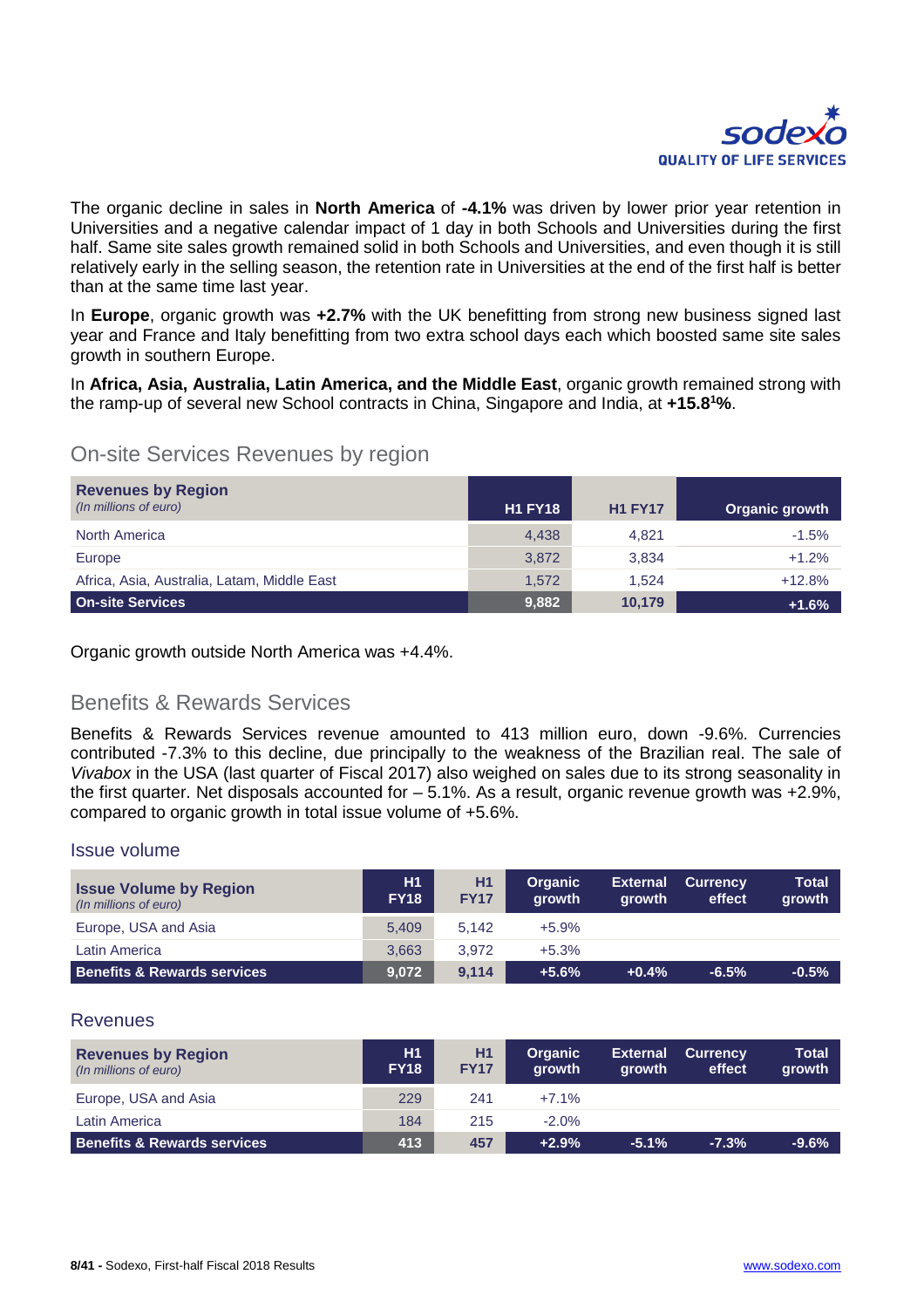

In **Europe, Asia and USA,** organic growth in issue volume and revenues was strong in the first half, despite a strong comparative base, at +**5.9%** and **+7.1%** respectively. This performance was driven by solid growth in issue volume in Europe in many countries, and in particular by double digit growth in Central Europe. Activity in India was temporarily impacted by the mandatory transfer from paper to card and the loss of a large client. Revenue growth was stronger than issue volumes growth, due to the continued growth in the Incentive and Recognition activities, particularly in the UK this period, which do not generate issue volume.

Organic growth in **Latin America** was slower than in recent quarters. While issue volume remains strong at **+5.3%,** revenue growth turned negative at **-2.0%.** This is explained by the environment in Brazil where growth in face values is being offset by lower interest rates, currently around 6.5%, and a very competitive market due to the lack of any improvement in unemployment. On the other hand, as in previous quarters, growth remains strong in Chile and Mexico.

# **Underlying operating profit**

First Half Fiscal 2018 Underlying operating profit amounted to 627 million euro, down -15.0%, or -7.4% excluding the currency effect. The underlying operating margin was 6.1%, down -80 bps, or -70 bps excluding the currency mix effect of the weakness of the Real, in particular.

- The -70 bps decline in Underlying operating profit margin is spread evenly between the following factors:
	- Approximately one third was expected due to the deconsolidation of *Vivabox*, particularly significant in the first half, other scope changes, as well as the weakness in Benefits and Rewards due to the lower interest rates in Brazil.
	- A shortfall in Education and Health Care in North America due to delays in the execution of planned measures to increase efficiencies which were aimed at compensating anticipated weak sales. These measures included optimizing SKU management and demand-based scheduling processes. While improvements have been made recently, the delays will continue to impact performance in the second half.
	- A further shortfall resulted from the slower than expected ramp-up of profitability in a small number of significant contracts.

On the other hand, productivity gains from the Adaptation and Simplification program have been delivered in line with the plan amounting to annualized savings of 195 million euro, or 45 million euro more in the first half Fiscal 2018. The plan is on track to deliver 220 million euro of annual savings by the end of the fiscal year. As planned, these savings have been reinvested into the business to accelerate the launch of new offers and in our IT and digital capabilities, as presented in November 2017.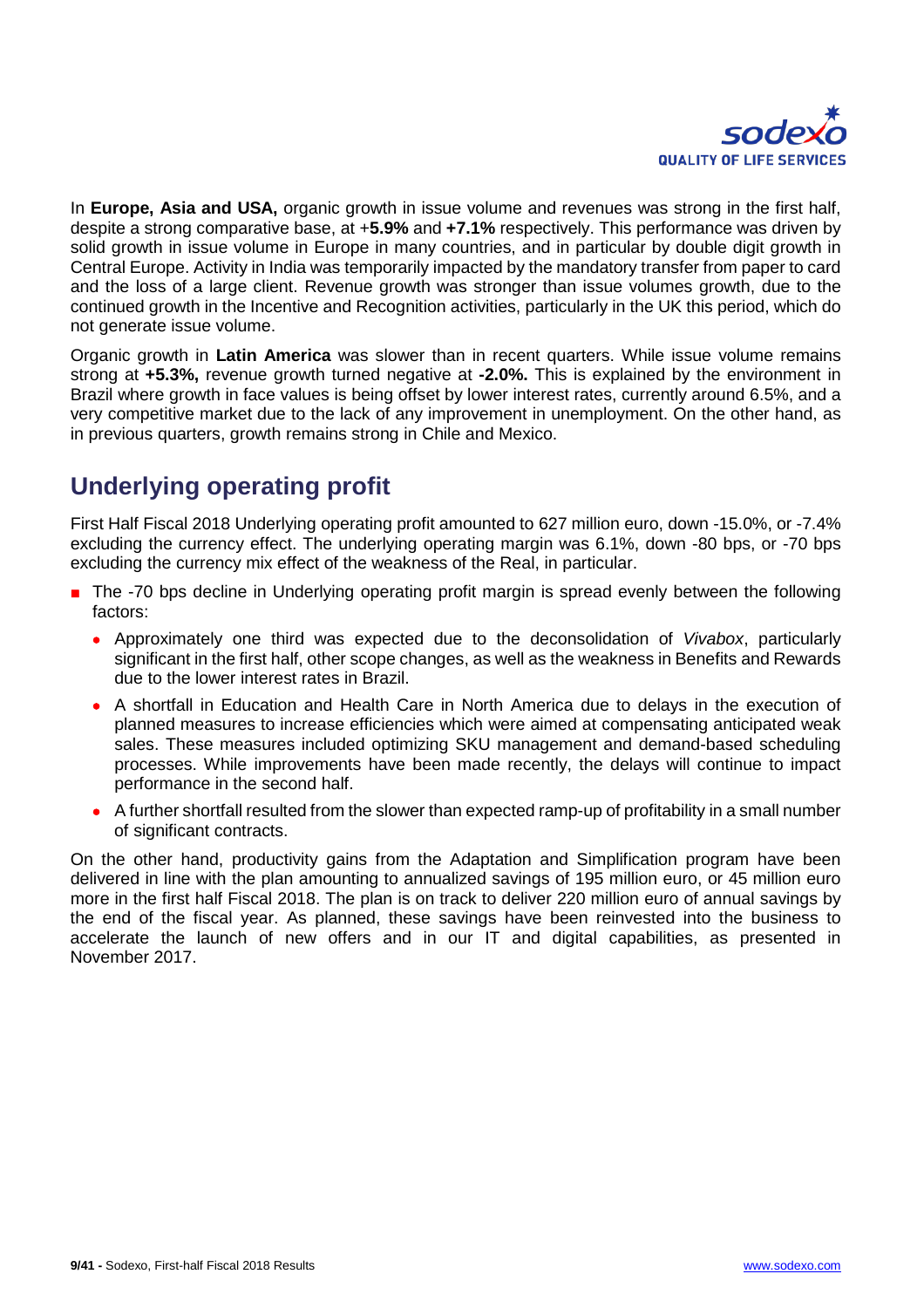

| (in millions of euro)                                | <b>Underlying</b><br><b>Operating</b><br>profit<br><b>H1 Fiscal 2018</b> | <b>Difference</b> | <b>Difference</b><br>(excluding<br>currency<br>effect) | <b>Underlying</b><br><b>Operating</b><br>margin<br><b>H1 Fiscal 2018</b> | <b>Difference</b><br>in margin | <b>Difference</b><br>in margin<br>(excluding currency<br>mix effect) |
|------------------------------------------------------|--------------------------------------------------------------------------|-------------------|--------------------------------------------------------|--------------------------------------------------------------------------|--------------------------------|----------------------------------------------------------------------|
| <b>Business &amp;</b><br>Administrations             | 207                                                                      | $-7.7%$           | $-2.2%$                                                | 3.9%                                                                     | $-40$ bps                      | $-40$ bps                                                            |
| <b>Health Care &amp; Seniors</b>                     | 145                                                                      | $-8.7\%$          | $-1.3%$                                                | 6.1%                                                                     | $-20$ bps                      | $-20$ bps                                                            |
| Education                                            | 211                                                                      | $-16.3%$          | $-8.9%$                                                | 9.5%                                                                     | $-70$ bps                      | $-60$ bps                                                            |
| <b>On-site Services</b>                              | 562                                                                      | $-11.4%$          | $-4.6%$                                                | 5.7%                                                                     | $-50$ bps                      | $-50$ bps                                                            |
| <b>Benefits &amp; Rewards</b><br><b>Services</b>     | 124                                                                      | $-20.4%$          | $-11.5%$                                               | 30.0%                                                                    | $-410$ bps                     | $-320$ bps                                                           |
| Corporate expenses<br>and intragroup<br>eliminations | (59)                                                                     | $+13.4%$          |                                                        |                                                                          |                                |                                                                      |
| <b>UNDERLYING</b><br><b>OPERATING PROFIT</b>         | 627                                                                      | $-15.0%$          | $-7.4%$                                                | 6.1%                                                                     | $-80$ bps                      | $-70$ bps                                                            |

### *Underlying Operating profit by activity*

**Excluding the currency impact, Onsite Services Underlying operating profit was down -4.6% and the underlying margin declined by -50 basis points.** Performance by segment excluding currency impact, is as follows:

- **Business & Administrations** underlying operating profit decreased by -2.2% and the operating margin was down -40 basis points, reflecting the loss of some high margin contracts and the slower than expected ramping up of profitability of a small number of recent large contracts.
- **In Health Care & Seniors,** the underlying operating profit was down -1.3% and the margin was -20 basis points lower at 6.1%. This compares to a particularly strong first half in 2017. The year-onyear decline is due to weaker-than-expected performance on some large contracts and the delay in the implementation of an SKU rationalization program in North America which is now expected to start contributing in the third quarter. The program is ongoing and will provide upside over the next 18 months.
- **In Education,** underlying operating profit fell by -8.9% and the margin declined by -60 basis points, reflecting the decline in revenues in North America. The fall in revenues was exacerbated by a sharp increase in labor inflation and poor execution of the performance improvement plan. During the second quarter, there was a significant focus placed on improving the implementation of the performance improvement plan and the early results are reassuring but this was not enough to offset the issues experienced during the first quarter.

In **Benefits & Rewards Services**, the underlying operating profit was down -11.5%, after adjusting for the currency impact, in particular, the negative effect of the weakness in the Brazilian Real. The margin was down -320 basis points on a constant currency basis. As expected, about one half of the decline reflects the investments in diversification, and in particular, the cost of developing the new Mobility and Expense management end-to-end platforms. The other half is due to the movement in interest rates in Brazil, flowing directly through into reduced underlying operating profit, and the card migration project costs in India and the Czech Republic, in particular.

Finally, Corporate expenses were up +13.6% principally due to some of the investments, as presented in November 2017.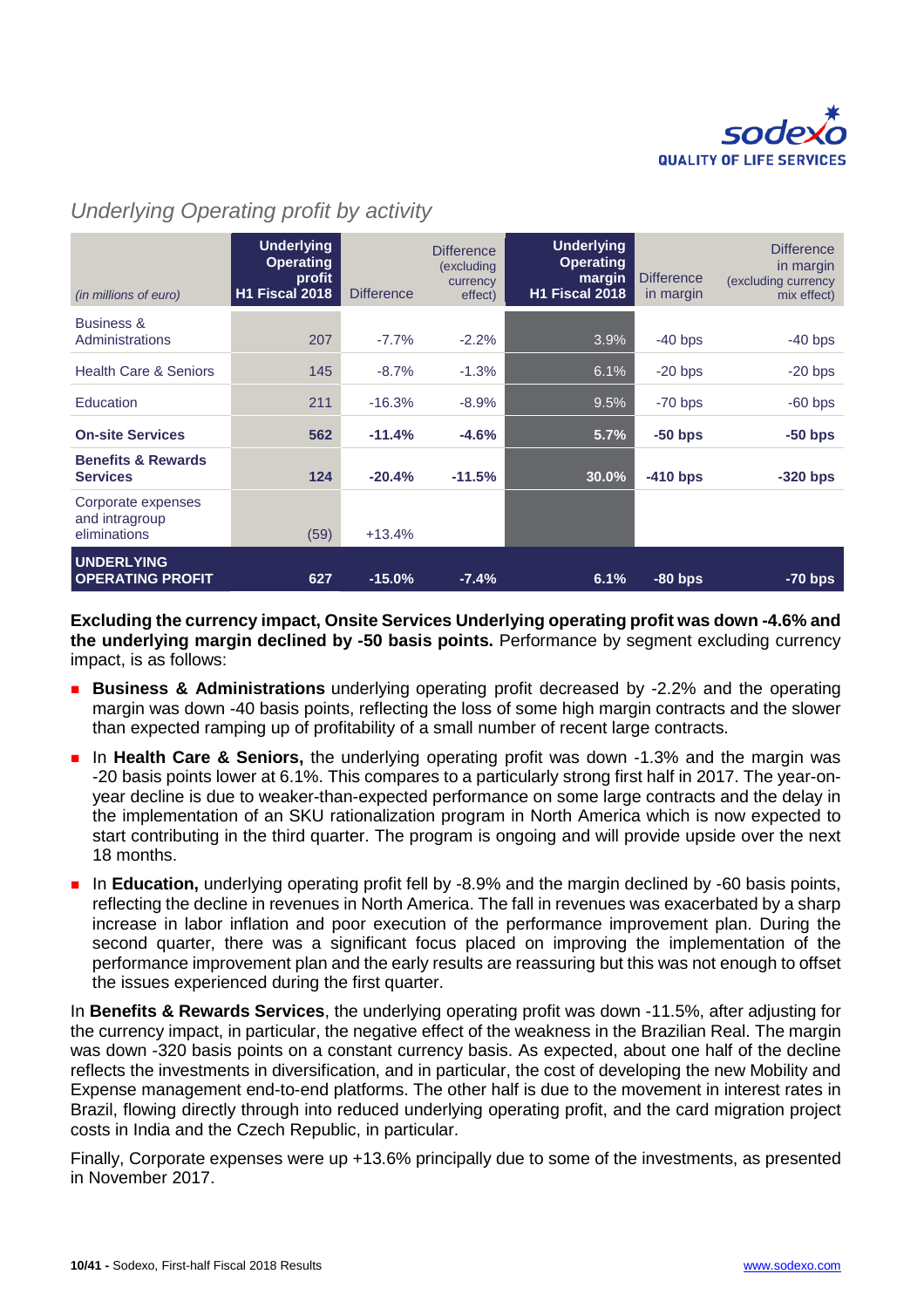

### **Group net profit**

Other income and expenses in the first half Fiscal 2018 were down 52% to -73 million euro against - 153 million euro last year. First half Fiscal 2018 includes losses related to perimeter changes, impairment of certain intangible assets and further restructuring costs. This compares to substantially higher restructuring costs linked to the second tranche of the Adaptation and simplification program in the figures last year.

**As a result, first half Fiscal 2018 Operating profit was** 554 million euro against 586 million in the same period last year, up +4.1% excluding currency impacts.

**Net financial expense** decreased by 11 million euro to 44 million euro for the First Half Fiscal 2018.

Net borrowing costs were down 3 million euro to 38 million euro. The blended cost of debt at February 28, 2018, remained broadly stable at 2.2% versus 2.4% at August 31,2017. First half Fiscal 2017 included an early redemption indemnity of 11 million euro. First half Fiscal 2018 includes 7 million euro of one-off interest income related to the reimbursement of past dividend taxes.

The **effective tax rate** fell to **25.9%** from 32.6% in First Half Fiscal 2017 due in part to a positive oneoff from the reimbursement of past dividend taxes, partly offset by a negative one-off linked to the reduction in the income tax rate in the USA, related to the realignment of deferred taxes and the deemed repatriation tax. The tax rate for the year is expected to be around 28%.

The share of **profit of other companies consolidated by the equity method** was 1 million euro against 2 million euro the previous year. Profit attributed to non-controlling interests was at 7 million euro against 12 million euro the previous year.

As a result, **Group net profit** was 372 million euro, up +6.9% or +13.9% excluding currency impacts.

**Basic Earnings per share (EPS)** amounted to 2.51 euro, up +7.9% relative to the previous year. The small accretion relative to the change in net profit (+6.9%) is due to the reduction of the average share count by 0.9% to 148.5 million shares. This is the result of the share buy-back programs in Fiscal 2017 partially offset by a reduction in treasury shares held for the employee free share plans.

**Underlying Group net profit** amounted to 397 million euro, down -13.4%, or -7.6% excluding currency impacts, in line with the Underlying operating margin performance. Adjustments to reach normalized net profit include all Other income and Expenses and corresponding tax impact, interest income linked to exceptional tax reimbursements and the net exceptional elements of the tax charge. In the previous year, Underlying net profit was adjusted for all other income and expenses and reimbursement indemnities, net of income taxes. Basic Underlying EPS was 2.67 euro, down -12.6%, or -6.8% excluding currency impact.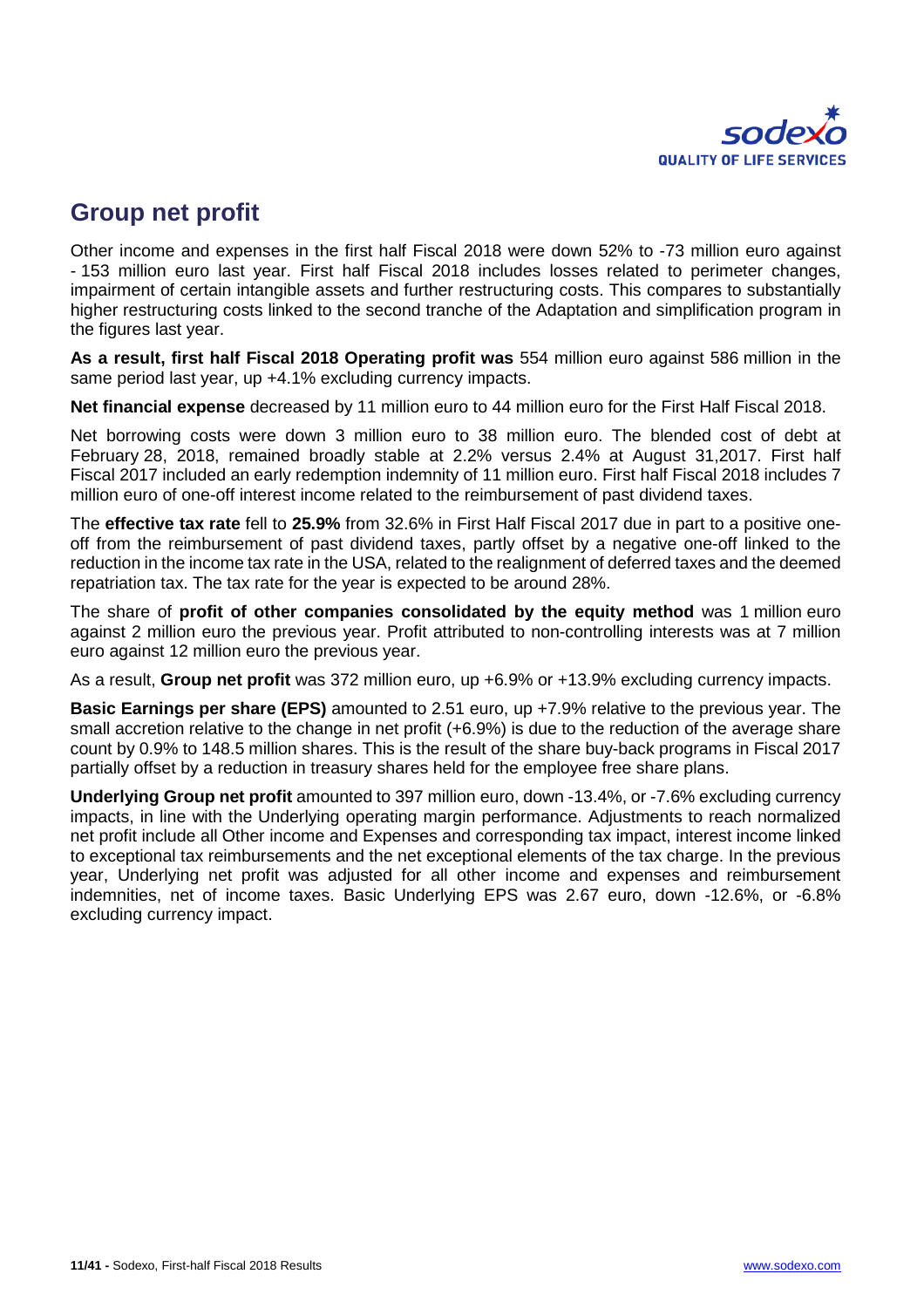

# **Consolidated financial position**

# **Cash flows**

Cash flows for the period were as follows:

| (in millions of euro)                                                                                                   | <b>First-Half Fiscal 2018</b> | <b>First-Half Fiscal 2017</b> |
|-------------------------------------------------------------------------------------------------------------------------|-------------------------------|-------------------------------|
| Operating cash flow                                                                                                     | 650                           | 523                           |
| Change in working capital excluding change<br>in BRS financial assets*                                                  | (402)                         | (388)                         |
| Net capital expenditure                                                                                                 | (123)                         | (105)                         |
| Free cash flow                                                                                                          | 125                           | 30                            |
| Net acquisitions                                                                                                        | (674)                         | (165)                         |
| Share buy-backs/treasury stock                                                                                          | (49)                          | $(302)$ **                    |
| Dividends paid to shareholders                                                                                          | (411)                         | (359)                         |
| Other changes in shareholders' equity (including change<br>in financial assets <sup>1</sup> , scope and exchange rates) | (43)                          | (31)                          |
| (Increase)/decrease in net debt                                                                                         | (1,052)                       | (827)                         |

\* Excluding change in financial assets in Benefits & Rewards of €(73)m in H1'18 and €(38)m in H1'17. Total Change in working capital as reported in Consolidated accounts: **H1'18** of €(475)m = €(402)m + €(73)m and **H1'17** of €(426)m = €(388)m + €(38)m

\*\* Including 300m€ of the 2017 share buy-back program

The increase in Operating cash flow reflects the lower outflow of net taxes due to the reimbursement of dividend taxes paid in the last five years, the cashing in of a CICE receivable, as well as lower taxes in certain countries. Tax elements accounted for much of the improvement in operating cashflow.

The negative working capital variation is principally due to a seasonal impact of activity levels between end August and end February. Net capital expenditure and client investments, at 123 million euro, was up 17% on the previous year. As a result, operating free cash flow amounted to 125 million euro.

M&A activity increased markedly during the period resulting in a net amount spent of 674 million euro (see Acquisitions in the period section below). The combination of the capital expenditure, acquisitions net of disposals and the annual dividend payment of 411 million euro, resulted in an increase in net debt of 1 billion euro from August 31, 2017.

<span id="page-12-0"></span><sup>-</sup>*<sup>1</sup> Including Sodexo Ventures investments in* Wynd*,* Neo-Nomade *and* Life-Dojo*, in H1 Fiscal 2017*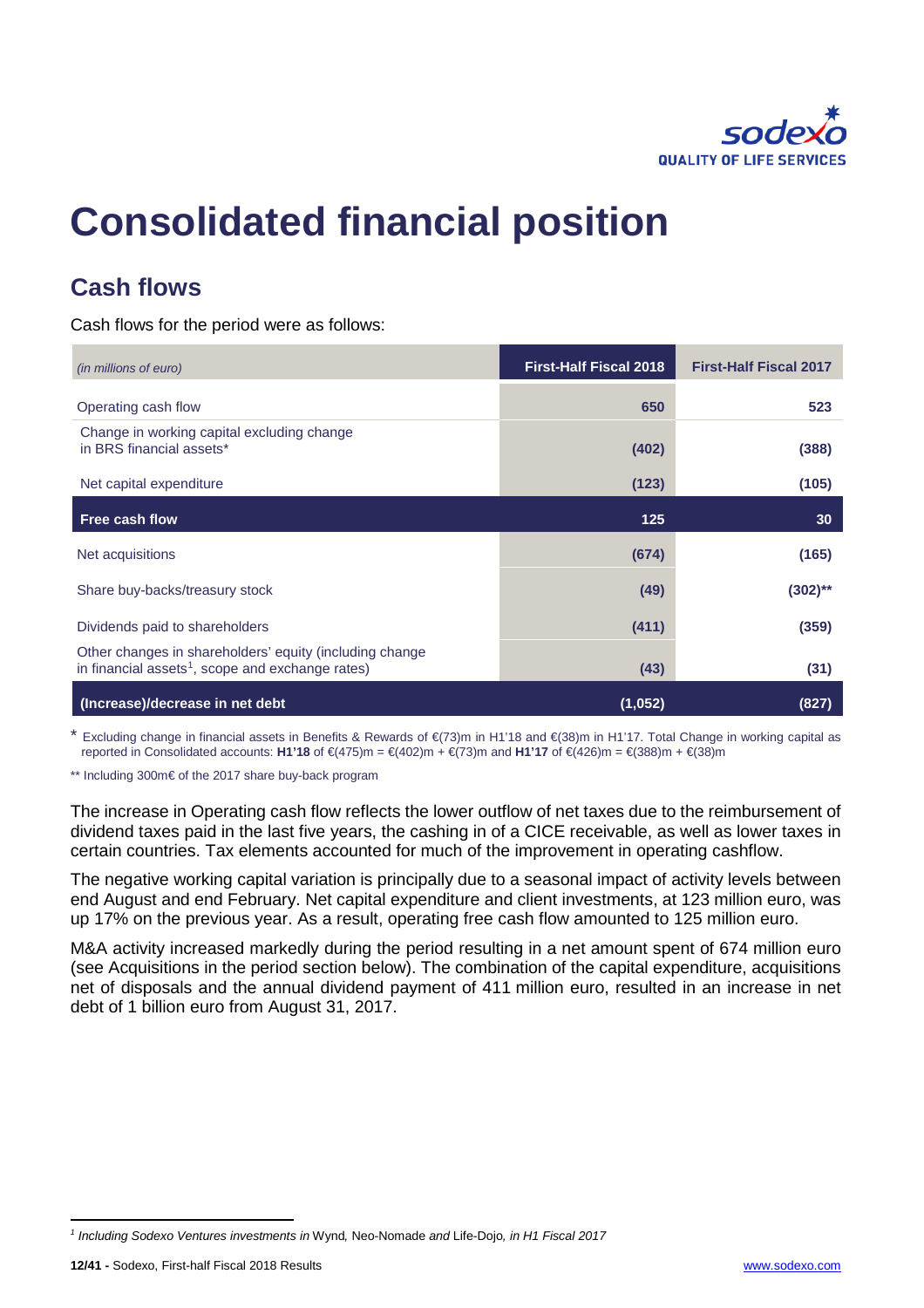

## **Acquisitions in the period**

During First Half Fiscal 2018, the Group accelerated its M&A activity. The major acquisitions of the period include:

- *The Good Eating Company* Urban food services offer in London
- *Kim Yew* Technical FM in Singapore
- *Morris* Mining remote site activity in Eastern Australia
- *Centerplate* Sports and Convention centers, principally in North America

Total revenues generated by acquisitions contributed 2.4% to growth in the First half 2018. However, the combination of the sale of *Vivabox* in August 2017 and the exiting of several joint ventures and subsidiaries in Africa and the Middle East, were offsetting factors. As a result, the net contribution from acquisitions during the first half was 1.3% of revenues. Net acquisitions are expected to contribute more than 2.5% to growth in Fiscal 2018.

### **Share buy-back program**

The Sodexo Board has approved a 300 million euro share buy-back program, reflecting the Board's confidence in the future prospects of the Group and the strength of the balance sheet. At the closing share price on April 11, 2018 of €78.30, this represents the purchase of approximately 3.8 million shares, or 2.6% of the capital.

# **Condensed financial position**

### **Condensed consolidated statement of financial position at February 28, 2018**

| (in millions of euro)                         | <b>February</b><br>28, 2018 | February<br>28, 2017 |                                                      | <b>February</b><br>28, 2018 | February<br>28, 2017 |
|-----------------------------------------------|-----------------------------|----------------------|------------------------------------------------------|-----------------------------|----------------------|
| Non-current assets                            | 7,981                       | 7,916                | Shareholders' equity                                 | 3,343                       | 3,574                |
| Current assets excluding cash                 | 5,207                       | 5,532                | Non-controlling interests                            | 34                          | 39                   |
| Restricted cash Benefits &<br><b>Rewards</b>  | 495                         | 486                  | Non-current liabilities                              | 3,956                       | 4,227                |
| Financial assets Benefits &<br><b>Rewards</b> | 465                         | 376                  | <b>Current liabilities</b>                           | 8,335                       | 8,168                |
| Cash                                          | 1,519                       | 1,698                |                                                      |                             |                      |
| <b>Total assets</b>                           | 15,668                      | 16,008               | <b>Total liabilities and</b><br>shareholders' equity | 15,668                      | 16,008               |
|                                               |                             |                      | <b>Gross borrowings</b>                              | 4,062                       | 3,758                |
|                                               |                             |                      | Net debt                                             | 1,663                       | 1,234                |
|                                               |                             |                      | <b>Gearing ratio</b>                                 | 49%                         | 34%                  |

**Net debt Ratio 1.1 0.9**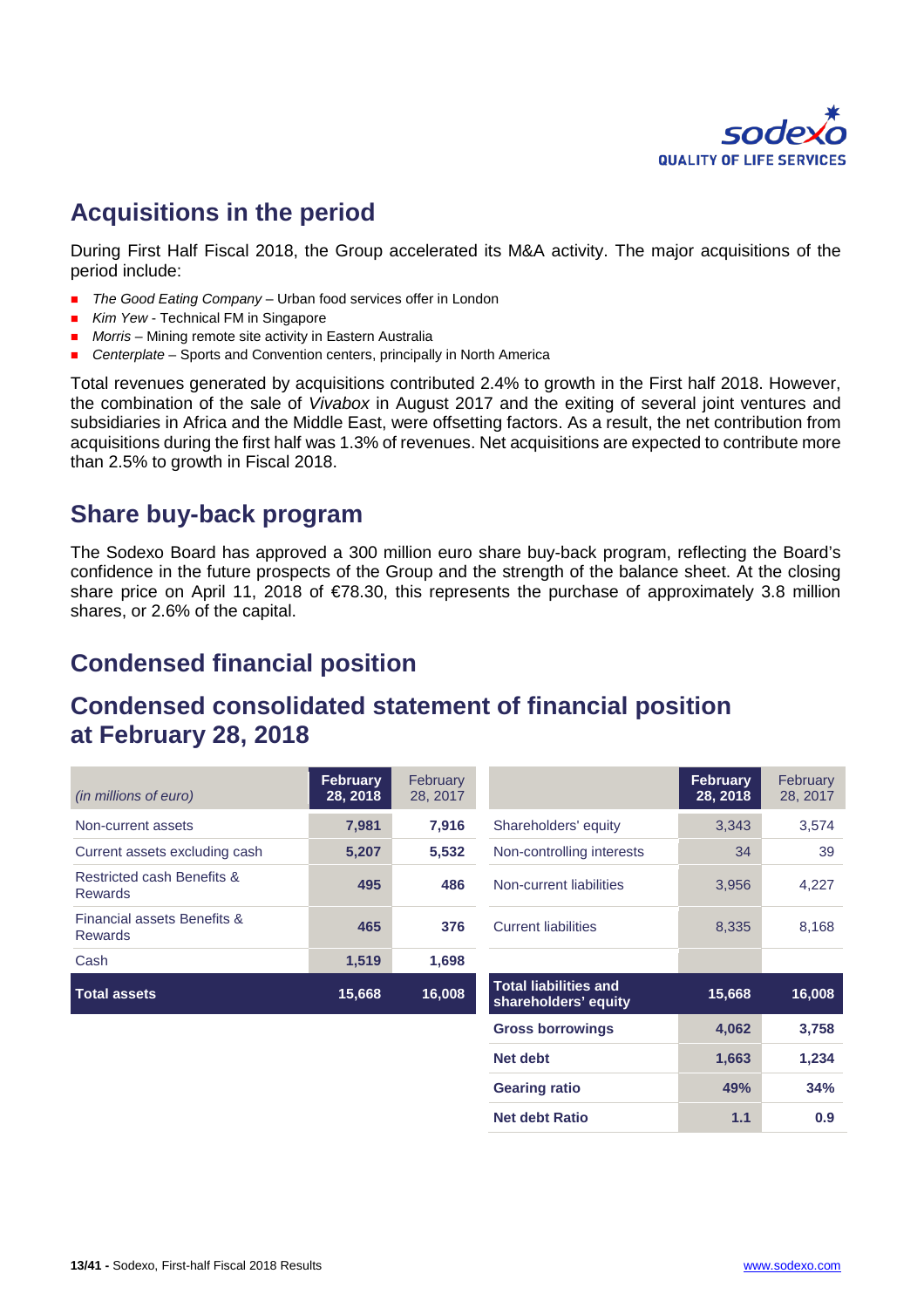

As of February 28, 2018, net debt was 1,663 million euro, representing 49% of shareholders' equity, compared to 34% at the end of First Half Fiscal 2017 and to 17% as at the year end, August 31, 2017. Despite the seasonally high level of debt at the end of the first half of the year and net acquisitions since year end of 674 million euro, the Group's financial position remains strong. At the end of the First Half Fiscal 2018, the Group had unused lines of credit totaling 1.4 billion euro.

The increase in gross borrowings was due to the acquisitions closed in this first half.

The operating cash position (which includes Benefits & Rewards Services cash investments and restricted cash) totaled €2,399 million, of which €2,002 million related to Benefits & Rewards Services, including 495 million euro of restricted cash and 465 million euro of financial assets (of more than 3 months).

### **Subsequent events**

Beside the announcement of the change in the Fiscal 2018 annual guidance on March 29, no other significant event has been identified since the closing of the interim accounts on February 28, 2018, except those mentioned in Note 6.4.12 to the First Half Fiscal 2018 consolidated financial statements.

### **Related party transactions**

The main related party transactions are presented in Notes 6.4.10 and 6.4.11 to the First Half Fiscal 2018 consolidated financial statements.

### **Main risks and uncertainties**

The main risks and uncertainties are not materially different from those described in the "Risk Factors" section of the Fiscal 2017 Registration Document, filed with the *Autorité des Marchés Financiers* (AMF) on November 20, 2017 except for litigations mentioned in note 6.4.11 of the First Half Fiscal 2018 consolidated financial statements.

# **Currency effect**

**Exchange rate fluctuations do not generate operational risks, because each subsidiary bills its revenues and incurs its expenses in the same currency.**

| 1€=                   | Average rate<br>H1 Fiscal 18 | <b>Reference rate</b><br><b>Fiscal 17</b> | <b>Change average rates</b><br>H1 Fiscal 18<br><b>vs. Reference Fiscal 17</b> | <b>Closing rate H1</b><br>Fiscal 18<br>at 28/02/2018 | <b>Change 28/02/18</b><br>vs. 31/08/17 |
|-----------------------|------------------------------|-------------------------------------------|-------------------------------------------------------------------------------|------------------------------------------------------|----------------------------------------|
| U.S. Dollar           | 1.195                        | 1.099                                     | $-8.1\%$                                                                      | 1.221                                                | $-3.2%$                                |
| <b>Pound Sterling</b> | 0.885                        | 0.867                                     | $-2.0\%$                                                                      | 0.884                                                | $+4.0%$                                |
| <b>Brazilian Real</b> | 3.864                        | 3.526                                     | $-8.7\%$                                                                      | 3.961                                                | $-5.6%$                                |

Note: Reference rate Fiscal 2017 is the average rate for Fiscal year 2017.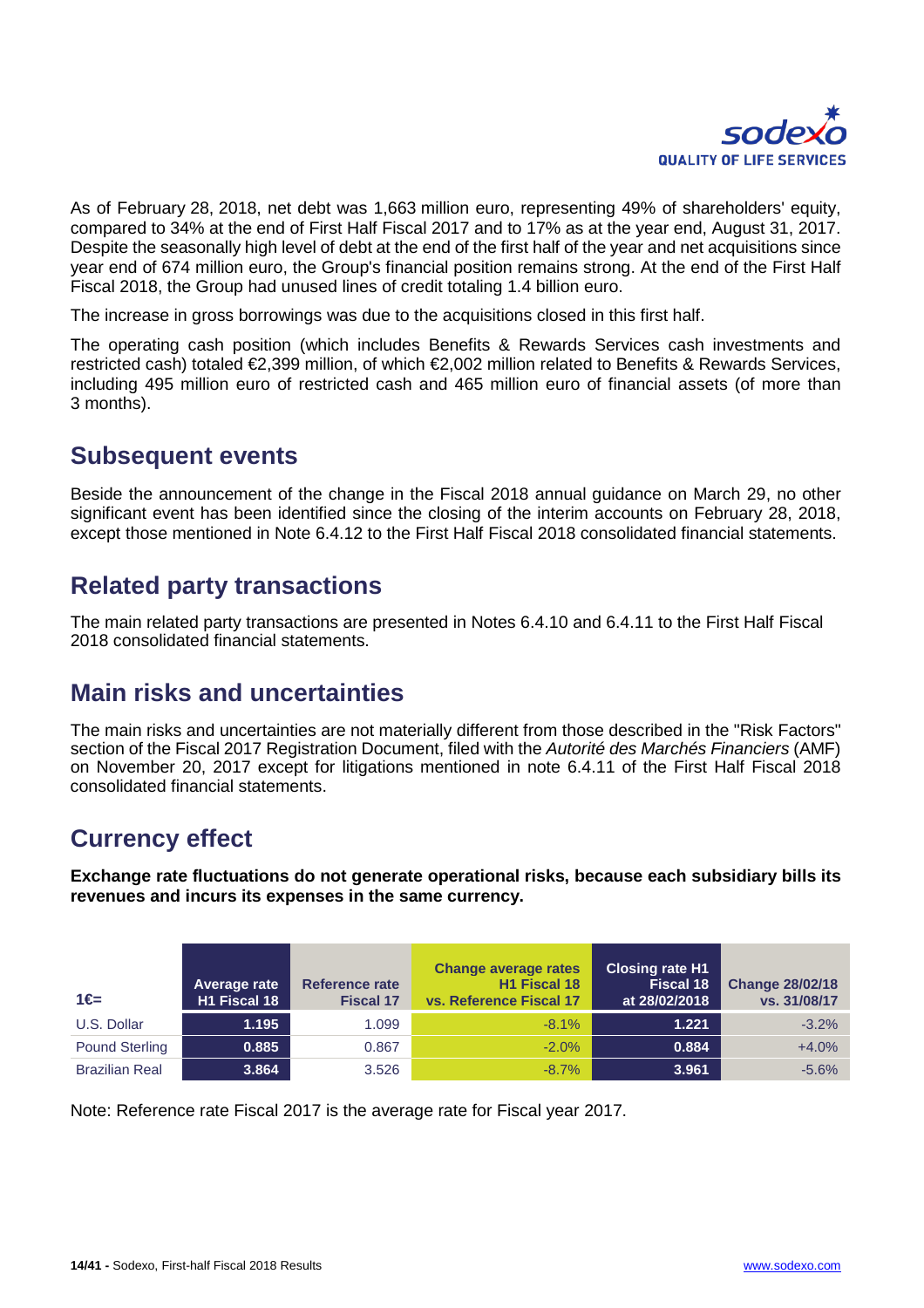

Sodexo operates in 80 countries. The percentage of total revenues and operating profit denominated in the main currencies are as follows:

| (H1'18)               | % of revenues | % of Underlying Operating profit |
|-----------------------|---------------|----------------------------------|
| U.S. dollar           | 41%           | 54%                              |
| Euro                  | 26%           | 9%                               |
| UK pound sterling     | 8%            | 8%                               |
| <b>Brazilian real</b> | 5%            | 16%                              |

The currency effect is determined by applying the previous year's average exchange rates to the current year figures except for countries with hyperinflationary economies, such as Venezuela where the Group has a strong presence in Benefits & Rewards Services.

During First Half Fiscal 2018, a number of currencies have continued to fall relative to the Euro. The U.S. dollar has fallen by -8.1% and the Brazilian real has by -8.7%, weighing on revenue growth and the profit contribution of the Benefits & Rewards activity, as the margins are higher than the onsite business. The decline in UK sterling against the euro is less significant during the period.

In terms of the Venezuelan Bolivar, the Group considers that the best estimate of the exchange rate at which funds from its activities in Venezuela could be repatriated is the DICOM rate. For the purpose of calculations at constant rate, all Fiscal 2018 and Fiscal 2017 figures in VEF have been converted at the exchange rate of USD  $1 = VEF 35,280$  vs. VEF 3,250 for FY 2017.

### **Alternative Performance Measures Definitions**

### **Blended cost of debt**

The blended cost of debt is calculated at period end and is the weighted average of financing rates on borrowings, (including derivative financial instruments) and cash pooling balances at period end.

### **Free cash flow**

Please refer to Consolidated Financial position.

### **Growth excluding currency effect**

Change excluding currency effect calculated converting H1 2018 figures at FY 2017 rates, except for countries with hyperinflationary economies. As a result, for Venezuelan Bolivar, H1 2018 and H1 2017 figures in VEF have been converted at the exchange rate of USD 1 = VEF 35,280 vs. VEF 3,250 for FY 2017.

#### **Issue volume**

Issue volume corresponds to the total face value of service vouchers, cards and digitally-delivered services issued by the Group (Benefits and Rewards Services activity) for beneficiaries on behalf of clients.

### **Net debt**

Group gross borrowings at the balance sheet less operating cash.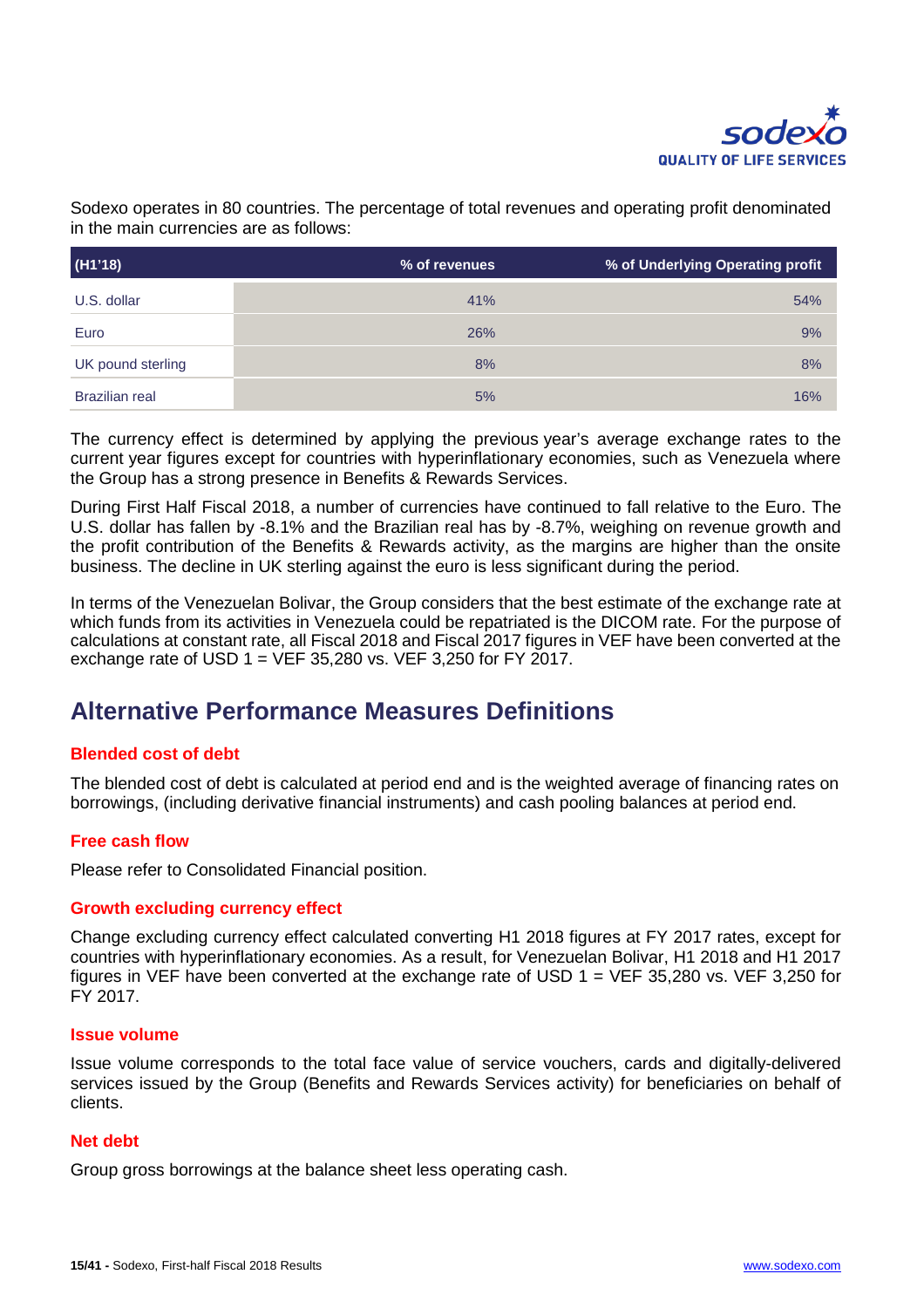

### **Organic growth**

Organic growth corresponds to the increase in revenue for a given period (the "current period") compared to the revenue reported for the same period of the prior fiscal year, calculated using the exchange rate for the prior fiscal year; and excluding the impact of business acquisitions and divestments, as follows:

- **for businesses acquired (or gain of control) during the current period, revenue generated since the** acquisition date is excluded from the organic growth calculation;
- **for businesses acquired (or gain of control) during the prior fiscal year, revenue generated during** the current period up until the first anniversary date of the acquisition is excluded;
- **for businesses divested (or loss of control) during the prior fiscal year, revenue generated in the** comparative period of the prior fiscal year until the divestment date is excluded;
- **for businesses divested (or loss of control) during the current fiscal year, revenue generated in the** period commencing 12 months before the divestment date up to the end of the comparative period of the prior fiscal year is excluded.

For countries with hyperinflationary economies all figures are converted at the latest closing rate for both periods.

As a result, for the calculation of organic growth, Benefits & Rewards figures for H1 2018 and H1 2017 in Venezuelan Bolivar, have been converted at the exchange rate of USD 1 = VEF 35,280 vs. VEF 3,250 for FY 2017.

### **Underlying Net Profit**

Underlying Net profit presents a normalized net income excluding significant unusual and/or infrequent elements. Therefore, it corresponds to the Net Income Group share excluding Other Income and Expense and significant non-recurring elements in both Net Financial Expense and Income tax Expense.

In the first half of Fiscal 2018, the Underlying net profit excludes from the Net Income Group share the following items and the related tax impact where applicable:

- Other Income and Expense for -73M€
- Interests received in France on tax reimbursements for 7M€
- Reimbursement of the 3% tax on dividends received for 43M€
- One-off impacts resulting from changes in the US tax regulation for -23M€.

### **Underlying Operating margin**

Underlying Operating profit divided by Revenues.

#### **Underlying Operating margin at constant rate**

Margin calculated converting H1 2018 figures at FY 2017 rates, except for countries with hyperinflationary economies.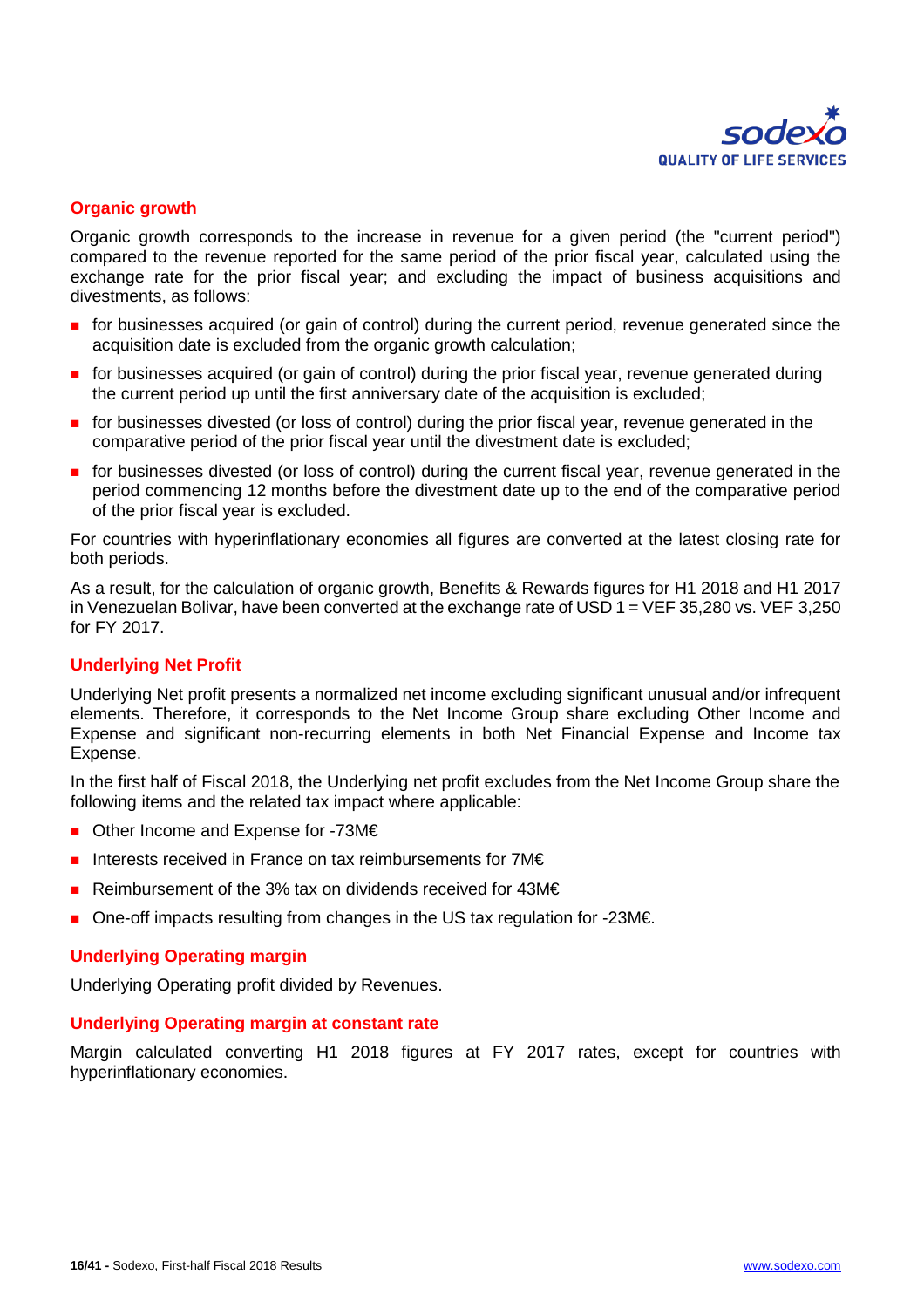

### **Financial Ratio Definitions**

|                |                                                                                         | H1 2018 | H <sub>1</sub> 2017 |
|----------------|-----------------------------------------------------------------------------------------|---------|---------------------|
|                | Gross borrowings <sup>1</sup> - operating cash <sup>2</sup>                             |         | 34%                 |
| Gearing ratio  | Shareholders' equity<br>and non-controlling interests                                   | 49 %    |                     |
| Net debt ratio | Gross borrowings <sup>1</sup> - operating cash <sup>2</sup>                             |         |                     |
|                | Earnings before Interest, Taxes, Depreciation<br>and Amortization (EBITDA) <sup>3</sup> | 1.1     | 0.9                 |

### **Financial Ratio Reconciliation:**

|                                                                                   |                                                                             | H1 2018 | H1 2017 |
|-----------------------------------------------------------------------------------|-----------------------------------------------------------------------------|---------|---------|
|                                                                                   | Non-current borrowings                                                      | 2,978   | 3,079   |
| <sup>1</sup> Gross borrowings                                                     | + current borrowings excluding overdrafts                                   | 1,095   | 685     |
|                                                                                   | - derivative financial instruments<br>recognized as assets                  | (12)    | (6)     |
|                                                                                   |                                                                             | 4,062   | 3,758   |
| <sup>2</sup> Operating cash                                                       | Cash and cash equivalents                                                   | 1,519   | 1,698   |
|                                                                                   | + financial assets related to the<br>Benefits and Rewards Services activity | 960     | 862     |
|                                                                                   | - bank overdrafts                                                           | (81)    | (36)    |
|                                                                                   |                                                                             | 2,399   | 2,524   |
| $3$ Earnings before Interest,<br>Taxes, Depreciation and<br>Amortization (EBITDA) | Operating profit (last 12 months)                                           | 1,157   | 1,060   |
|                                                                                   | + depreciation and amortization<br>(last 12 months)                         | 296     | 272     |
|                                                                                   |                                                                             | 1,453   | 1,332   |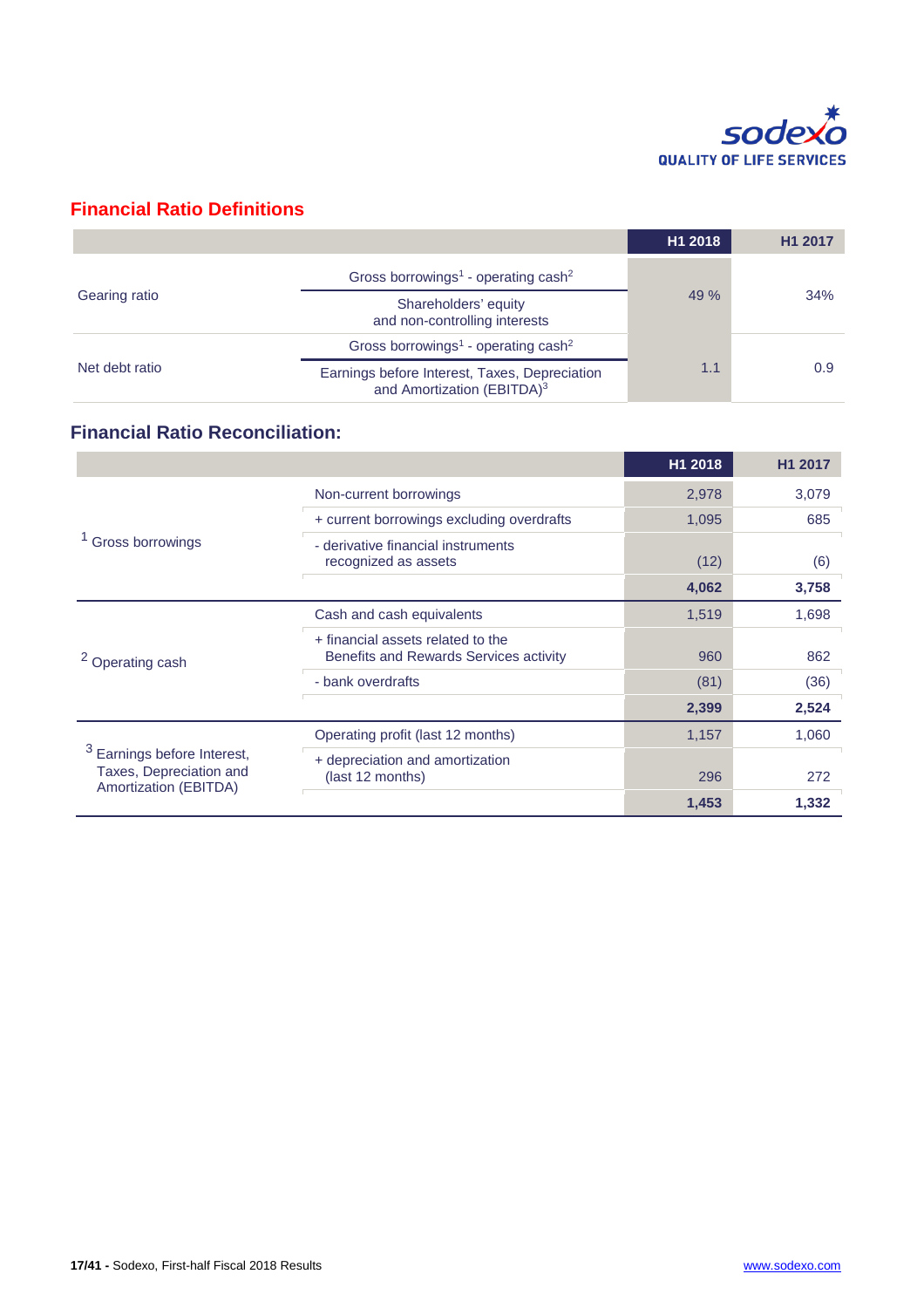



# CONDENSED INTERIM CONSOLIDATED FINANCIAL **STATEMENTS**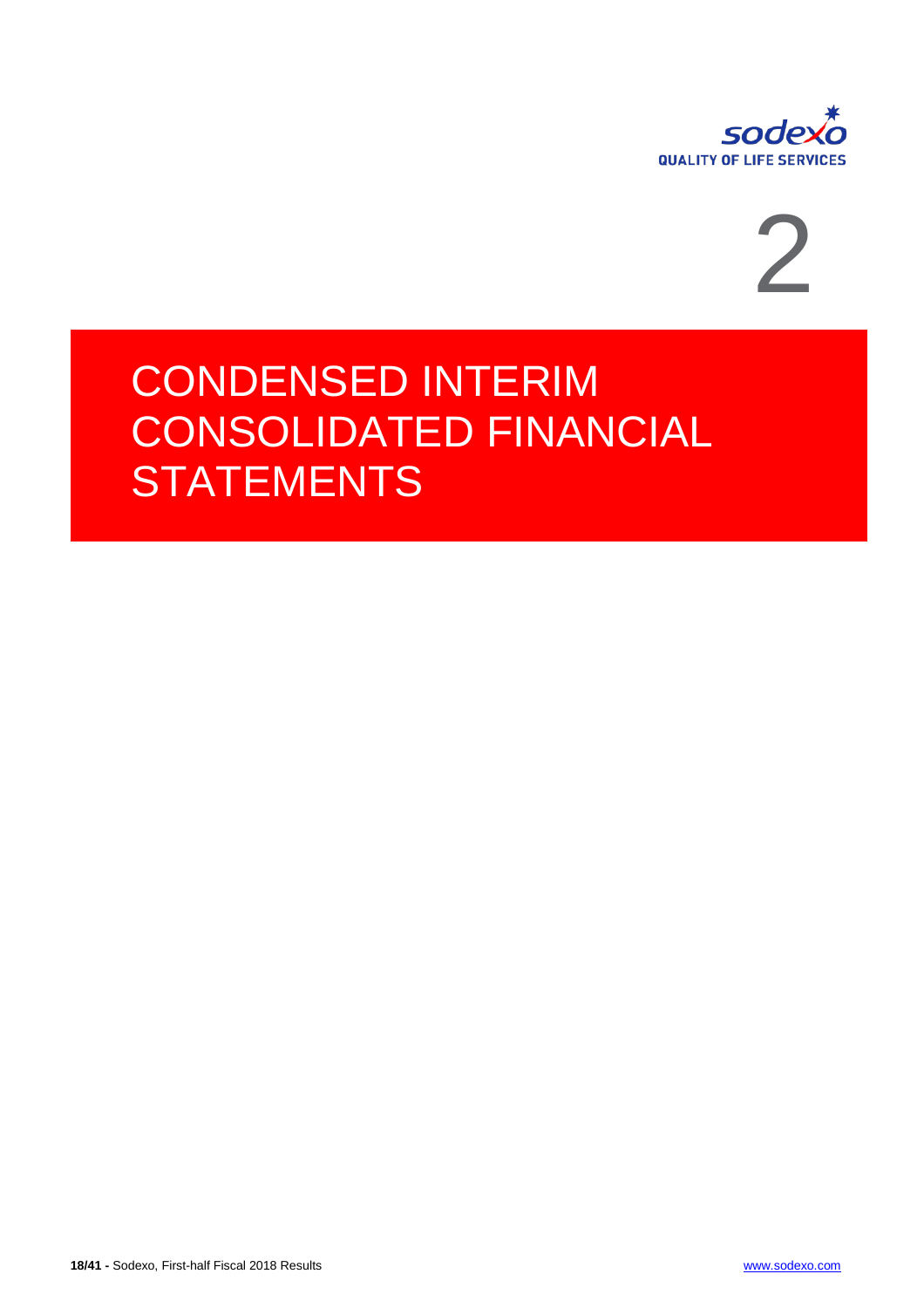

# **1Consolidated income statement**

| (in millions of euro)                                                                                              | <b>Notes</b>       | <b>First-half</b><br>Fiscal 2018 | <b>First-half</b><br><b>Fiscal 2017(1)</b> |
|--------------------------------------------------------------------------------------------------------------------|--------------------|----------------------------------|--------------------------------------------|
| <b>Revenues</b>                                                                                                    | 6.3                | 10,293                           | 10,634                                     |
| Cost of sales                                                                                                      | 6.4.5              | (8,706)                          | (8,932)                                    |
| <b>Gross profit</b>                                                                                                |                    | 1,587                            | 1,702                                      |
| Administrative and Sales Department costs                                                                          | 6.4.5              | (964)                            | (966)                                      |
| Share of profit of companies consolidated by the equity method that<br>directly contribute to the Group's business |                    | 5                                | $\overline{2}$                             |
| <b>Underlying operating profit</b>                                                                                 |                    | 627                              | 738                                        |
| Other operating income                                                                                             | 6.4.6              | $\overline{7}$                   | 2                                          |
| Other operating expenses (2)                                                                                       | 6.4.6              | (80)                             | (154)                                      |
| <b>Operating profit</b>                                                                                            | 6.3                | 554                              | 586                                        |
| Financial income                                                                                                   | 6.4.7              | 27                               | 14                                         |
| <b>Financial expense</b>                                                                                           | 6.4.7              | (71)                             | (70)                                       |
| Share of profit of other companies consolidated by the equity method                                               |                    | $\overline{1}$                   | $\overline{2}$                             |
| Profit for the period before tax                                                                                   |                    | 511                              | 532                                        |
| Income tax expense                                                                                                 | 6.2.3<br>and 6.4.8 | (131)                            | (172)                                      |
| Profit for the period                                                                                              |                    | 380                              | 360                                        |
| Of which:                                                                                                          |                    |                                  |                                            |
| Attributable to non-controlling interests                                                                          |                    | $\overline{7}$                   | 12                                         |
| Profit attributable to equity holders of the parent                                                                |                    | 372                              | 348                                        |
| Basic earnings per share (in euro)                                                                                 | 6.4.9              | 2.51                             | 2.32                                       |
| Diluted earnings per share (in euro)                                                                               | 6.4.9              | 2.47                             | 2.29                                       |

(1) After reclassifications based on the new consolidated income statement presentation (see note 6.2.4)

<sup>(2)</sup> Including 137 million euro in expenses recorded in the First Half of Fiscal 2017 in connection with the Adaptation and Simplification program, that have been reclassified in line with the new consolidated income statement presentation (see note 6.2.4) The total amount reported as "Other operating expenses" in the new presentation includes 51 million euro previously reported under "Cost of sales", 65 million euro previously reported under "Administrative and Sales Department costs", and 20 million euro reported under "Other operating expenses" in the old presentation.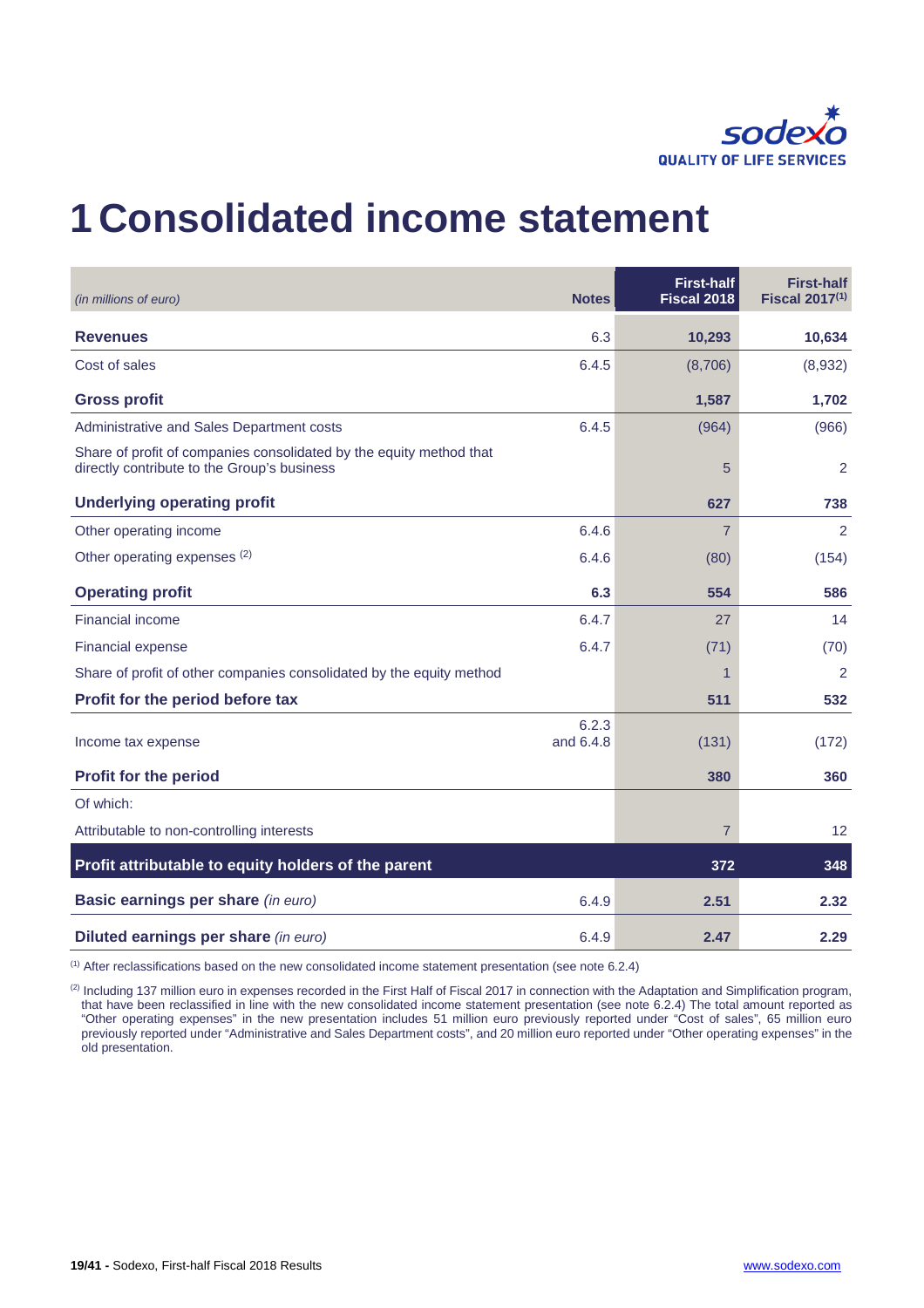

# **2 Consolidated statement of comprehensive income**

| (in millions of euro)                                                                                                  | <b>First-Half</b><br>Fiscal 2018 | <b>First-Half</b><br><b>Fiscal 2017</b> |
|------------------------------------------------------------------------------------------------------------------------|----------------------------------|-----------------------------------------|
| <b>Profit for the period</b>                                                                                           | 380                              | 360                                     |
| Components of other comprehensive income<br>that may be reclassified subsequently to profit or loss                    |                                  |                                         |
| Change in fair value of available-for-sale financial assets                                                            | $\overline{2}$                   | (1)                                     |
| Change in fair value of Cash Flow Hedge instruments                                                                    |                                  |                                         |
| Change in fair value of Cash Flow Hedge instruments reclassified<br>to profit or loss                                  |                                  |                                         |
| Currency translation adjustment                                                                                        | (119)                            | 206                                     |
| Currency translation adjustment reclassified to profit or loss                                                         |                                  | (5)                                     |
| Tax on components of other comprehensive income<br>that may be reclassified subsequently to profit or loss             |                                  |                                         |
| Share of other components of comprehensive income (loss) of companies<br>consolidated by the equity method, net of tax | (1)                              | (1)                                     |
| Components of other comprehensive income<br>that will not be reclassified subsequently to profit or loss               |                                  |                                         |
| Remeasurement of defined benefit plan obligation                                                                       |                                  |                                         |
| Tax on components of other comprehensive income<br>that will not be reclassified subsequently to profit or loss        |                                  |                                         |
| Total other comprehensive income (loss), after tax                                                                     | (118)                            | 199                                     |
| <b>Comprehensive income</b>                                                                                            | 262                              | 559                                     |
| Of which:                                                                                                              |                                  |                                         |
| Attributable to equity holders of the parent                                                                           | 256                              | 545                                     |
| Attributable to non-controlling interests                                                                              | 7                                | 14                                      |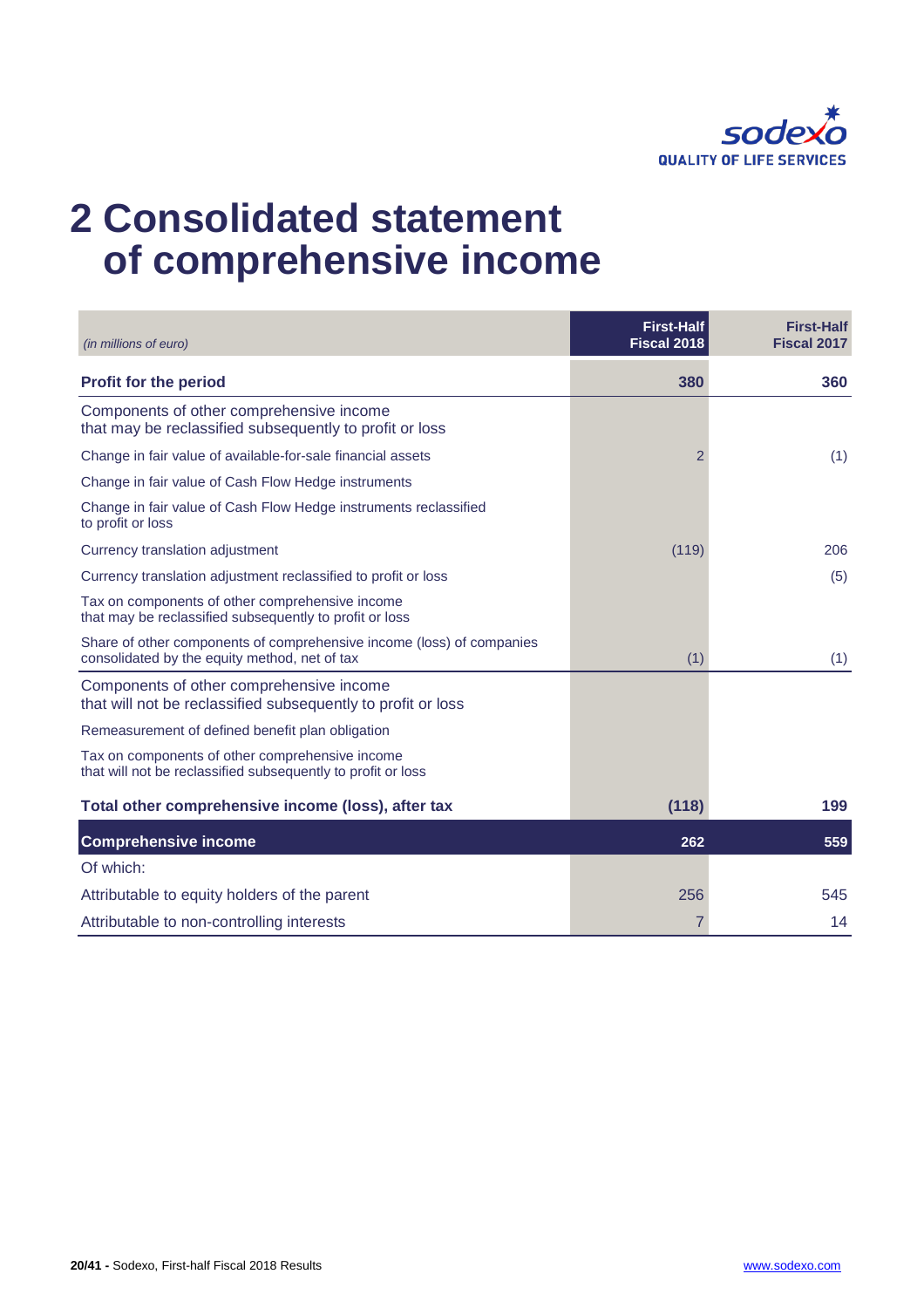

# **3 Consolidated statement of financial position**

### *Assets*

| (in millions of euro)                                                                         | <b>Notes</b> | <b>February 28, 2018</b> | <b>August 31, 2017</b> |
|-----------------------------------------------------------------------------------------------|--------------|--------------------------|------------------------|
| <b>NON-CURRENT ASSETS</b>                                                                     |              |                          |                        |
| Property, plant and equipment                                                                 |              | 623                      | 590                    |
| Goodwill                                                                                      | 6.4.2        | 5,721                    | 5,308                  |
| Other intangible assets                                                                       |              | 618                      | 511                    |
| <b>Client investments</b>                                                                     |              | 518                      | 547                    |
| Companies consolidated by the equity method                                                   |              | 77                       | 89                     |
| <b>Financial assets</b>                                                                       |              | 193                      | 163                    |
| Derivative financial instrument assets                                                        | 6.4.4        | $\overline{2}$           | 4                      |
| Other non-current assets                                                                      |              | 17                       | 17                     |
| Deferred tax assets                                                                           |              | 212                      | 187                    |
| <b>Total non-current assets</b>                                                               |              | 7,981                    | 7,416                  |
| <b>CURRENT ASSETS</b>                                                                         |              |                          |                        |
| <b>Financial assets</b>                                                                       |              | 34                       | 32                     |
| Derivative financial instrument assets                                                        | 6.4.4        | 10                       | $\overline{7}$         |
| Inventories                                                                                   |              | 280                      | 257                    |
| Income tax receivable                                                                         |              | 198                      | 185                    |
| Trade and other receivables                                                                   |              | 4,686                    | 4,050                  |
| Restricted cash and financial assets related<br>to the Benefits and Rewards Services activity |              | 960                      | 909                    |
| Cash and cash equivalents                                                                     | 6.4.3        | 1,519                    | 2,018                  |
| <b>Total current assets</b>                                                                   |              | 7,687                    | 7,458                  |
| <b>TOTAL ASSETS</b>                                                                           |              | 15,668                   | 14,874                 |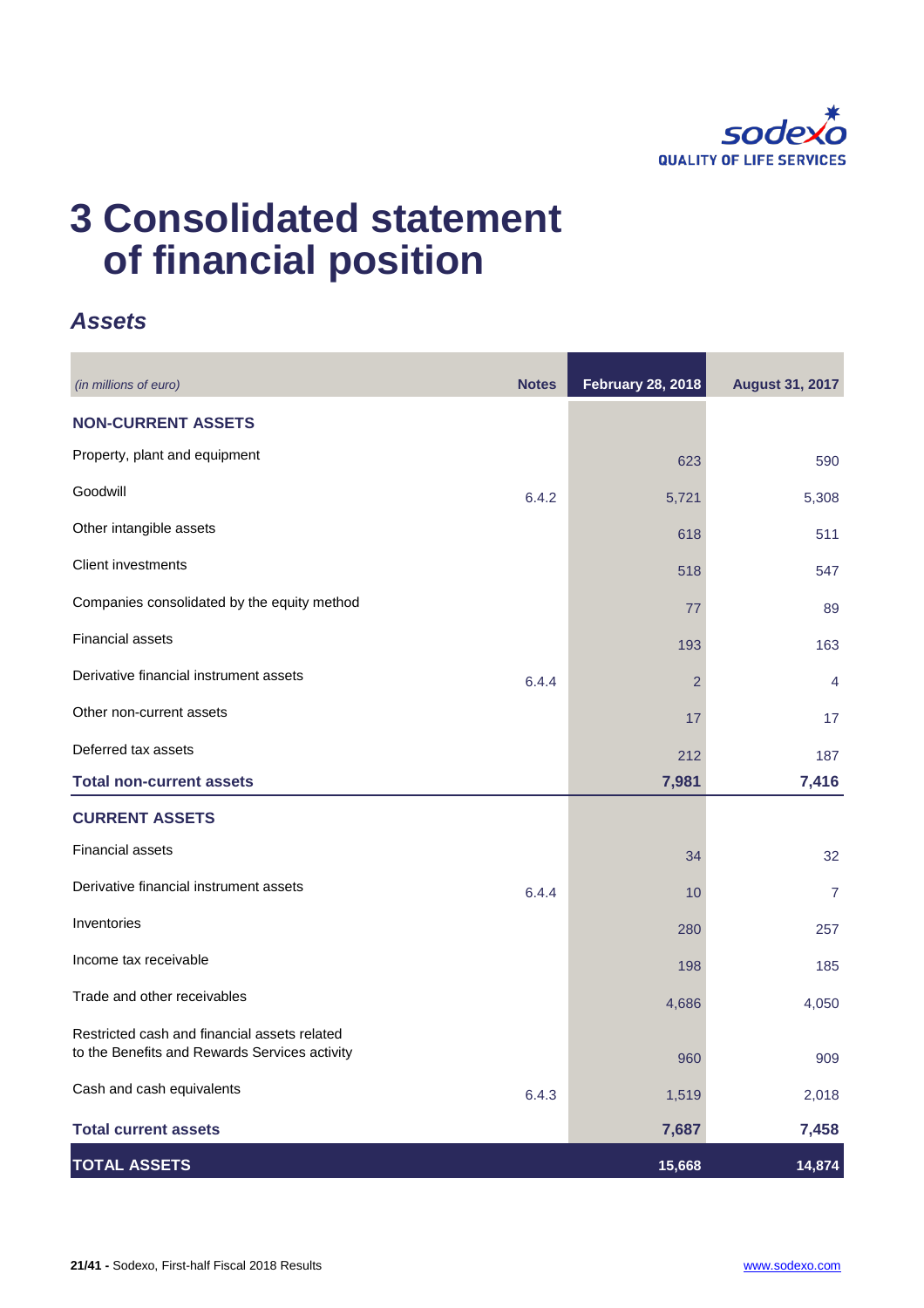

# *Shareholders' equity and liabilities*

| (in millions of euro)                               | <b>Notes</b> | <b>February 28, 2018</b> | <b>August 31, 2017</b> |
|-----------------------------------------------------|--------------|--------------------------|------------------------|
| <b>SHAREHOLDERS' EQUITY</b>                         |              |                          |                        |
| Share capital                                       |              | 603                      | 603                    |
| Additional paid-in capital                          |              | 534                      | 534                    |
| Reserves and retained earnings                      |              | 2,205                    | 2,399                  |
| Equity attributable to equity holders of the parent |              | 3,343                    | 3,536                  |
| <b>Non-controlling interests</b>                    |              | 34                       | 34                     |
| <b>Total shareholders' equity</b>                   | 6.4.1        | 3,377                    | 3,570                  |
| <b>NON-CURRENT LIABILITIES</b>                      |              |                          |                        |
| Borrowings                                          | 6.4.4        | 2,977                    | 3,011                  |
| Derivative financial instrument liabilities         | 6.4.4        |                          | 1                      |
| Employee benefits                                   |              | 457                      | 462                    |
| Other non-current liabilities                       |              | 180                      | 181                    |
| Provisions                                          |              | 106                      | 93                     |
| Deferred tax liabilities                            |              | 236                      | 137                    |
| <b>Total non-current liabilities</b>                |              | 3,956                    | 3,885                  |
| <b>CURRENT LIABILITIES</b>                          |              |                          |                        |
| <b>Bank overdrafts</b>                              |              | 81                       | 38                     |
| Borrowings                                          | 6.4.4        | 1,094                    | 498                    |
| Derivative financial instrument liabilities         | 6.4.4        | $\overline{2}$           | 1                      |
| Income tax payable                                  |              | 77                       | 104                    |
| Provisions                                          |              | 64                       | 61                     |
| Trade and other payables                            |              | 4,063                    | 3,953                  |
| Vouchers payable                                    |              | 2,954                    | 2,764                  |
| <b>Total current liabilities</b>                    |              | 8,335                    | 7,419                  |
| TOTAL SHAREHOLDERS' EQUITY AND LIABILITIES          |              | 15,668                   | 14,874                 |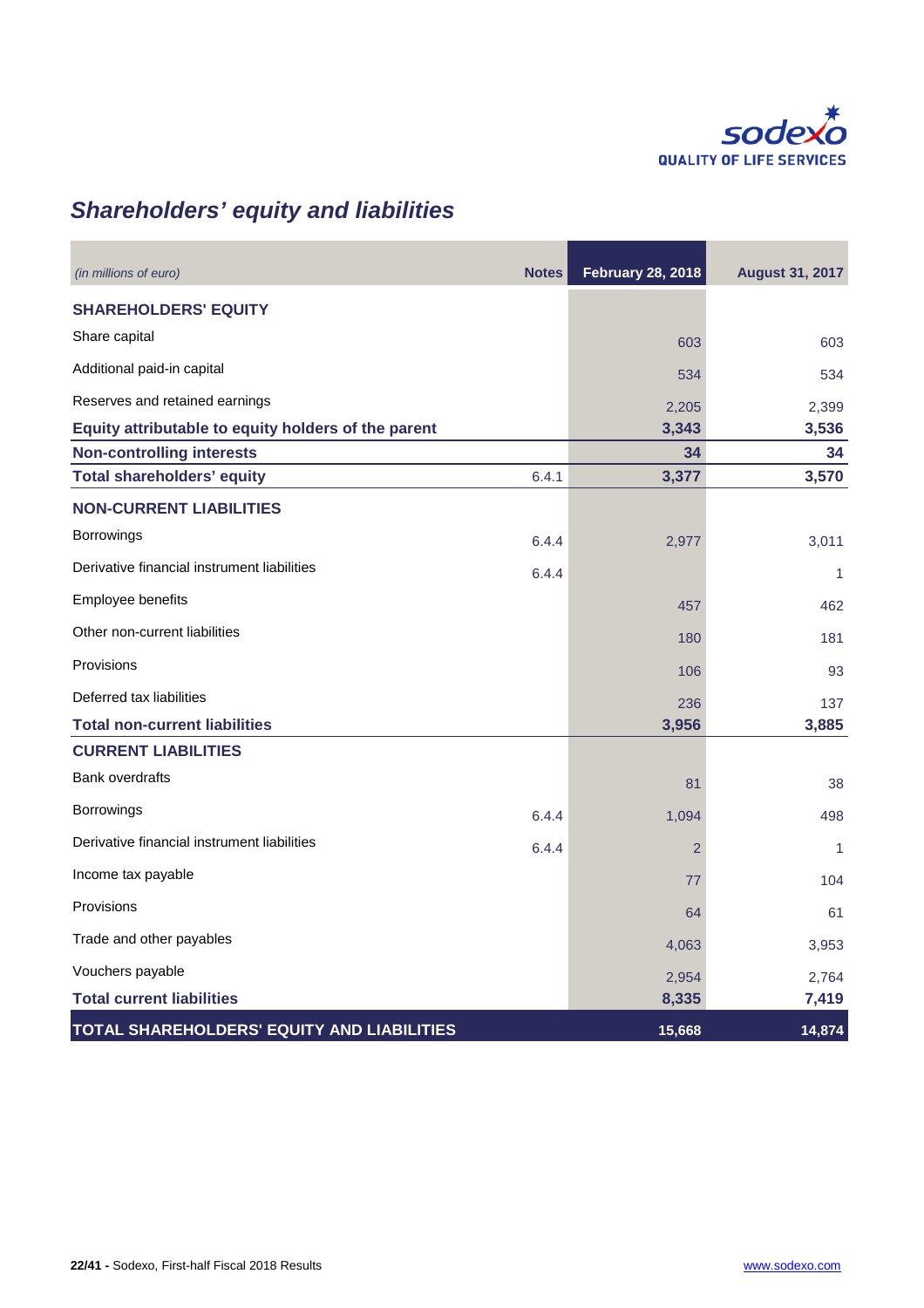

# **4 Consolidated cash flow statement**

| (in millions of euro)                                                                               | <b>Notes</b> | <b>First-Half</b><br>Fiscal 2018 | <b>First-Half</b><br><b>Fiscal 2017</b> |
|-----------------------------------------------------------------------------------------------------|--------------|----------------------------------|-----------------------------------------|
| <b>Operating activities</b>                                                                         |              |                                  |                                         |
| <b>Operating profit of consolidated companies</b>                                                   |              | 549                              | 584                                     |
| Depreciation, amortization and impairment of intangible assets and property,<br>plant and equipment |              | 156                              | 140                                     |
| <b>Provisions</b>                                                                                   |              | (15)                             | 19                                      |
| Net disposal (gains) losses and other non-cash items                                                |              | 12                               |                                         |
| Dividends received from companies consolidated by the equity method                                 |              | 17                               | 5                                       |
| Interest paid                                                                                       |              | (54)                             | (61)                                    |
| Interest received                                                                                   |              | 31                               | 14                                      |
| Income tax paid                                                                                     |              | (46)                             | (178)                                   |
| <b>Operating cash flow</b>                                                                          |              | 650                              | 523                                     |
| Change in inventories                                                                               |              | (5)                              | $\mathbf{1}$                            |
| Change in trade and other receivables                                                               |              | (664)                            | (781)                                   |
| Change in trade and other payables                                                                  |              | 34                               | 98                                      |
| Change in vouchers payable                                                                          |              | 233                              | 294                                     |
| Change in financial assets related to the Benefits and Rewards Services activity                    |              | (73)                             | (38)                                    |
| Change in working capital from operating activities                                                 |              | (475)                            | (426)                                   |
| Net cash provided by operating activities                                                           |              | 175                              | 97                                      |
| Investing activities                                                                                |              |                                  |                                         |
| Acquisitions of property, plant and equipment and intangible assets                                 |              | (148)                            | (144)                                   |
| Disposals of property, plant and equipment and intangible assets                                    |              | 14                               | 12                                      |
| Change in client investments                                                                        |              | 13                               | 29                                      |
| Change in financial assets                                                                          |              | (25)                             | (17)                                    |
| Acquisitions of subsidiaries                                                                        | 6.4.2        | (676)                            | (160)                                   |
| Disposals of subsidiaries                                                                           |              | $\overline{2}$                   | (5)                                     |
| in investing activities                                                                             |              | (820)                            | (285)                                   |
| <b>Financing activities</b>                                                                         |              |                                  |                                         |
| Dividends paid to parent company shareholders                                                       | 6.4.1        | (411)                            | (359)                                   |
| Dividends paid to non-controlling shareholders of consolidated companies                            |              | (6)                              | (12)                                    |
| Purchases of treasury shares                                                                        | 6.4.1        | (66)                             | (316)                                   |
| Sales of treasury shares                                                                            | 6.4.1        | 17                               | 14                                      |
| Acquisition of non-controlling interests                                                            |              | (4)                              |                                         |
| Proceeds from borrowings                                                                            | 6.4.3        | 596                              | 1,233                                   |
| Repayment of borrowings                                                                             | 6.4.3        | (3)                              | (98)                                    |
| Net cash provided by financing activities                                                           |              | 124                              | 462                                     |
| Change in net cash and cash equivalents                                                             |              | (521)                            | 274                                     |
| Net effect of exchange rates and other effects on cash                                              |              | (21)                             | 41                                      |
| Net cash and cash equivalents, beginning of period                                                  |              | 1,980                            | 1,347                                   |
| Net cash and cash equivalents, end of period                                                        | 6.4.3        | 1,438                            | 1,662                                   |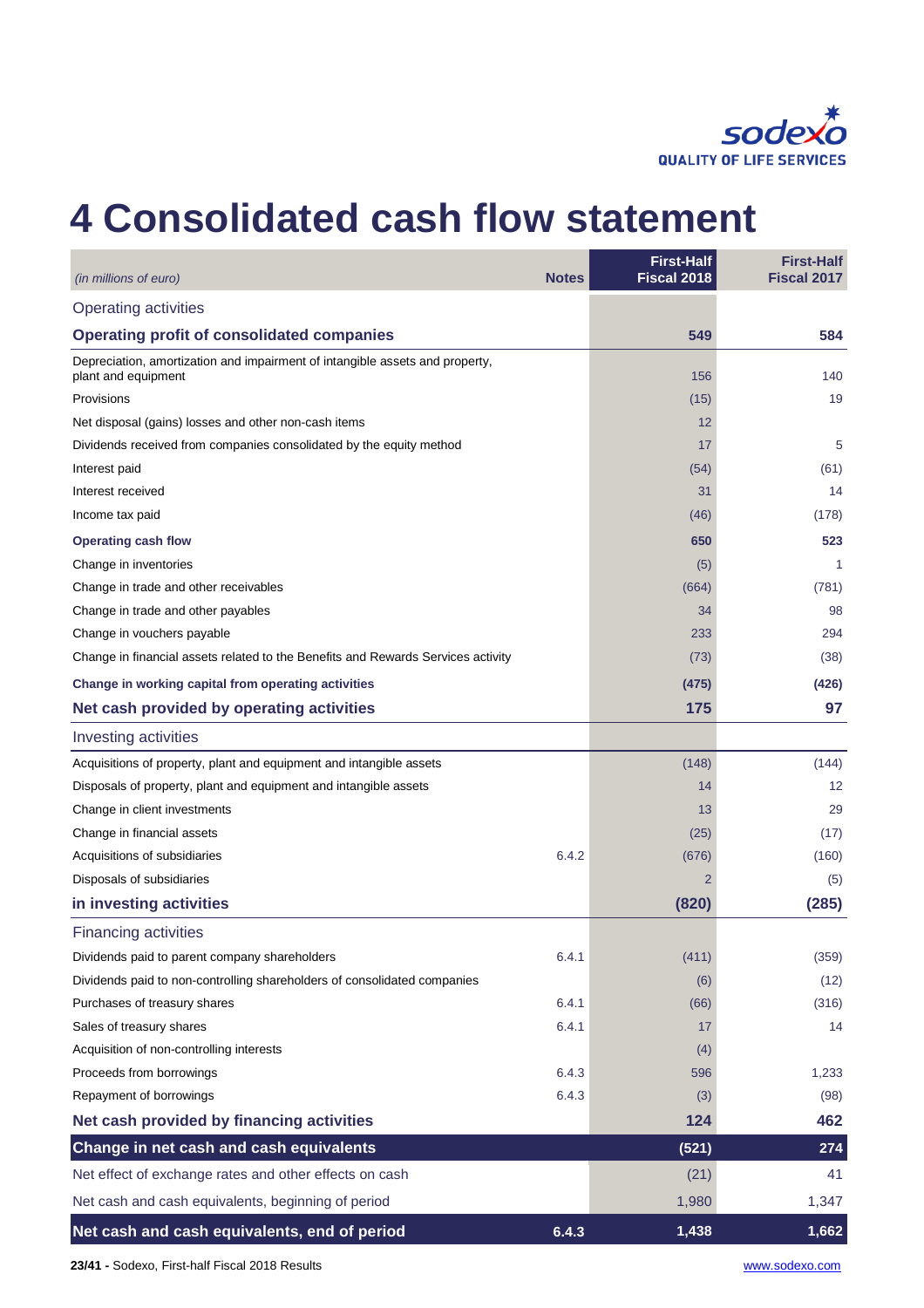

# **5 Consolidated statement of changes in shareholders' equity**

|                                                           |                              |                         |                                         |                           |                                                |                                              | Total shareholders' equity                                |                                  |              |
|-----------------------------------------------------------|------------------------------|-------------------------|-----------------------------------------|---------------------------|------------------------------------------------|----------------------------------------------|-----------------------------------------------------------|----------------------------------|--------------|
| (in millions of euro)                                     | <b>Shares</b><br>outstanding | <b>Share</b><br>capital | <b>Additional</b><br>paid-in<br>capital | <b>Treasury</b><br>shares | <b>Reserves and</b><br>comprehensive<br>income | <b>Currency</b><br>translation<br>adjustment | <b>Attributable to</b><br>equity holders<br>of the parent | Non-<br>controlling<br>interests | <b>Total</b> |
| <b>Notes</b>                                              |                              |                         |                                         |                           | 6.4.1                                          |                                              |                                                           |                                  |              |
| Shareholders'<br>equity as of                             |                              |                         |                                         |                           |                                                |                                              |                                                           |                                  |              |
| <b>August 31, 2017</b>                                    | 150,830,449                  | 603                     | 534                                     | (371)                     | 3,455                                          | (685)                                        | 3,536                                                     | 34                               | 3,570        |
| Profit for the period                                     |                              |                         |                                         |                           | 372                                            |                                              | 372                                                       | $\overline{7}$                   | 380          |
| Other comprehensive<br>income (loss),<br>net of tax       |                              |                         |                                         |                           | 1                                              | (118)                                        | (117)                                                     | (1)                              | (118)        |
| <b>Comprehensive</b><br>income                            |                              |                         |                                         |                           | 373                                            | (118)                                        | 256                                                       | $\overline{7}$                   | 262          |
| Dividends paid                                            |                              |                         |                                         |                           | (411)                                          |                                              | (411)                                                     | (9)                              | (419)        |
| <b>Treasury share</b><br>transactions                     |                              |                         |                                         | (49)                      |                                                |                                              | (49)                                                      |                                  | (49)         |
| Share-based payment<br>(net of income tax)                |                              |                         |                                         |                           | 16                                             |                                              | 16                                                        |                                  | 16           |
| Other <sup>(1)</sup>                                      |                              |                         |                                         |                           | (6)                                            |                                              | (6)                                                       | 3                                | (3)          |
| Shareholders'<br>equity as of<br><b>February 28, 2018</b> | 150,830,449                  | 603                     | 534                                     | (420)                     | 3,428                                          | (803)                                        | 3,343                                                     | 34                               | 3,377        |

(1) Including the effects of hyperinflation and recognition of commitments to repurchase non-controlling interests.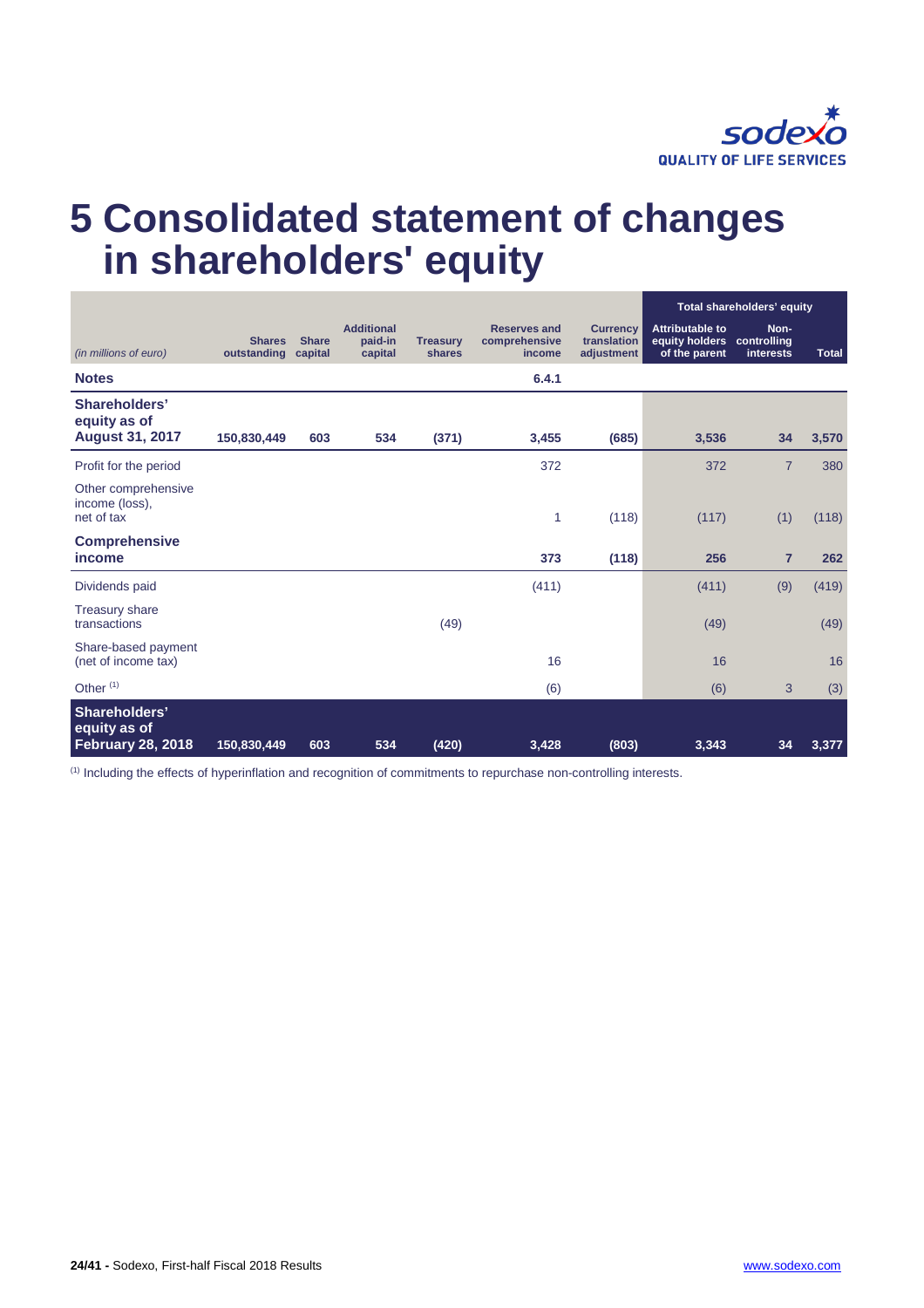

|                                                           |                              |                         |                                         |                           |                                                |                                              | Total shareholders' equity                                            |                   |              |
|-----------------------------------------------------------|------------------------------|-------------------------|-----------------------------------------|---------------------------|------------------------------------------------|----------------------------------------------|-----------------------------------------------------------------------|-------------------|--------------|
| (in millions of euro)                                     | <b>Shares</b><br>outstanding | <b>Share</b><br>capital | <b>Additional</b><br>paid-in<br>capital | <b>Treasury</b><br>shares | <b>Reserves and</b><br>comprehensive<br>income | <b>Currency</b><br>translation<br>adjustment | <b>Attributable to</b><br>equity holders controlling<br>of the parent | Non-<br>interests | <b>Total</b> |
| <b>Notes</b>                                              |                              |                         |                                         |                           | 6.4.1                                          |                                              |                                                                       |                   |              |
| Shareholders'<br>equity as of                             |                              |                         |                                         |                           |                                                |                                              |                                                                       |                   |              |
| <b>August 31, 2016</b>                                    | 153,741,139                  | 615                     | 822                                     | (352)                     | 3,008                                          | (425)                                        | 3,668                                                                 | 34                | 3,702        |
| Profit for the period                                     |                              |                         |                                         |                           | 348                                            |                                              | 348                                                                   | 12                | 360          |
| Other comprehensive<br>income (loss),<br>net of tax       |                              |                         |                                         |                           | (2)                                            | 199                                          | 197                                                                   | $\overline{2}$    | 199          |
| <b>Comprehensive</b><br>income                            |                              |                         |                                         |                           | 346                                            | 199                                          | 545                                                                   | 14                | 559          |
| Dividends paid                                            |                              |                         |                                         |                           | (359)                                          |                                              | (359)                                                                 | (11)              | (371)        |
| <b>Treasury share</b><br>transactions                     |                              |                         |                                         | (300)                     |                                                |                                              | (300)                                                                 |                   | (300)        |
| Share-based payment<br>(net of income tax)                |                              |                         |                                         |                           | 21                                             |                                              | 21                                                                    |                   | 21           |
| Other <sup>(1)</sup>                                      |                              |                         |                                         |                           | (1)                                            |                                              | (1)                                                                   | 2                 | $\mathbf{1}$ |
| Shareholders'<br>equity as of<br><b>February 28, 2017</b> | 153,741,139                  | 615                     | 822                                     | (652)                     | 3,015                                          | (226)                                        | 3,574                                                                 | 39                | 3,613        |
|                                                           |                              |                         |                                         |                           |                                                |                                              |                                                                       |                   |              |

(1) Including the effects of hyperinflation.

The following notes are an integral part of the condensed interim consolidated financial statements.

# **6 Notes to the condensed interim consolidated financial statements**

Sodexo is a *société anonyme* (a form of limited liability company) domiciled in France, with its headquarters located in Issy-les-Moulineaux.

The condensed interim consolidated financial statements for the six-month period from September 1, 2017 to February 28, 2018 were approved by the Board of Directors on April 10, 2018.

### 6.1 Significant events

During the First-Half of Fiscal 2018, the Group expanded its Sports & Leisure offer by acquiring *Centerplate, Inc.,* which operates in the United States, the United Kingdom, Spain and Canada. In addition, *The Good Eating Company* in the United Kingdom was acquired in the Corporate Services segment and *Morris Corporation* in Australia in the Energy & Resources segment. Strategic initiatives for the period included acquisition of control of *FoodChéri* in France, while the Group's expertise and technical offer were strengthened with the acquisition of Singapore-based *Kim Yew*.

Details of these business combinations' impact on the consolidated financial statements at February 28, 2018 are provided in note 6.4.2.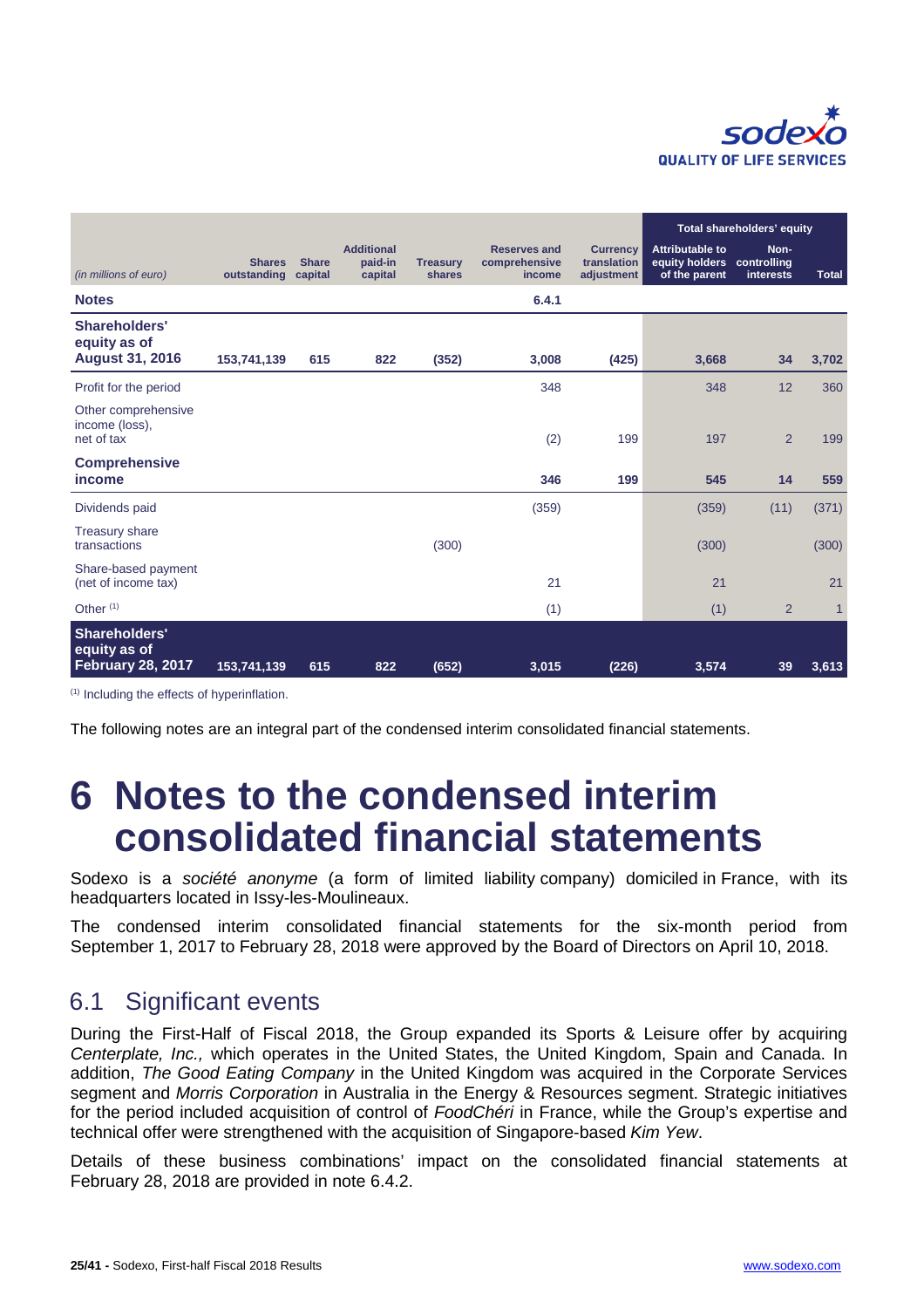

# 6.2 Basis of preparation of the financial statements

### **6.2.1. General principles**

The condensed interim consolidated financial statements for the six months ended February 28, 2018 have been prepared in accordance with IAS 34 "Interim Financial Reporting", as published by the IASB and adopted by the European Union. They do not include all of the disclosures required for complete annual financial statements and should be read in conjunction with the consolidated financial statements of the Sodexo Group for the fiscal year ended August 31, 2017, except for certain interim reporting requirements. Amounts in tables have been prepared in thousands of euro and are expressed and rounded to the nearest million (unless otherwise indicated).

### **6.2.2. Standards and interpretations**

The accounting policies applied by the Group in the condensed interim consolidated financial statements for the six months ended February 28, 2018 are the same as those used in the annual consolidated financial statements for the fiscal year ended August 31, 2017, except for the adoption of a new definition of other operating income and expenses and its impact on the presentation of the income statement (see note 6.2.4).

The new standards, interpretations and amendments whose application was mandatory for the Group effective for the fiscal year beginning September 1, 2017 had no material impact on the interim consolidated financial statements. The Group has not applied any IFRSs that had not yet been approved by the European Union as of February 28, 2018.

The Group has not elected to early adopt any standards or interpretations whose application is not mandatory in Fiscal 2018.

During the First Half of Fiscal 2018, the Group continued to analyze the impacts of applying IFRS 15 "Revenue from Contracts with Customers", IFRS 9 "Financial Instruments" and IFRS 16 "Leases".

### **6.2.3. Specific interim reporting requirements**

### **Income tax expense**

Income tax expense (current and deferred) in the condensed interim consolidated financial statements is computed by applying an estimated average annual tax rate for the current fiscal year to each tax reporting entity's pre-tax profit for the First Half of the year as adjusted, where applicable, for the tax effect of any specific events that may have occurred during the period. The resulting deferred tax charge or benefit is recognized in deferred tax assets or deferred tax liabilities in the consolidated statement of financial position.

### **Post-employment and other long-term employee benefits**

The expense for post-employment and other long-term employee benefits is computed as one half of the annual charge estimated as of August 31, 2017. There were no material plan amendments in the First Half of Fiscal 2018.

### **6.2.4. Income statement presentation**

In order to better focus the Group's financial communication on recurring operating profit and to simplify benchmarking with competitors, the consolidated income statement has changed as from Fiscal 2018 to include a new indicator, "Underlying operating profit", which corresponds to operating profit before "Other operating income" and "Other operating expenses".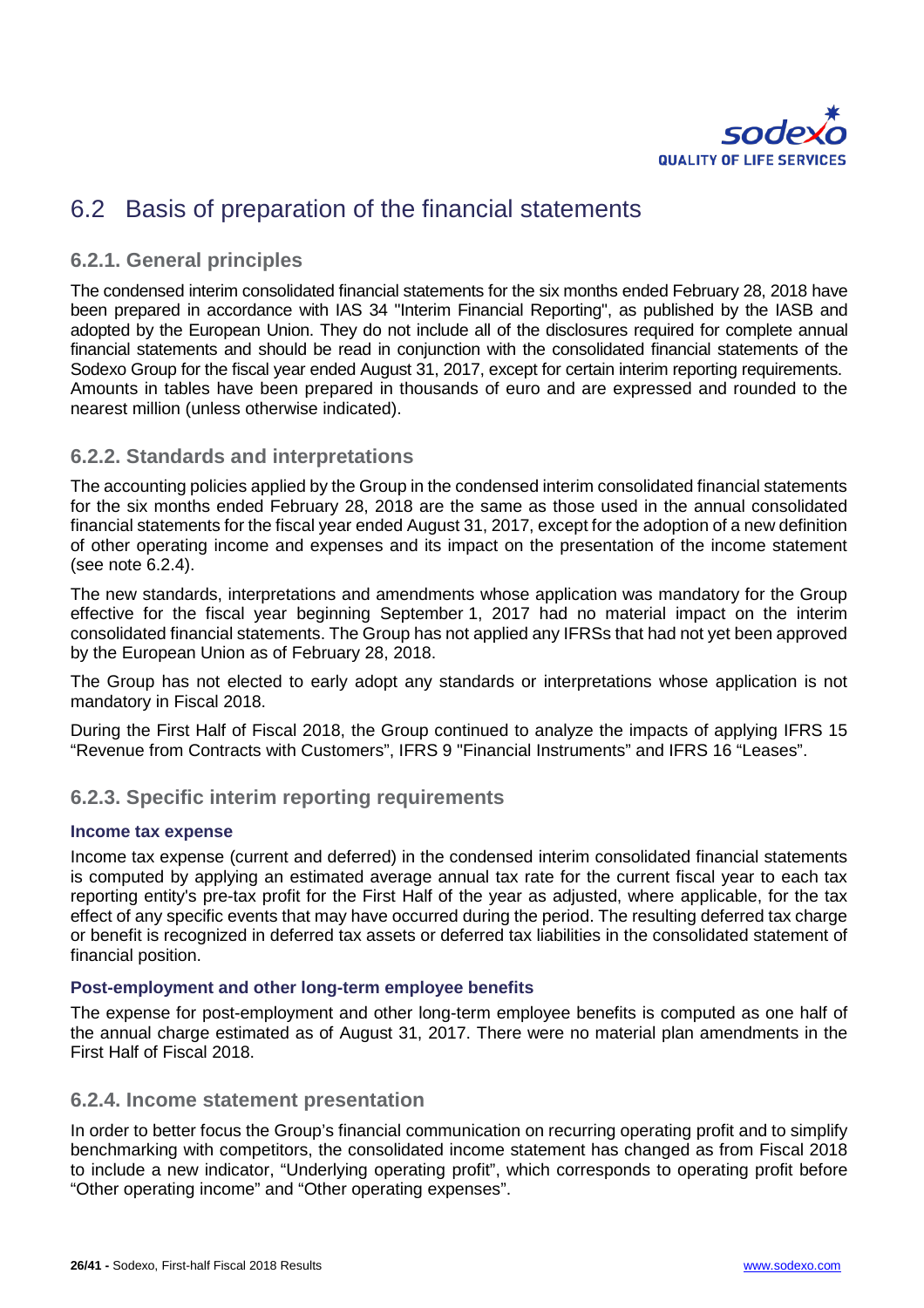

Other operating income and expenses include gains and losses arising from changes in the scope of consolidation, gains and losses arising from changes in post-employment benefit obligations, restructuring and rationalization costs, M&A costs, amortization and impairment of client relationships and trademarks, impairment of non-current assets and other unusual or non‑recurring items representing material amounts.

Underlying operating profit has replaced operating profit in the segment information, as it is now the main indicator reviewed regularly by the Executive Committee, which is the Group's main operating decision-maker.

The income statement and segment information for the First Half of Fiscal 2017 have been restated based on the new presentation.

In the new presentation of the income statement, the costs of the 18-month Adaptation and Simplification program launched in Fiscal 2016 have been reclassified under "Other operating expenses".

### **6.2.5. Use of estimates**

The preparation of the condensed interim consolidated financial statements requires the management of Sodexo and its subsidiaries to make estimates and assumptions that may affect the amounts reported for assets, liabilities and contingent liabilities as of the date of preparation of the financial statements, and of revenues and expenses for the period.

These estimates and valuations are updated continuously based on past experience and on various other factors considered reasonable in view of current circumstances, and are the basis for the assessments of the carrying amount of assets and liabilities.

Actual results may differ substantially from these estimates if assumptions or circumstances change.

Significant items subject to such estimates and assumptions are the same as those described in the consolidated financial statements for the year ended August 31, 2017 (provisions and litigation, derivative financial instruments, post-employment defined benefit plan assets and liabilities, goodwill and other intangible assets, impairment of current and non-current assets, deferred taxes, and share-based payments).

### **6.2.6. Changes in principal currency exchange rates**

The following table presents changes in exchange rates for the main currencies used to convert the financial statements of subsidiaries compared with the first half of the prior fiscal year.

| Currency             | <b>Closing rate as of</b><br><b>February 28, 2018</b> | Average rate for<br><b>First-Half Fiscal 2018</b> | <b>Closing rate as of</b><br><b>February 28, 2017</b> | Average rate for<br><b>First-Half Fiscal 2017</b> |
|----------------------|-------------------------------------------------------|---------------------------------------------------|-------------------------------------------------------|---------------------------------------------------|
| U.S. dollar (USD)    | 1.221                                                 | 1.195                                             | 1.060                                                 | 1.081                                             |
| Pound sterling (GBP) | 0.884                                                 | 0.885                                             | 0.853                                                 | 0.863                                             |
| real (BRL)           | 3.961                                                 | 3.864                                             | 3.281                                                 | 3.486                                             |

### 6.3 Segment information

The segment information presented below has been prepared based on internal management data as monitored by the Group Executive Committee, which is Sodexo's chief operating decision maker. The Group's two business segments correspond to On-site Services and Benefits and Rewards Services.

On-site Services revenue and underlying operating profit are broken down by global client segment. These global client segments meet the definition of operating segments in IFRS 8.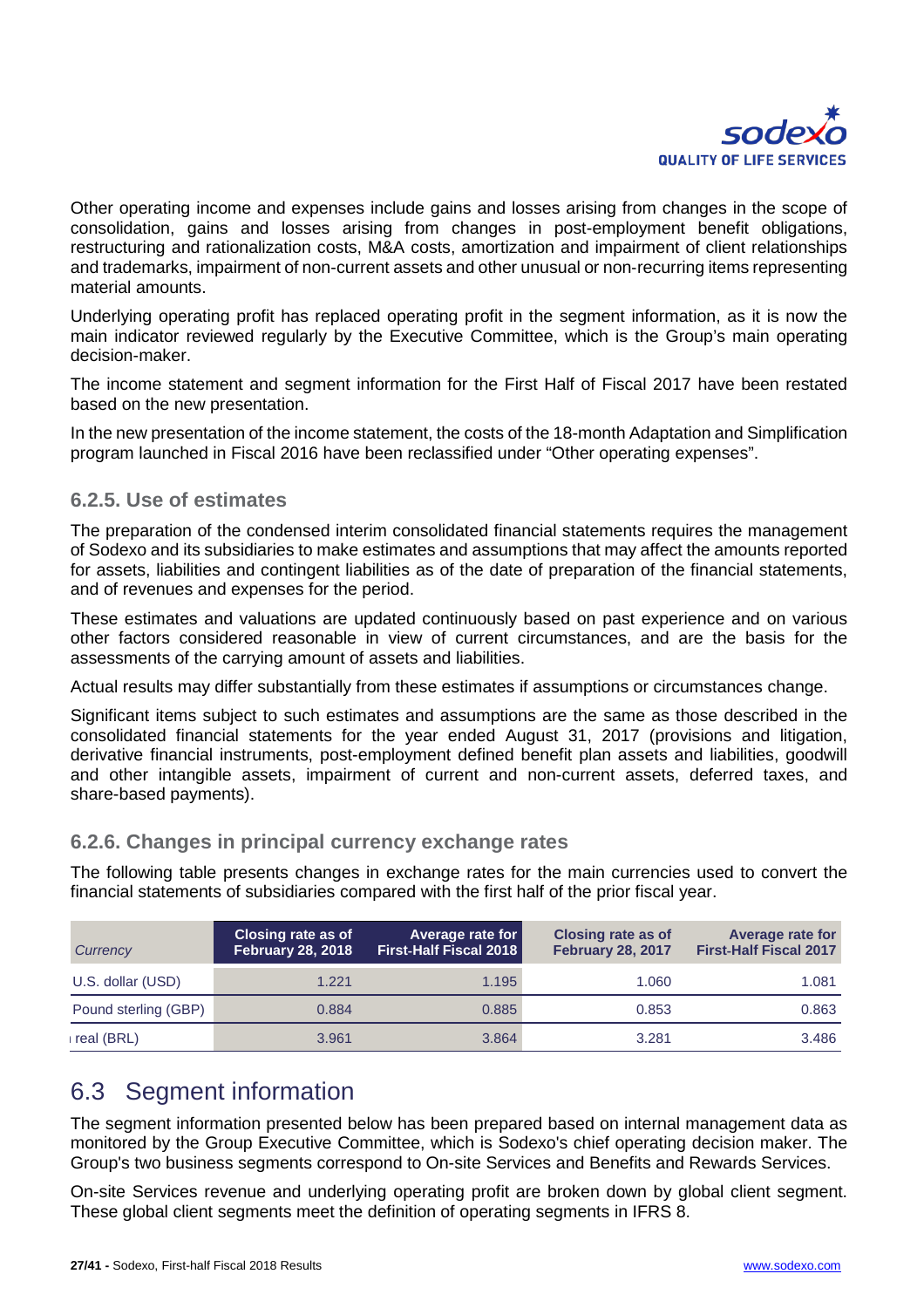

Consequently, Sodexo's operating segments and groups of operating segments are as follows:

- On-site Services:
	- Business & Administrations, which includes Corporate Services, Energy & Resources, Government & Agencies, Sports & Leisure and other non-segmented activities,
	- Health Care, combined with Seniors,
	- Education, comprising Schools and Universities;
- **Benefits and Rewards Services.**

The operating segments that have been aggregated carry out similar operations – both in terms of type of services rendered and the processes and methods used to deliver the services – and have similar economic characteristics (notably in terms of the margins they generate).

Segment assets and liabilities are not presented as they are not included in the chief operating decision maker's measurement of segment performance.

| <b>First-Half</b><br>Fiscal 2018<br>(in millions of euro) | <b>On-site</b><br><b>Services</b> | <b>Business &amp;</b><br><b>Administrations</b> | <b>Health Care</b><br>& Seniors | <b>Education</b> | <b>Benefits and</b><br><b>Rewards</b><br><b>Services</b> | <b>Eliminations</b><br>and corporate<br>expenses | <b>Consolidated</b><br>total |
|-----------------------------------------------------------|-----------------------------------|-------------------------------------------------|---------------------------------|------------------|----------------------------------------------------------|--------------------------------------------------|------------------------------|
| Revenues                                                  | 9,882                             | 5.295                                           | 2,359                           | 2,228            | 411                                                      |                                                  | 10,293                       |
| Inter-segment sales<br>(Group)                            |                                   |                                                 |                                 |                  | $\Omega$                                                 | (2)                                              |                              |
| <b>TOTAL</b>                                              | 9,882                             | 5,295                                           | 2,359                           | 2,228            | 413                                                      | (2)                                              | 10,293                       |
| Underlying<br>operating profit <sup>(1)</sup>             | 562                               | 207                                             | 145                             | 211              | 124                                                      | (59)                                             | 627                          |

 $<sup>(1)</sup>$  This is a new consolidated income statement indicator (see note 6.2.4) that includes the Group's share of profit of companies consolidated</sup> by the equity method that directly contribute to the Group's business but excludes other operating income and expenses.

| <b>First-Half</b><br><b>Fiscal 2017</b><br>(in millions of euro) | On-site<br><b>Services</b> | <b>Business &amp;</b><br><b>Administrations</b> | <b>Health Care</b><br>& Seniors | <b>Education</b> | <b>Benefits and</b><br><b>Rewards</b><br><b>Services</b> | <b>Eliminations</b><br>and corporate<br>expenses | <b>Consolidated</b><br>total |
|------------------------------------------------------------------|----------------------------|-------------------------------------------------|---------------------------------|------------------|----------------------------------------------------------|--------------------------------------------------|------------------------------|
| <b>Revenues</b>                                                  | 10,179                     | 5.196                                           | 2.500                           | 2,483            | 455                                                      |                                                  | 10,634                       |
| Inter-segment sales<br>(Group)                                   |                            |                                                 |                                 |                  |                                                          | (2)                                              |                              |
| <b>TOTAL</b>                                                     | 10,179                     | 5,196                                           | 2,500                           | 2,483            | 457                                                      | (2)                                              | 10,634                       |
| Underlying<br>operating profit $(1)(2)$                          | 634                        | 224                                             | 159                             | 252              | 156                                                      | (52)                                             | 738                          |

(1) This is a new consolidated income statement indicator (see note 6.2.4) that includes the Group's share of profit of companies consolidated by the equity method that directly contribute to the Group's business but excludes other operating income and expenses.

 $(2)$  After reclassifications based on the new consolidated income statement presentation (see note 6.2.4)

# 6.4 Notes to the interim consolidated financial statements

### **6.4.1. Consolidated statement of changes in shareholders' equity**

As of February 28, 2018, the Group held 2,529,632 Sodexo shares with a carrying amount of 225 million euro, including (i) 2,428,132 shares (215 million euro) purchased to cover the Group's obligations for stock option and free share plans for Group employees, and (ii) 101,500 shares (10 million euro) held under the liquidity contract.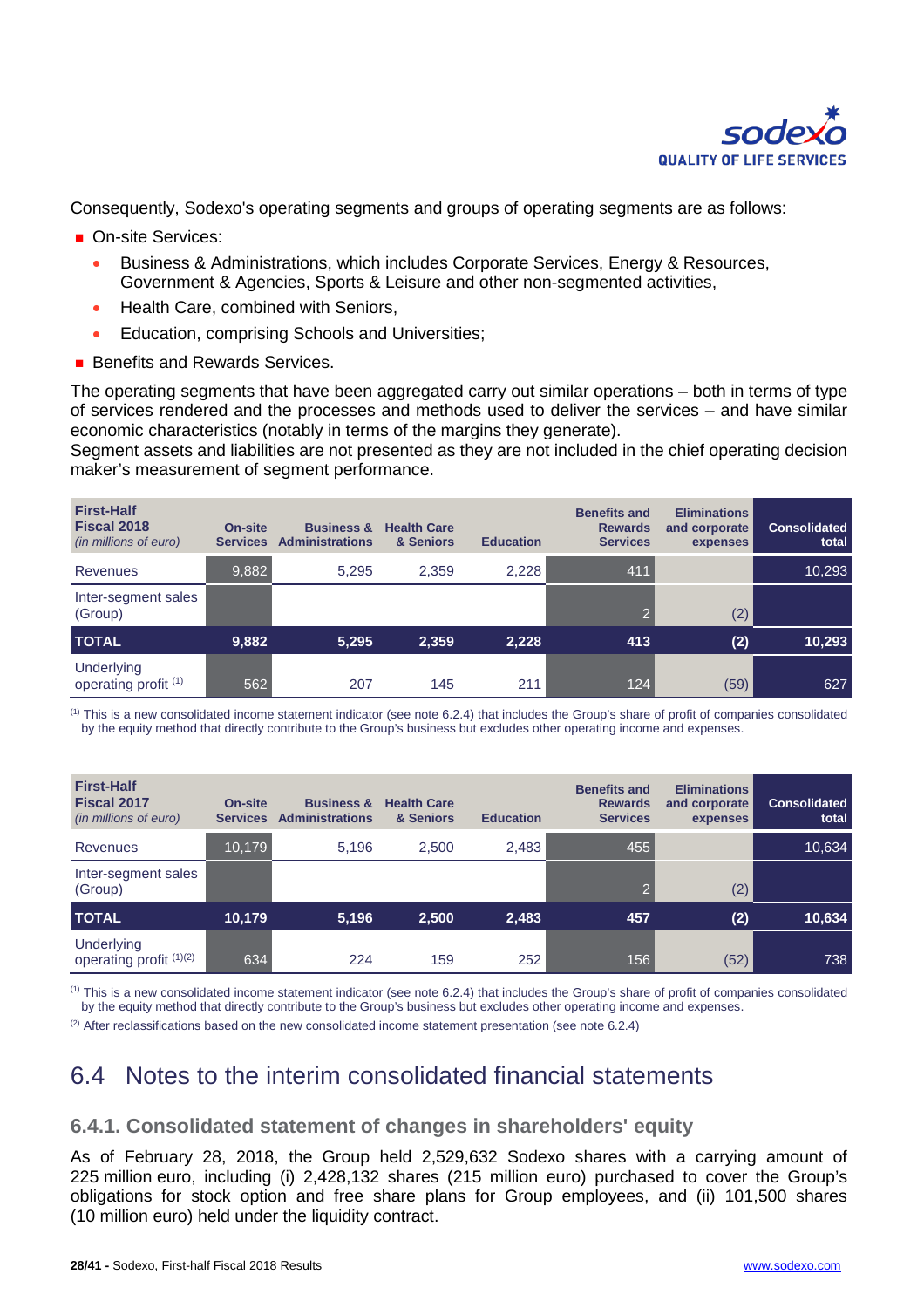

As of August 31, 2017, the Group held 2,205,010 Sodexo shares with a carrying amount of 177 million euro to cover its obligations under stock option and free share plans for Group employees. During the First Half of Fiscal 2018, Sodexo shares with a carrying amount of 17 million euro were delivered to employees upon exercise of stock options or under free share plans. During the First Half of Fiscal 2017, Sodexo shares with a carrying amount of 14 million euro were delivered to employees upon exercise of stock options.

Total dividends paid out in the First Half of Fiscal 2018, adjusted for treasury shares, amounted to 411 million euro, representing a dividend of 2.75 euro per share and, where applicable, a dividend premium of 0.275 euro per share.

### **6.4.2. Business combinations**

Changes in goodwill were as follows in the First Half of Fiscal 2018:

| (in millions of euro)                 | August 31, 2017 | <b>Increases</b> | <b>Decreases</b> | <b>Currency translation</b><br>adjustment | <b>February 28, 2018</b> |
|---------------------------------------|-----------------|------------------|------------------|-------------------------------------------|--------------------------|
| <b>Corporate Services</b>             | 1,022           | 4                |                  | (15)                                      | 1,011                    |
| Government & Agencies                 | 357             |                  |                  | 4                                         | 360                      |
| Sports & Leisure                      | 64              | 430              |                  | (15)                                      | 479                      |
| Energy & Resources                    | 302             | 35               | (1)              | (10)                                      | 327                      |
| Other non-segmented activities        | 303             | 35               |                  | (1)                                       | 337                      |
| <b>Business &amp; Administrations</b> | 2,048           | 504              | (1)              | (37)                                      | 2,513                    |
| <b>Health Care</b>                    | 992             |                  |                  | (22)                                      | 970                      |
| <b>Seniors</b>                        | 416             | 5                |                  | (8)                                       | 413                      |
| <b>Health Care &amp; Seniors</b>      | 1,408           | $\overline{5}$   |                  | (30)                                      | 1,382                    |
| <b>Schools</b>                        | 339             | 12               |                  | (7)                                       | 344                      |
| <b>Universities</b>                   | 842             |                  |                  | (25)                                      | 818                      |
| <b>Education</b>                      | 1,181           | 12               |                  | (32)                                      | 1,161                    |
| <b>On-site Services</b>               | 4,637           | 521              | (1)              | (99)                                      | 5,057                    |
| <b>Benefits and Rewards Services</b>  | 671             | 13               |                  | (20)                                      | 664                      |
| <b>TOTAL</b>                          | 5,308           | 534              | (1)              | (119)                                     | 5,721                    |

During the First Half of Fiscal 2018, goodwill totaling 534 million euro was recognized on the acquisition of *The Good Eating Company* in the Corporate Services segment, *Morris Corporation* in the Energy & Resources segment, *Centerplate, Inc.* in the Sports & Leisure segment, *Kim Yew* in Schools, as well as on the acquisition of control of *FoodChéri*.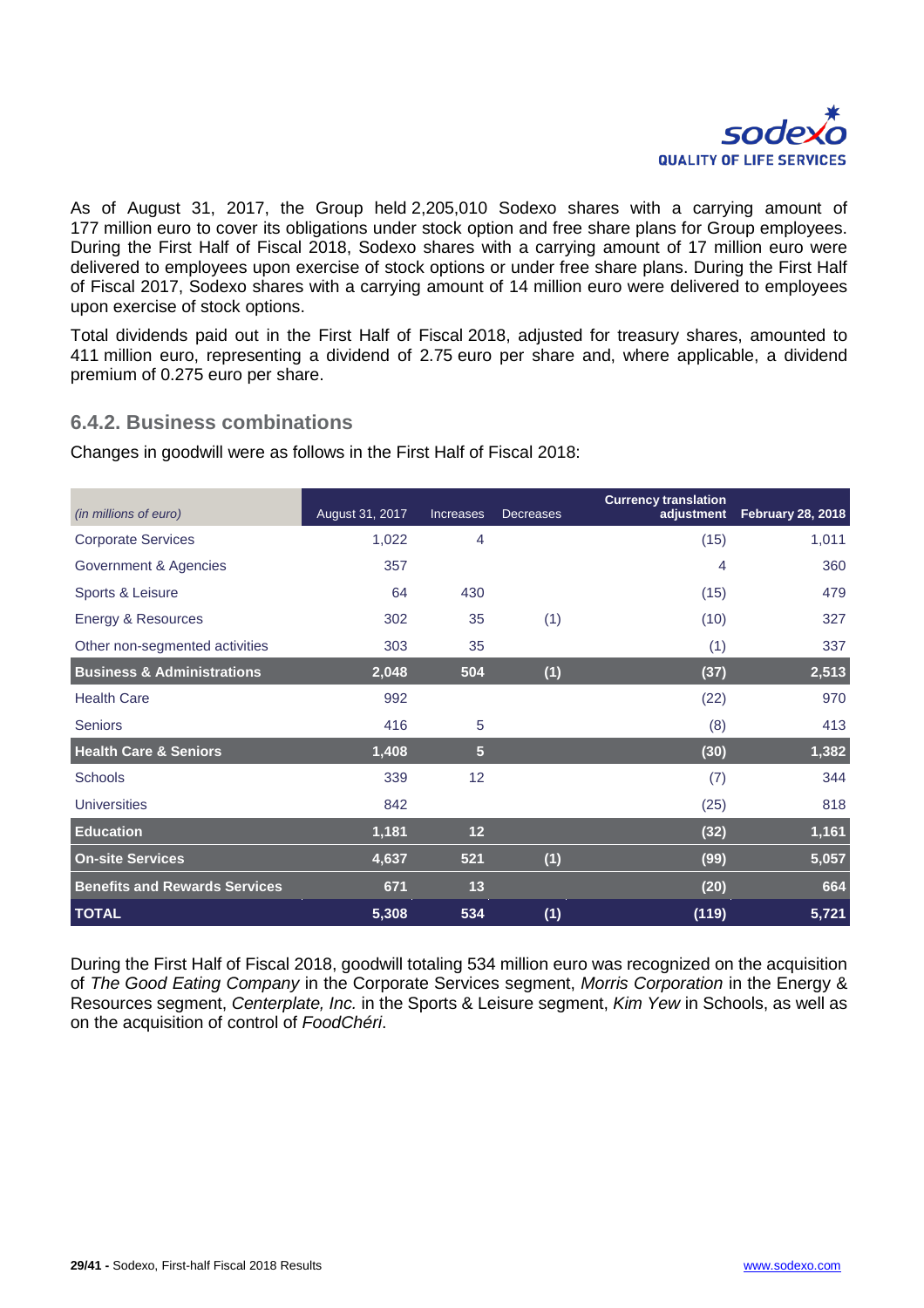

The table below shows the impact of newly consolidated entities. It includes the values of the assets acquired and liabilities assumed, as provisionally estimated at February 28, 2018, and the adjustments resulting from the final purchase price allocation of prior acquisitions.

| (in millions of euro)                                         | <b>February 28, 2018</b> | Of which Centerplate |
|---------------------------------------------------------------|--------------------------|----------------------|
| Intangible assets (1)                                         | 134                      | 146                  |
| Property, plant and equipment                                 | 49                       | 43                   |
| Other non-current assets                                      | 12                       | 12                   |
| <b>Current assets</b>                                         | 84                       | 76                   |
| Cash and cash equivalents                                     | 26                       | 11                   |
| <b>Borrowings</b>                                             | (1)                      |                      |
| Other non-current liabilities (2)                             | (36)                     | (35)                 |
| Net deferred tax                                              | 32                       | 29                   |
| Other current liabilities <sup>(2)</sup>                      | (119)                    | (103)                |
| Total identifiable net assets                                 | 182                      | 180                  |
| Goodwill                                                      | 534                      | 430                  |
| Non-controlling interests                                     | (3)                      |                      |
| <b>Consideration transferred</b>                              | $714^{(3)}$              | 610                  |
| Cash acquired                                                 | (26)                     | (11)                 |
| Change in liabilities related to acquisitions of subsidiaries | (9)                      |                      |
| Impact on the cash flow statement                             | (676)                    | (598)                |

(1) Out of which -20 million euro impact of purchase price allocation adjustments to certain assets acquired in business combinations carried out in prior years

<sup>(2)</sup> Including provisions for risks and litigation in the United States and the United Kingdom

(3) Price paid or payable in cash, including estimated contingent consideration for 9 million euro

Companies acquired during the First-Half of Fiscal 2018, that were consolidated from the date of acquisition, contributed 171 million euro to consolidated revenue and 6 million euro to consolidated underlying operating profit for the period.

The acquisition of Centerplate, which was the main business combination for the period, was completed on December 26, 2017. If Centerplate had been consolidated as from September 1, 2017, it would have contributed 293 million to consolidated revenues and 12 million euro more to underlying operating profit for the First Half of Fiscal 2018.

Intangible assets mainly include customer relationships and trademarks. The amortization period for customer relationships has been provisionally set by management at a maximum of 15 years, based on the estimated attrition rate. Goodwill primarily reflects the expertise and know-how of the acquired businesses' employees and the expected synergies between these companies and Sodexo.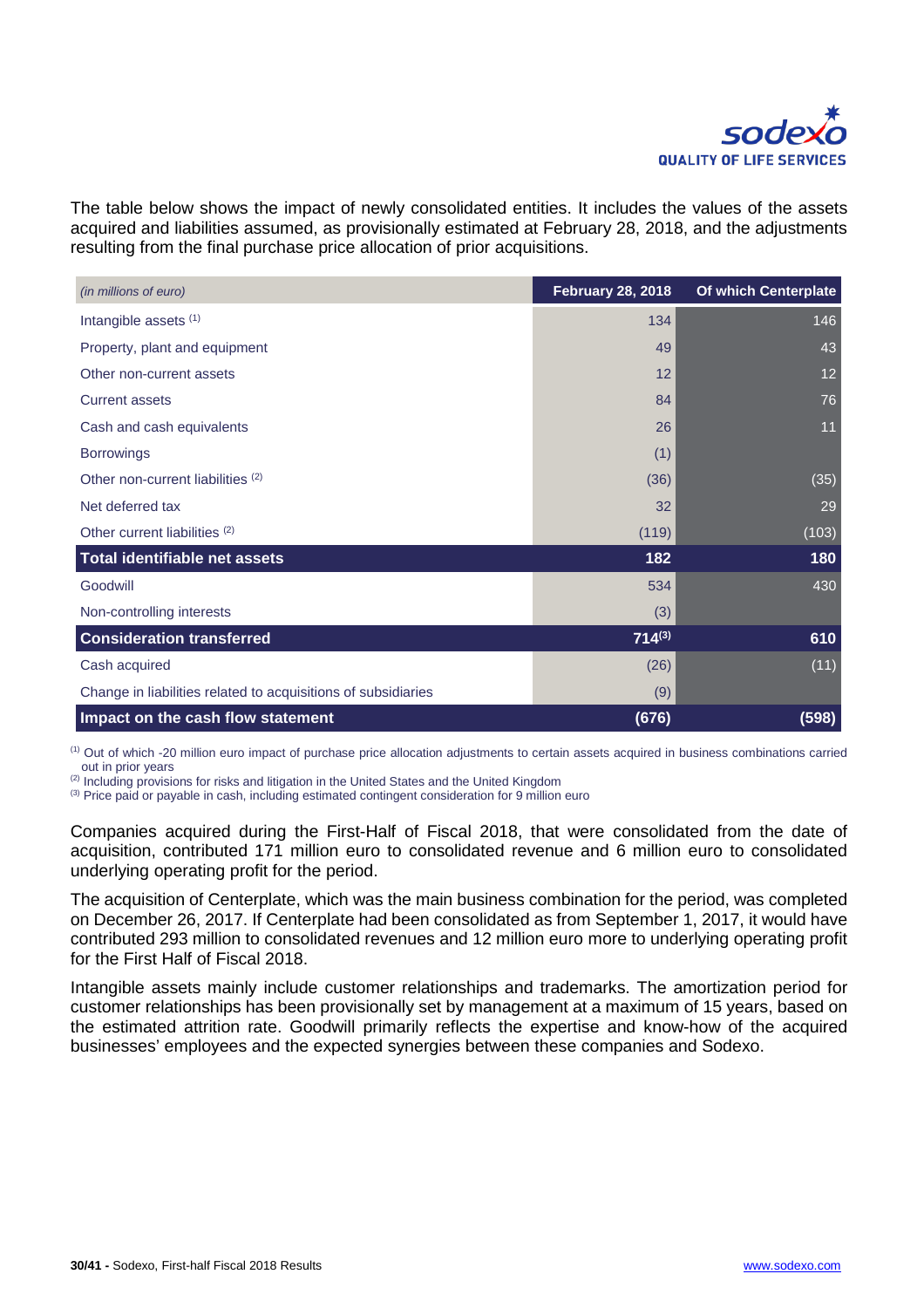

### **6.4.3. Cash and cash equivalents**

| (in millions of euro)                  | <b>February 28, 2018</b> | <b>August 31, 2017</b> |
|----------------------------------------|--------------------------|------------------------|
| Marketable securities                  | 435                      | 420                    |
| Cash $(1)$                             | 1,084                    | 1,598                  |
| <b>Total cash and cash equivalents</b> | 1,519                    | 2,018                  |
| <b>Bank overdrafts</b>                 | (81)                     | (38)                   |
| Total <sup>(2)</sup>                   | 1,438                    | 1,980                  |

(1) Including 13 million euro allocated to the liquidity contract signed with an investment services provider, which complies with the Code of Conduct drawn up by the French financial markets association (*Association française des marchés financiers* – AMAFI) and approved by the French securities regulator (*Autorité des Marchés Financiers* – AMF), for the purpose of improving the liquidity of Sodexo shares and the regularity of the quotations.

(2) The Group's international cash pool has negative cash positions in U.S. dollars for the equivalent of 606 million euro, in Canadian dollars for the equivalent of 67 million euro and in other currencies for the equivalent of 33 million euro, partly offset by a positive cash position in euro of 707 million euro.

#### Total marketable securities comprised:

| (in millions of euro)        | <b>February 28, 2018</b> | <b>August 31, 2017</b> |
|------------------------------|--------------------------|------------------------|
| Short-term notes             | 289                      | 244                    |
| Term deposits                | 114                      | 139                    |
| Mutual funds and other       | 32                       | 37                     |
| <b>Marketable securities</b> | 435                      | 420                    |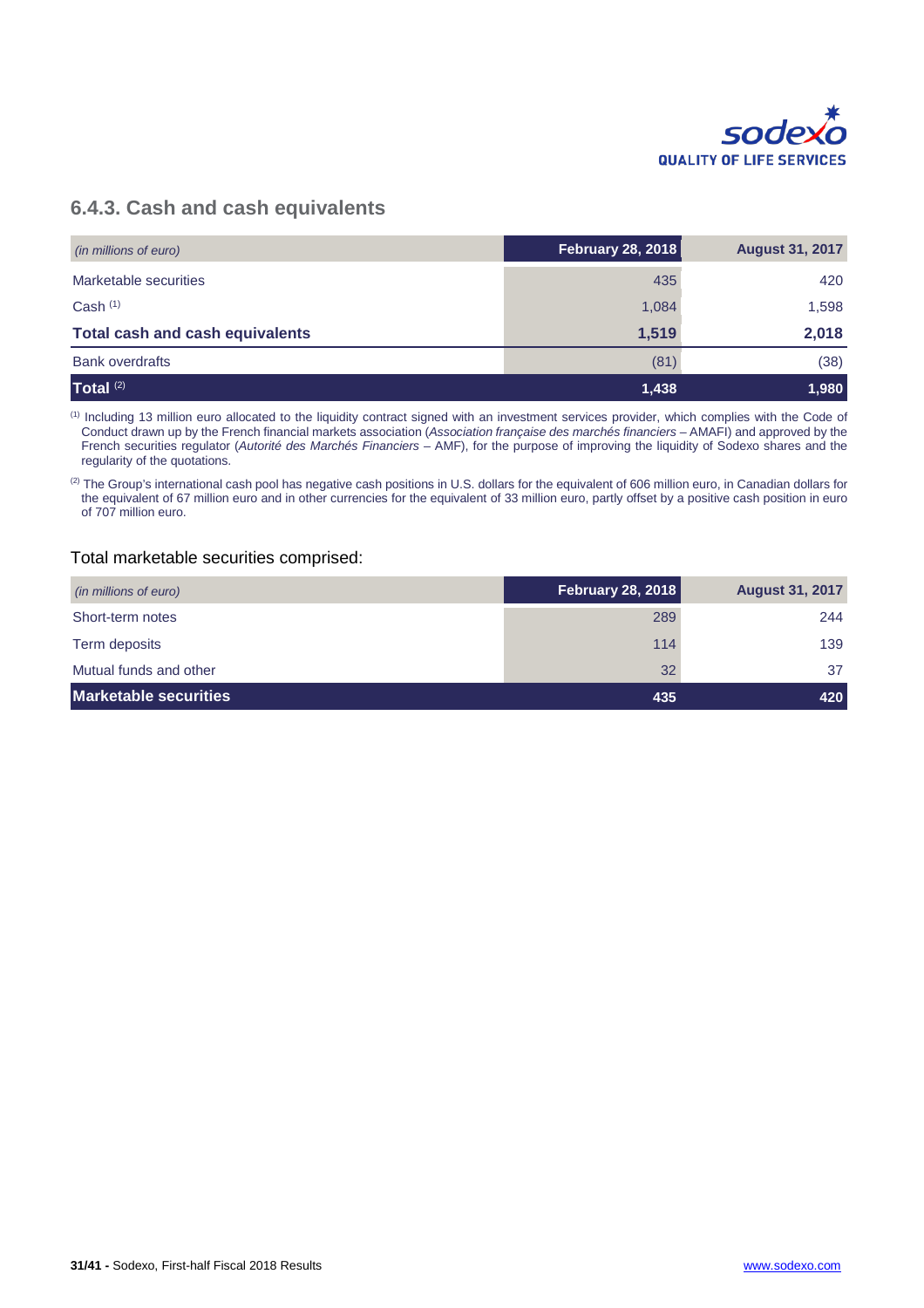

### **6.4.4. Borrowings**

|                                                         | <b>February 28, 2018</b> |             | <b>August 31, 2017</b> |                    |
|---------------------------------------------------------|--------------------------|-------------|------------------------|--------------------|
| (in millions of euro)                                   | <b>Current</b>           | Non-current | <b>Current</b>         | <b>Non-current</b> |
| <b>Bond issues</b>                                      | 17                       | 1,877       | 13                     | 1,876              |
| Euro                                                    | 17                       | 1,877       | 13                     | 1,876              |
| <b>Bank borrowings (1)</b>                              | 1,070                    | 1,068       | 479                    | 1,103              |
| US dollar                                               | 258                      | 1,068       | 233                    | 1,103              |
| Euro                                                    | 809                      |             | 246                    |                    |
| Other currencies                                        | 3                        |             |                        |                    |
| <b>Finance lease obligations</b>                        | 3                        | 8           | 4                      | $\overline{7}$     |
| Euro                                                    | 3                        |             | 3                      | 6                  |
| Other currencies                                        |                          |             |                        |                    |
| Other borrowings <sup>(2)</sup>                         | 3                        | 24          | $\mathbf{2}$           | 25                 |
| Euro                                                    | 1                        | 8           | 1                      | 5                  |
| Other currencies                                        | $\overline{2}$           | 16          |                        | 20                 |
| <b>Total excluding derivative financial instruments</b> | 1,094                    | 2,977       | 498                    | 3,011              |
| Net fair value of derivative financial instruments      | (8)                      | (2)         | (6)                    | (3)                |
| Total including derivative financial instruments        | 1,086                    | 2,976       | 492                    | 3,008              |

(1) Including the proceeds of (i) two U.S. private placements (354 million U.S. dollars and 1,100 million U.S. dollars respectively as of February 28, 2018) and (ii) commercial paper issues (808 million euro and 140 million U.S. dollars as of February 28, 2018). The U.S. private placements are subject to financial covenants that the Group complied with as of February 28, 2018, August 31, 2017 and February 28, 2017.

 $^{(2)}$  Including 17 million euro as of February 28, 2018 corresponding to liabilities recognized in connection with commitments to repurchase the non-controlling interests in certain subsidiaries (17 million euro as of August 31, 2017).

### Changes in borrowings during the First Half of Fiscal 2018 were as follows:

| (in millions of euro)                                                   | <b>August</b><br>31, 2017 | <b>New</b><br>borrowings | <b>Repayments</b> | <b>Discounting</b><br>effects and other | <b>Currency</b><br>translation<br>adjustment | Changes in<br>consolidation | scope of As of February<br>28, 2018 |
|-------------------------------------------------------------------------|---------------------------|--------------------------|-------------------|-----------------------------------------|----------------------------------------------|-----------------------------|-------------------------------------|
| <b>Bond issues</b>                                                      | 1,889                     |                          |                   | 5                                       |                                              |                             | 1,894                               |
| <b>Bank borrowings</b>                                                  | 1,582                     | 594                      |                   |                                         | (38)                                         |                             | 2,138                               |
| Finance lease<br>obligations                                            | 11                        | 2                        | (1)               |                                         |                                              |                             | 11                                  |
| Other borrowings                                                        | 27                        | 2                        | (2)               | (3)                                     |                                              | 3                           | 28                                  |
| <b>Total excluding</b><br>derivative financial<br>instruments           | 3,509                     | 598                      | (3)               | 1                                       | (38)                                         | 4                           | 4,071                               |
| Net fair value of<br>derivative financial<br><i>instruments</i>         | (9)                       |                          |                   |                                         |                                              |                             | (9)                                 |
| <b>Total including</b><br>derivative financial<br>$l$ instruments $(1)$ | 3,500                     | 598                      | (3)               | 1                                       | (38)                                         | 4                           | 4,062                               |

(1) As of February 28, 2018, the fair values of bond issues and bank borrowings were 1,968 million euro and 2,110 million euro respectively (1,990 million euro and 1,623 million euro respectively as of August 31, 2017). There were no transfers between levels in the fair value hierarchy in the First Half of Fiscal 2018 compared with those presented in note 4.21 to the consolidated financial statements for the fiscal year ended August 31, 2017.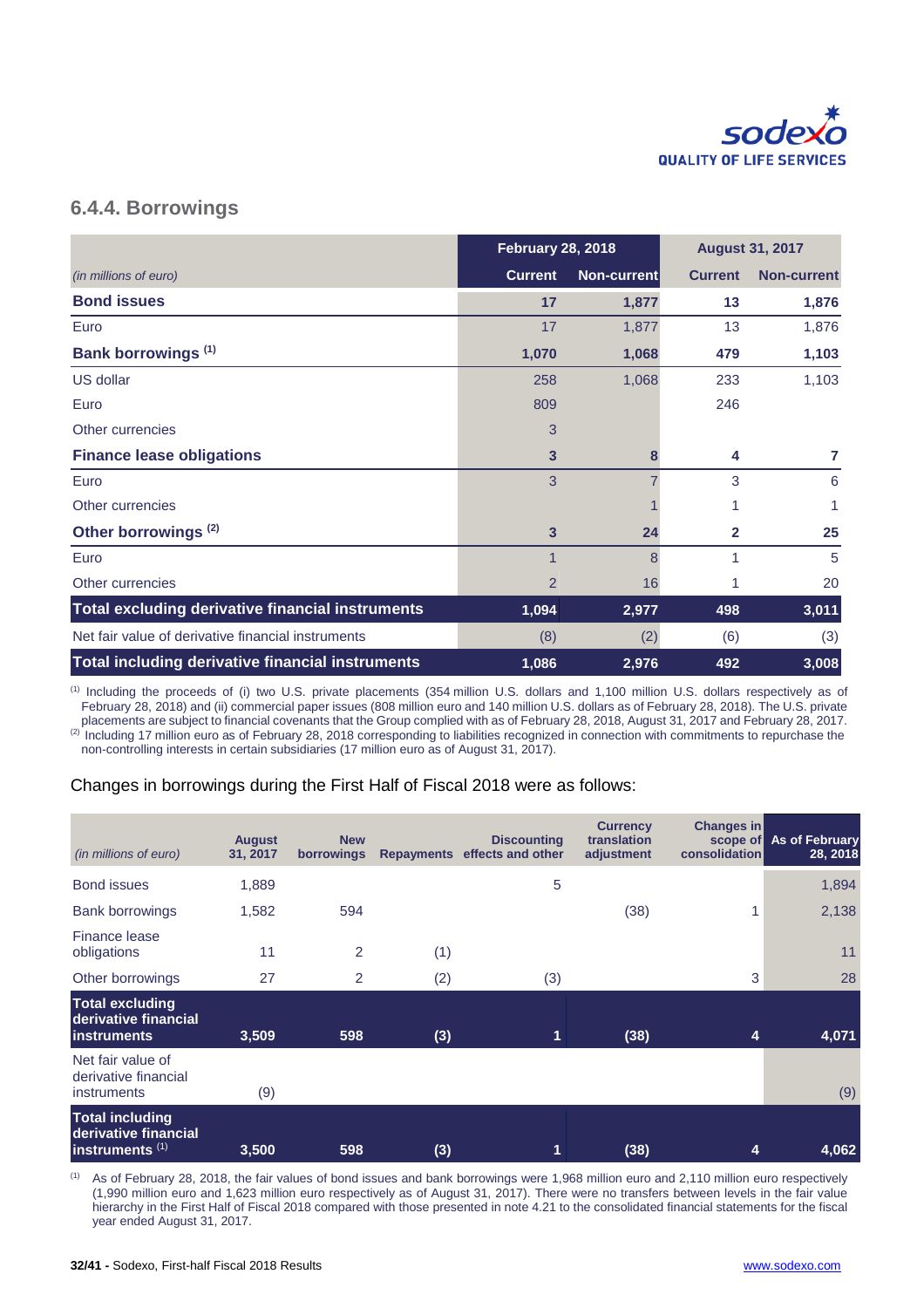

As of February 28, 2018, approximately 46% of the Group's borrowings were denominated in U.S. dollars, after taking into account the effect of derivative financial instruments and the cash pooling system. As of February 28, 2018, approximately 78% of the Group's borrowings were at fixed rates of interest and the blended cost of debt at that date was 2.2%.

As of August 31, 2017, nearly 91% of the Group's borrowings were at fixed rates of interest and the blended cost of debt at that date was 2.4%.

### **July 2011 multi-currency confirmed credit facility**

As of August 31, 2017 and February 28, 2018, the Group had a multi-currency confirmed credit facility for 531 million euro plus 709 million U.S. dollars, expiring in July 2022. No amounts had been drawn down on this facility as of either February 28, 2018 or August 31, 2017.

### **December 2017 bilateral confirmed lines of credit**

On December 20, 2017, the Group obtained two 150 million euro bilateral confirmed lines of credit, one expiring in December 2018 and the other in December 2019. No amounts had been drawn down on these facilities as of February 28, 2018.

### **Commercial paper issues**

On January 22, 2018, Sodexo Finance set up a 1.4 billion euro commercial paper program. As of February 28, 2018, borrowings under the Sodexo SA and Sodexo Finance commercial paper

programs totaled 923 million euro (808 million euro and 140 million U.S. dollars), compared with 331 million euro (100 million U.S. dollars and 246 million euro) as of August 31, 2017.

### **6.4.5. Operating expenses by nature**

| (in millions of euro)                            | First-Half<br>Fiscal 2018 | <b>First-Half</b><br><b>Fiscal 2017</b> |
|--------------------------------------------------|---------------------------|-----------------------------------------|
| Depreciation, amortization and impairment losses | (160)                     | (158)                                   |
| Employee costs                                   |                           |                                         |
| - Wages and salaries                             | (3,829)                   | (3,942)                                 |
| - Other employee costs (1)                       | (1, 125)                  | (1, 174)                                |
| Purchases of consumables and change in inventory | (2,803)                   | (3,033)                                 |
| Other operating expenses (2)                     | (1,826)                   | (1,743)                                 |
| <b>Total</b>                                     | (9, 743)                  | (10, 050)                               |

(1) Primarily payroll taxes, but also including costs associated with defined benefit plans, defined contribution plans and free share plans.

<sup>(2)</sup> Other operating expenses mainly include operating lease expenses (191 million euro for the First Half of Fiscal 2018 and 165 million euro for the First Half of Fiscal 2017), professional fees, other purchases used for operations, sub-contracting costs and travel expenses.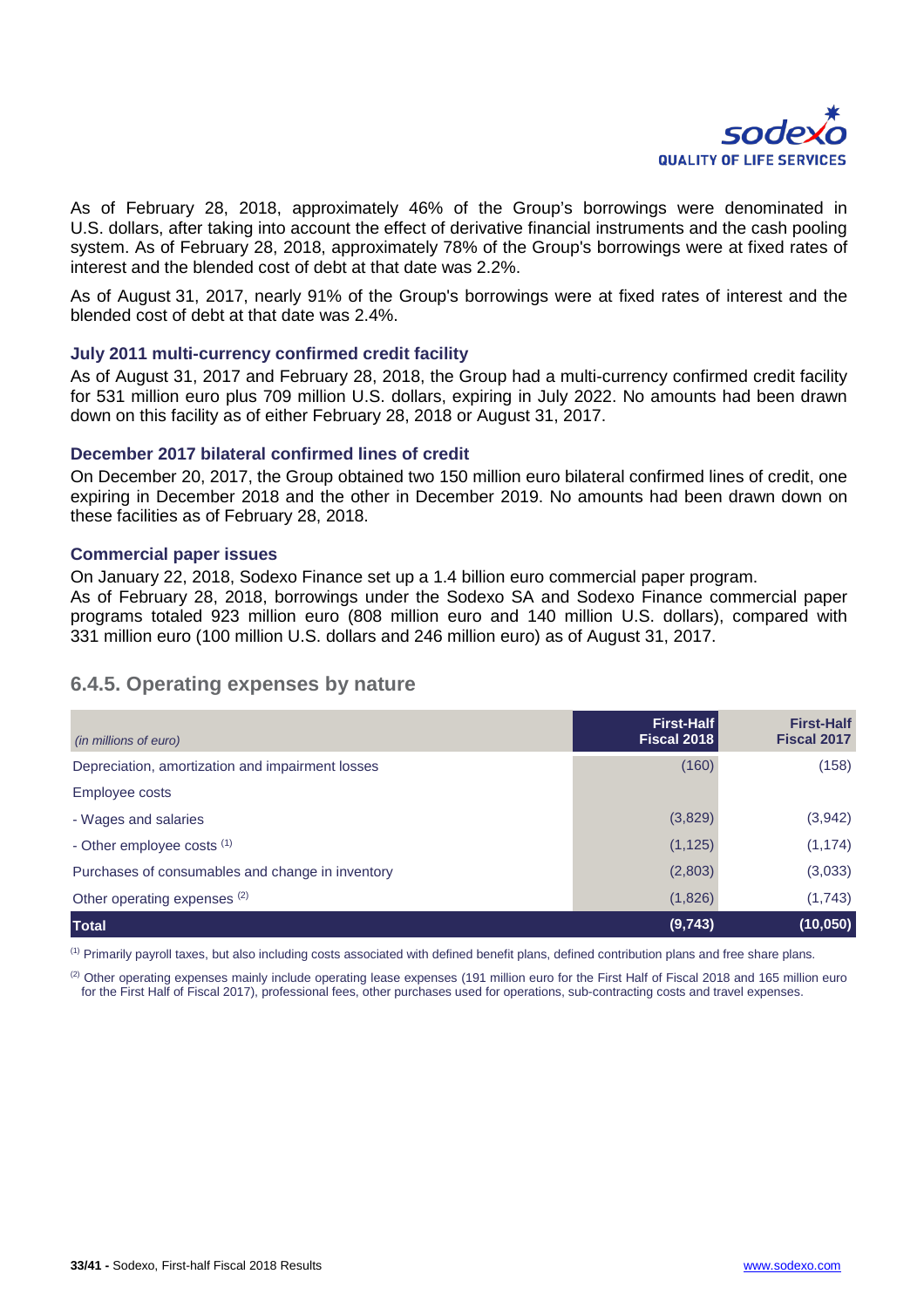

### **6.4.6. Other operating income and expenses**

| (in millions of euro)                                              | <b>First-Half</b><br>Fiscal 2018 | <b>First-Half</b><br><b>Fiscal 2017</b> |
|--------------------------------------------------------------------|----------------------------------|-----------------------------------------|
| Gains arising from changes in scope of consolidation               |                                  | 2                                       |
| Gains arising from changes in post-employment benefit obligations  |                                  |                                         |
| Other                                                              | $\overline{7}$                   |                                         |
| Total other operating income                                       | $\overline{7}$                   | $\overline{2}$                          |
| Restructuring and rationalization costs (1)                        | (7)                              | (137)                                   |
| M&A costs                                                          | (14)                             | (2)                                     |
| Losses arising from changes in scope of consolidation              | (18)                             |                                         |
| Losses arising from changes in post-employment benefit obligations |                                  |                                         |
| Amortization and impairment of client relationships and trademarks | (31)                             | (15)                                    |
| Impairment of non-current assets                                   |                                  |                                         |
| Other                                                              | (11)                             |                                         |
| <b>Total other operating expenses</b>                              | (80)                             | (154)                                   |

(1) In the First Half of Fiscal 2017, this item corresponds to costs incurred for the Adaptation and Simplification program.

### **6.4.7. Financial income and expense**

| (in millions of euro)                                                                          | <b>First-Half</b><br>Fiscal 2018 | <b>First-Half</b><br><b>Fiscal 2017</b> |
|------------------------------------------------------------------------------------------------|----------------------------------|-----------------------------------------|
| Gross borrowing cost (1)                                                                       | (54)                             | (48)                                    |
| Interest income from short-term bank deposits and equivalent                                   | 16                               |                                         |
| <b>Net borrowing cost</b>                                                                      | (38)                             | (41)                                    |
| Interest income from loans and receivables at amortized cost                                   |                                  |                                         |
| Other financial income (2)                                                                     | 10                               | 4                                       |
| Other financial expense (3)                                                                    | (5)                              | (15)                                    |
| Net foreign exchange gains/(losses)                                                            | (4)                              | 2                                       |
| Net interest cost on net defined benefit plan obligation                                       | (4)                              | (3)                                     |
| Monetary adjustment for hyperinflation                                                         |                                  | (3)                                     |
| Change in fair value of derivative financial instruments not qualified<br>for hedge accounting |                                  |                                         |
| Other                                                                                          | (4)                              | (1)                                     |
| <b>Net financial expense</b>                                                                   | (44)                             | (56)                                    |
| Of which financial income                                                                      | 27                               | 14                                      |
| Of which financial expense                                                                     | (71)                             | (70)                                    |

(1) Gross borrowing cost represents interest expense on financial liabilities at amortized cost and interest expense on hedging instruments.

<sup>(2)</sup> Including, in the First Half of Fiscal 2018, late interests related to the reimbursement of the tax on dividends and other tax for 7 million euro.

(3) Including, for the First Half of Fiscal 2017, 11 million euro related to the early redemption of 108 million U.S. dollars worth of a U.S. private placement.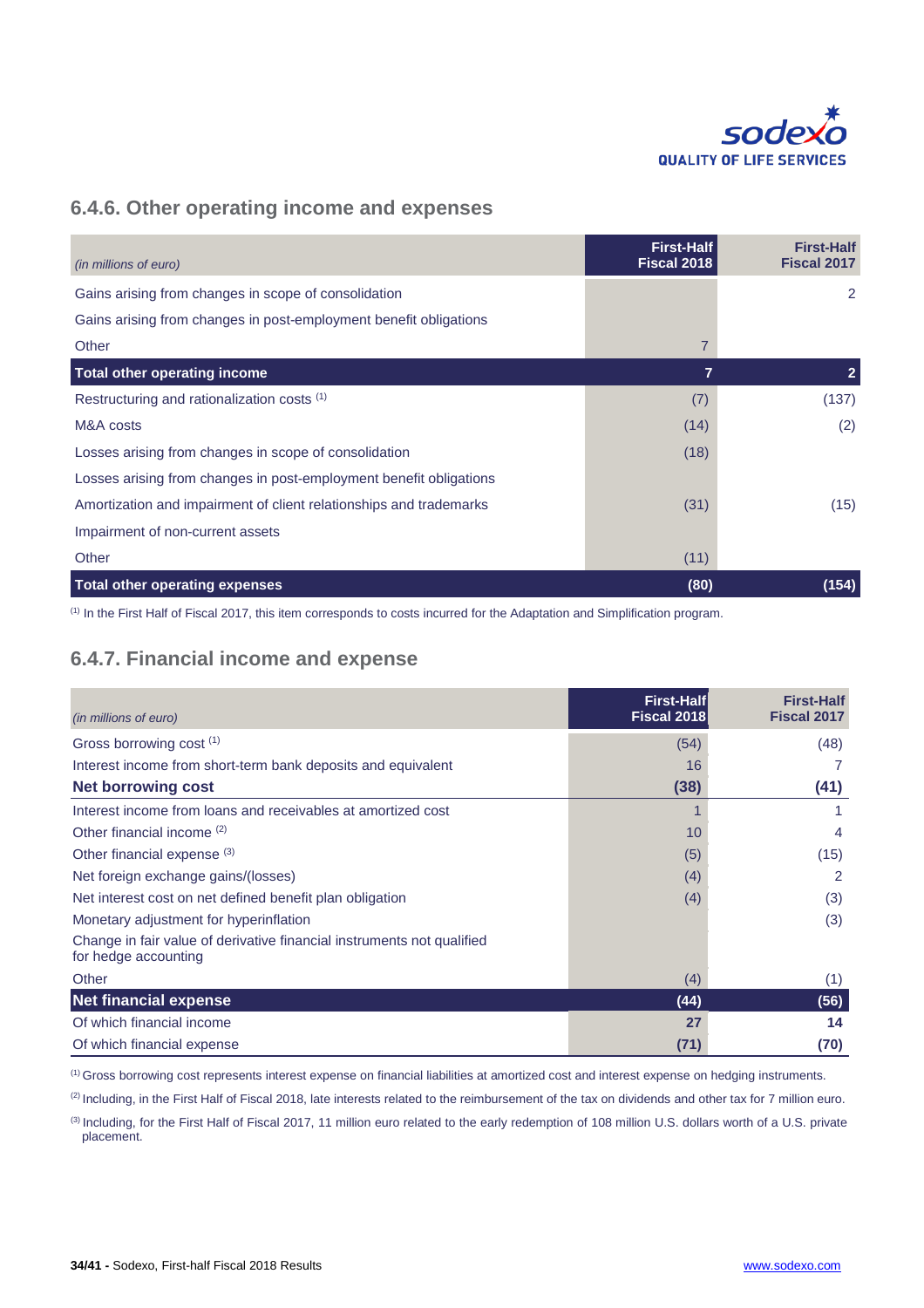

### **6.4.8. Income tax expense**

The effective tax rate for the First Half of Fiscal 2018 was 25.9% compared with 32.6% for the First Half of Fiscal 2017. The decline was mainly due to the reimbursement of the tax on dividends in France, for 43 million euro, and to the effects of the tax reform in the United States.

Sodexo SA sold a receivable for an amount of 46 million euro of CICE tax credits, which has been derecognized because substantially all the risks and rewards of ownership of the credits have been transferred.

### **6.4.9. Earnings per share**

The table below presents the calculation of basic and diluted earnings per share:

|                                                                                             | <b>First-Half</b><br>Fiscal 2018 | <b>First-Half</b><br><b>Fiscal 2017</b> |
|---------------------------------------------------------------------------------------------|----------------------------------|-----------------------------------------|
| Profit for the period attributable to equity holders of the parent<br>(in millions of euro) | 372                              | 348                                     |
| Basic weighted average number of shares                                                     | 148,535,880                      | 149,936,978                             |
| Basic earnings per share (in euro) (1)                                                      | 2.51                             | 2.32                                    |
| Average dilutive effect of stock option and free share plans                                | 2,026,926                        | 2,241,223                               |
| Diluted weighted average number of shares                                                   | 150,562,807                      | 152,178,201                             |
| Diluted earnings per share (in euro) (1)                                                    | 2.47                             | 2.29                                    |

(1) Basic and diluted earnings per share do not reflect the effect of the dividend premium to be paid on qualifying registered shares.

All of the Group's stock option plans and free share plans had a dilutive impact in the First Half of both Fiscal 2018 and Fiscal 2017.

### **6.4.10. Related party information**

### **Non-consolidated companies**

Transactions with non-consolidated companies are similar in nature to those described in note 4.25, "Related parties" to the consolidated financial statements for the fiscal year ended August 31, 2017.

### **Principal shareholder**

As of February 28, 2018, Bellon SA held 40.38% of the capital of Sodexo and 55.9% of the exercisable voting rights.

During the First Half of Fiscal 2018, Sodexo paid fees of 2 million euro (1.6 million euro for the First Half of Fiscal 2017) under the assistance and advisory services contract with Bellon SA.

Bellon SA received dividends of 167.7 million euro on its Sodexo SA shares in February 2018.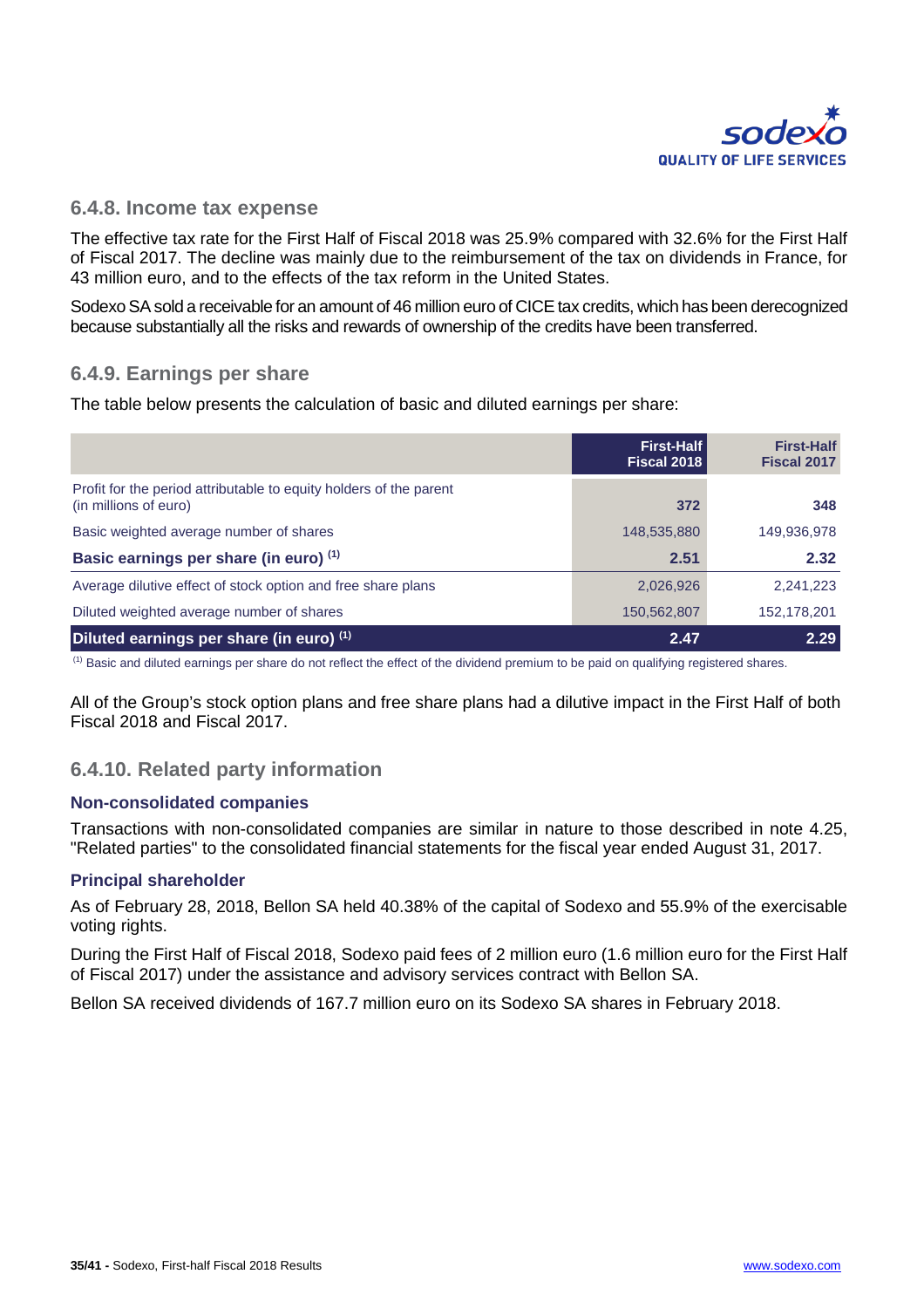

### **6.4.11. Other disclosures**

### **Free share grants**

On September 14, 2017, the Board of Directors decided to grant up to 14,000 shares to certain Group employees. The shares granted under this plan will only vest if the beneficiaries are still working for the Group on the vesting date, and some of the share grants are subject to a performance condition.

#### **Members of the Board of Directors and the Executive Committee, Chief Executive Officer**

At the close of the Annual Shareholders' Meeting on January 23, 2018, Denis Machuel succeeded Michel Landel and officially took up the position of Chief Executive Officer of Sodexo.

There were no significant changes from the fiscal year ended August 31, 2017 in relation to the nature of compensation, advances and commitments for pensions or similar benefits granted to members of Sodexo's Board of Directors or Executive Committee, or to the Chief Executive Officer.

#### **Disputes and litigation**

On October 9, 2015, *Octoplus* lodged a complaint with France's Competition Authority concerning the practices of several French meal voucher issuers, including Sodexo Pass France, and asked the authority to issue an interim order. After hearing arguments from the parties concerned, on October 6, 2016 the Competition Authority rejected the request for an interim order but decided that the investigation into the complaint should be pursued. The investigations are still in progress and in the absence of any estimate of the related risk at this stage in the procedure, no provision was booked at February 28, 2018.

During the First Half of Fiscal 2018, there has been no significant change in the litigation with the Brazilian tax authorities regarding to the deductibility for tax purposes of the amortization of goodwill recognized on the purchase of *VR*.

### **6.4.12. Subsequent events**

On March 5, 2018, the Group obtained a new 150 million euro bilateral confirmed line of credit expiring in March 2019.

On March 29, 2018, Sodexo SA redeemed at maturity the 2011 U.S. private placement for 148 million U.S. dollars.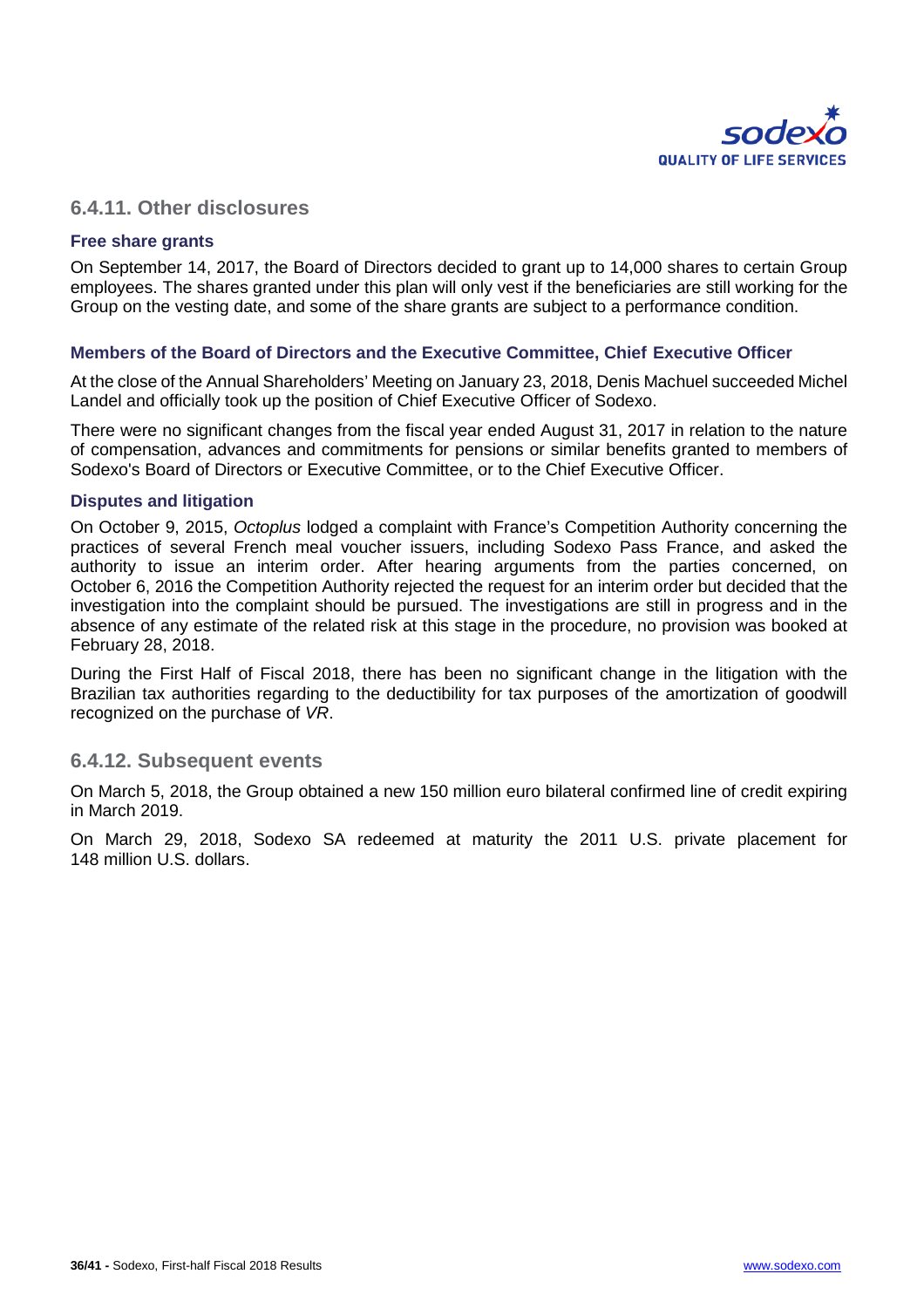



# STATUTORY AUDITORS' REPORT

**37/41 -** Sodexo, First-half Fiscal 2018 Results [www.sodexo.com](http://www.sodexo.com/)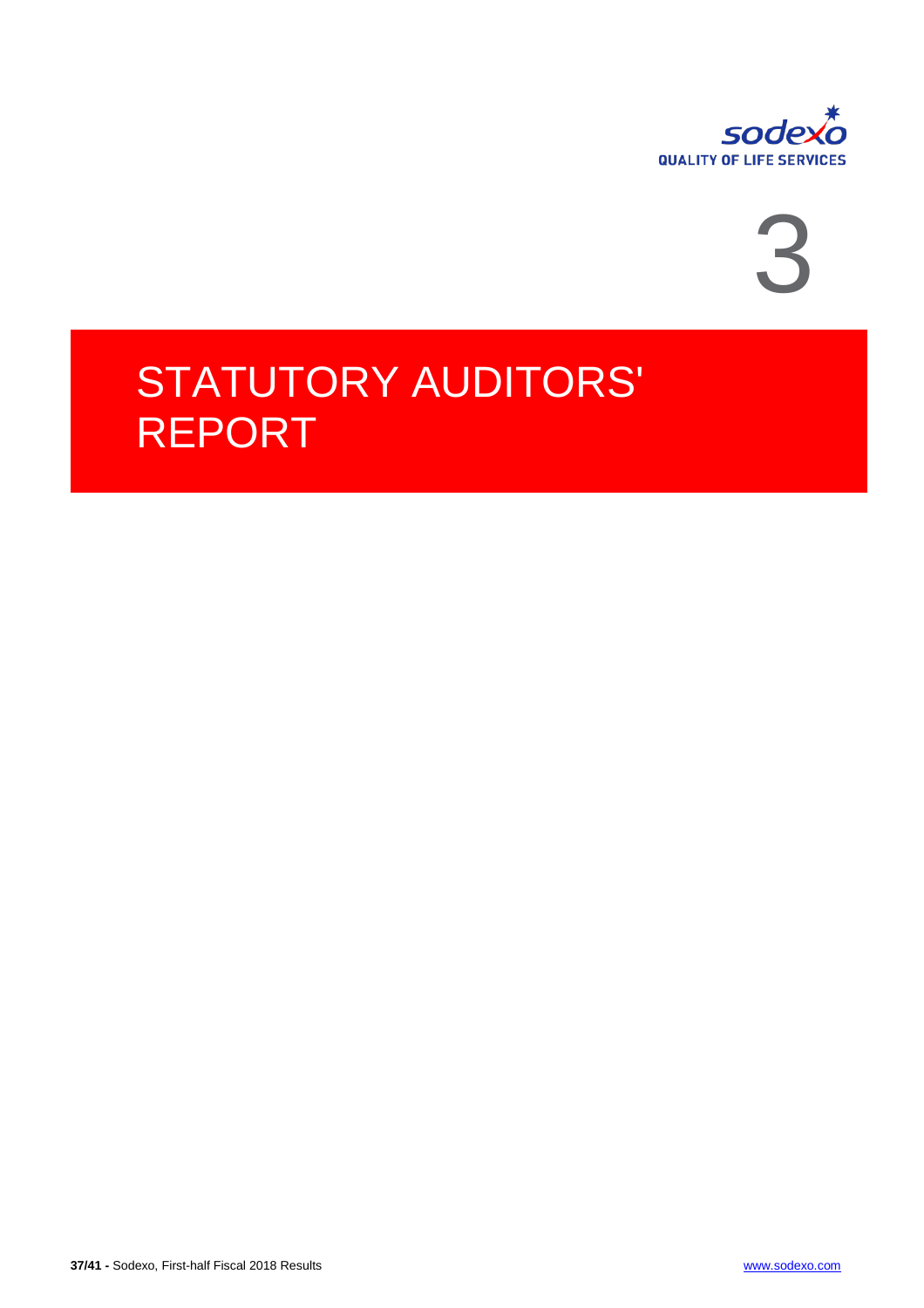

#### **Statutory Auditors' review report on the interim financial information**

#### **For the six months ended February 28, 2018**

*This is a free translation into English of the Statutory Auditors' review report issued in French and is provided solely for the convenience of English speaking readers. This report should be read in conjunction with, and construed in accordance with, French law and professional auditing standards applicable in France.*

#### **SODEXO**

255 Quai de la Bataille de Stalingrad 92866 Issy-les-Moulineaux Cedex 9 France

To the Shareholders,

In compliance with the assignment entrusted to us by your Shareholders' Meeting and in accordance with the requirements of article L. 451-1-2 III of the French Monetary and Financial Code (*Code monétaire et financier*), we hereby report to you on:

- **n** the review of the accompanying condensed interim consolidated financial statements of Sodexo for the six months ended February 28, 2018;
- **the verification of the information contained in the interim management report.**

These condensed interim consolidated financial statements are the responsibility of the Board of Directors*.* Our role is to express a conclusion on these financial statements based on our review.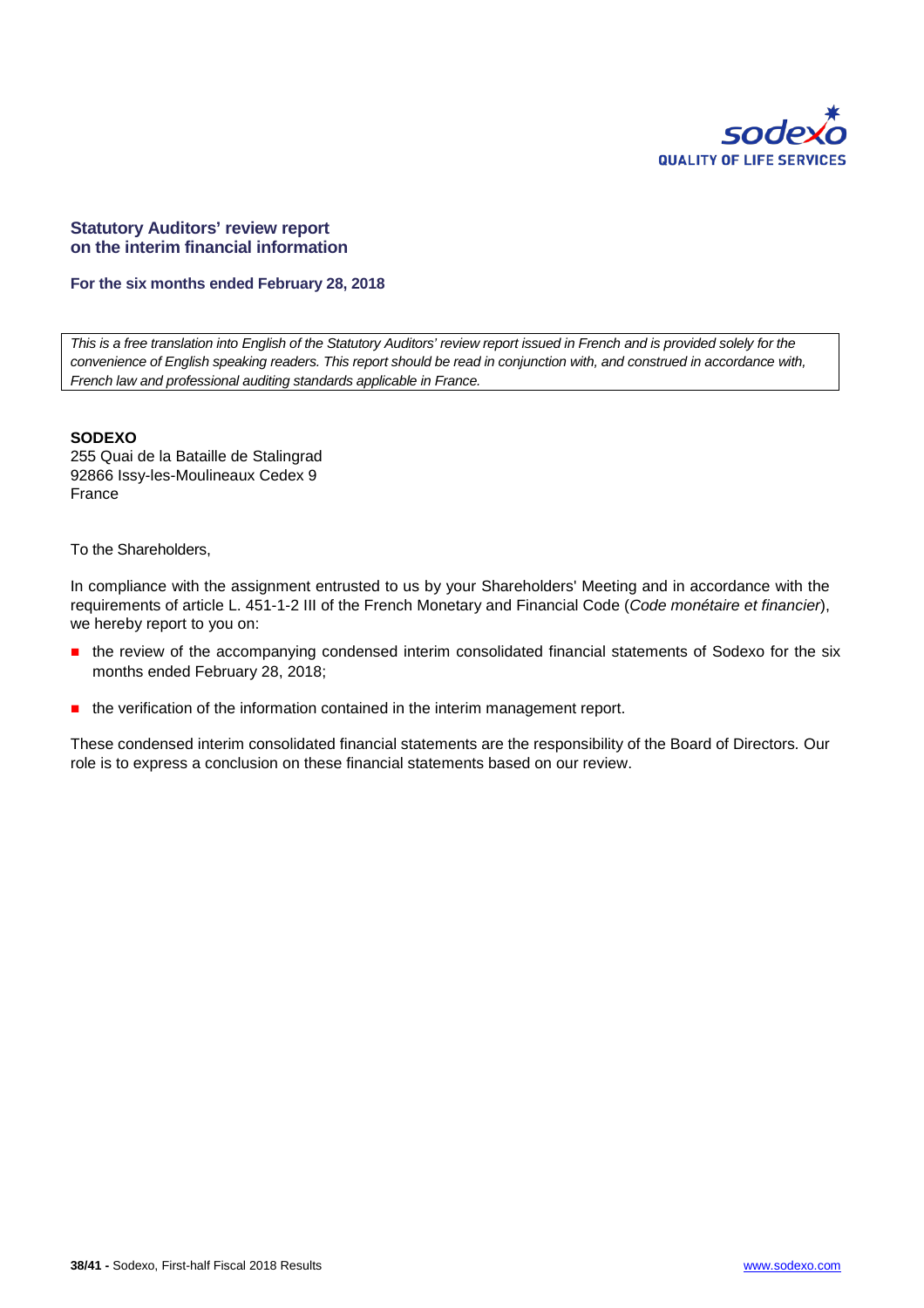

#### **I - Conclusion on the financial statements**

We conducted our review in accordance with professional standards applicable in France. A review of interim financial information consists of making enquiries, primarily of persons responsible for financial and accounting matters, and applying analytical and other review procedures. A review is substantially less in scope than an audit conducted in accordance with professional standards applicable in France and consequently does not enable us to obtain assurance that we would become aware of all significant matters that might be identified in an audit. Accordingly, we do not express an audit opinion.

Based on our review, nothing has come to our attention that causes us to believe that the accompanying condensed interim consolidated financial statements have not been prepared, in all material respects, in accordance with IAS 34 – "Interim Financial Reporting", as adopted by the European Union.

#### **II - Specific verification**

We have also verified the information given in the interim management report on the condensed interim consolidated financial statements subject to our review. We have no matters to report as to its fair presentation and its consistency with the condensed interim consolidated financial statements.

Neuilly-sur-Seine and Paris La Défense, April 11, 2018

The Statutory Auditors

PricewaterhouseCoopers Audit New York Channels And KPMG Audit

*Department of KPMG S.A.*

Jean-Christophe Georghiou **Hervé Chopin** Hervé Chopin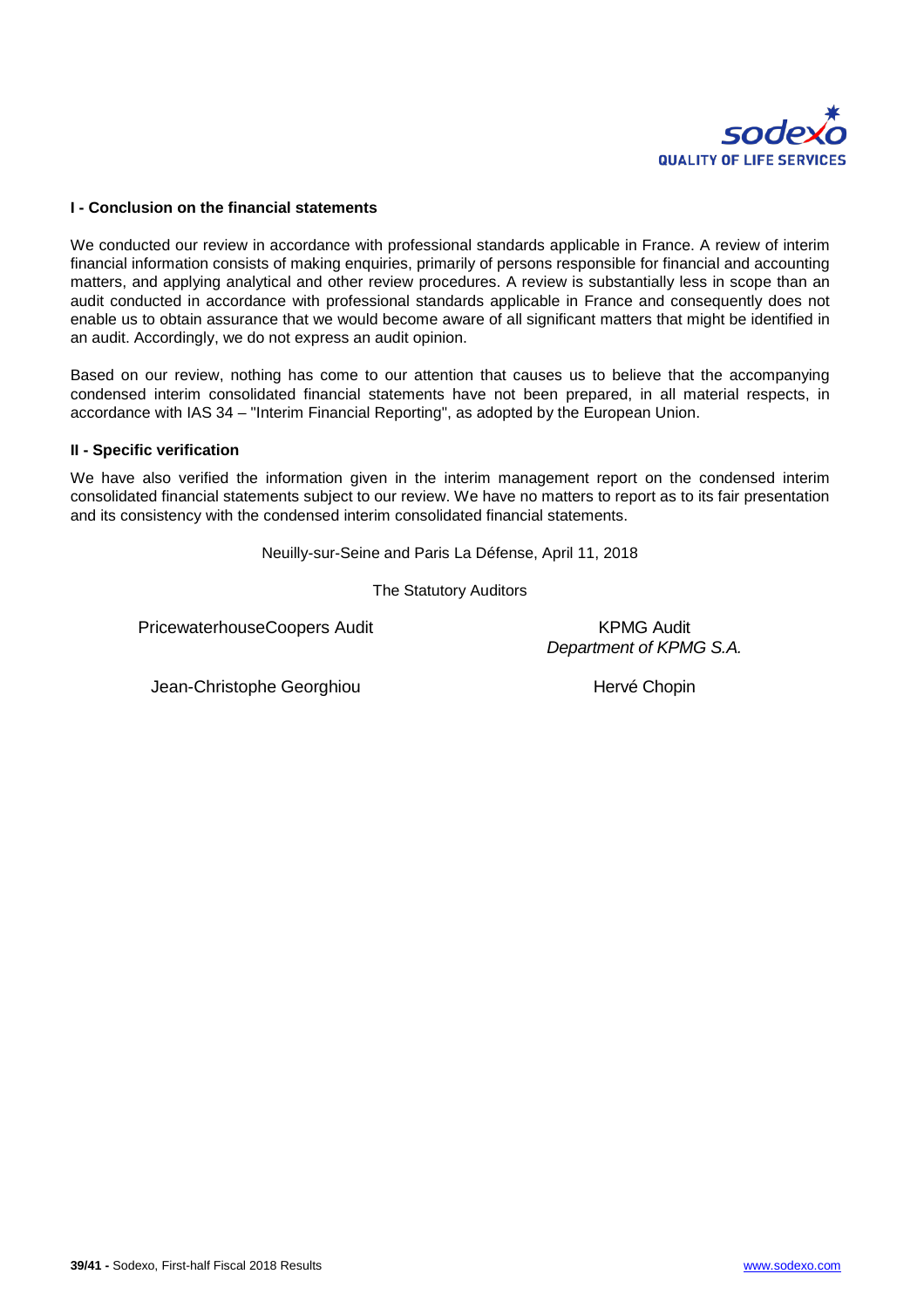



# STATEMENT OF RESPONSIBILITY FOR THE INTERIM FINANCIAL REPORT